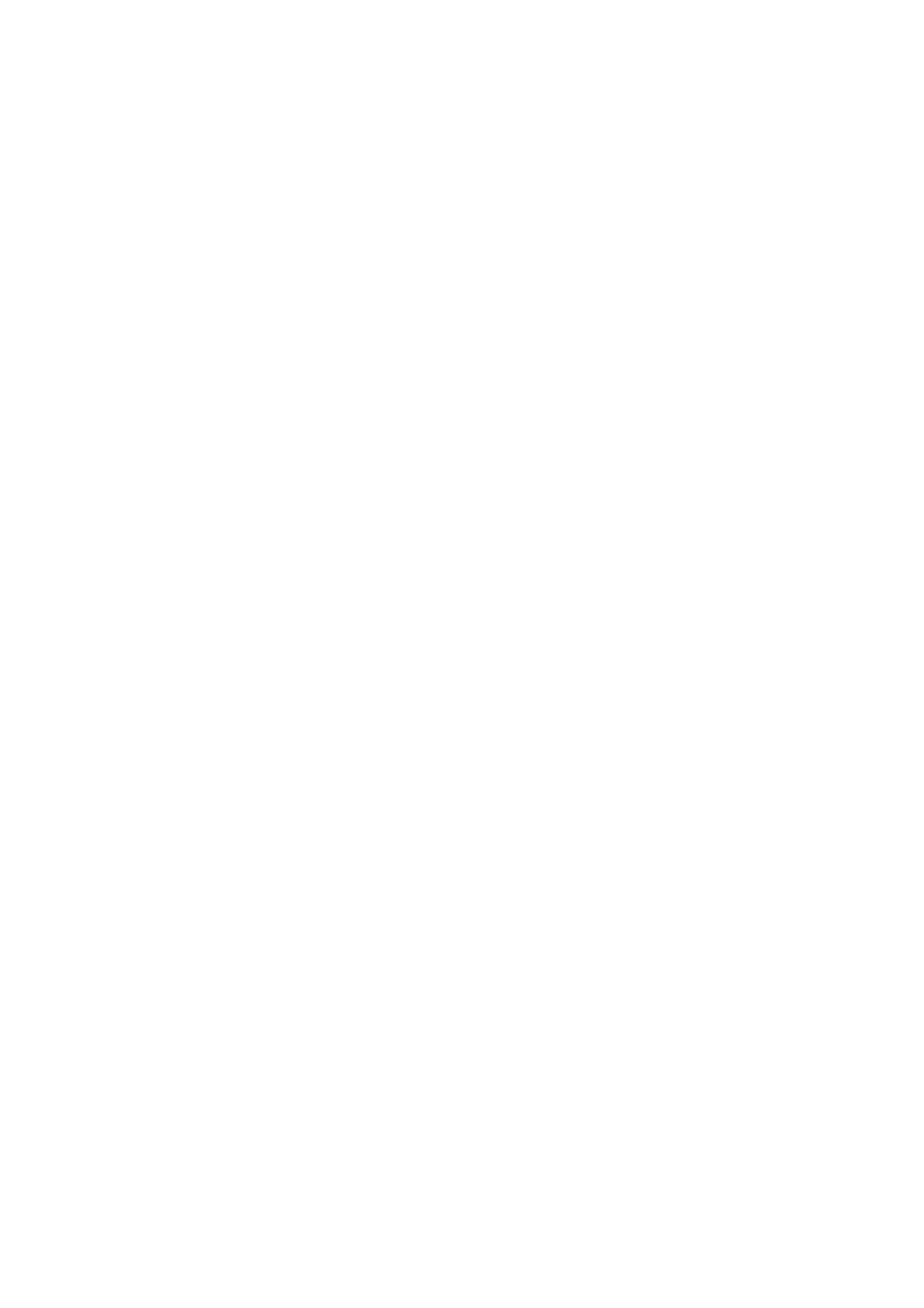

# House of Commons Health Committee

# **Inequalities in Access to Maternity Services**

# **Eighth Report of Session 2002–03**

*Report, and formal minutes together with oral and written evidence* 

*Ordered by The House of Commons to be printed 10 July 2003* 

> **HC 696**  Published on 23 July 2003 by authority of the House of Commons London: The Stationery Office Limited £0.00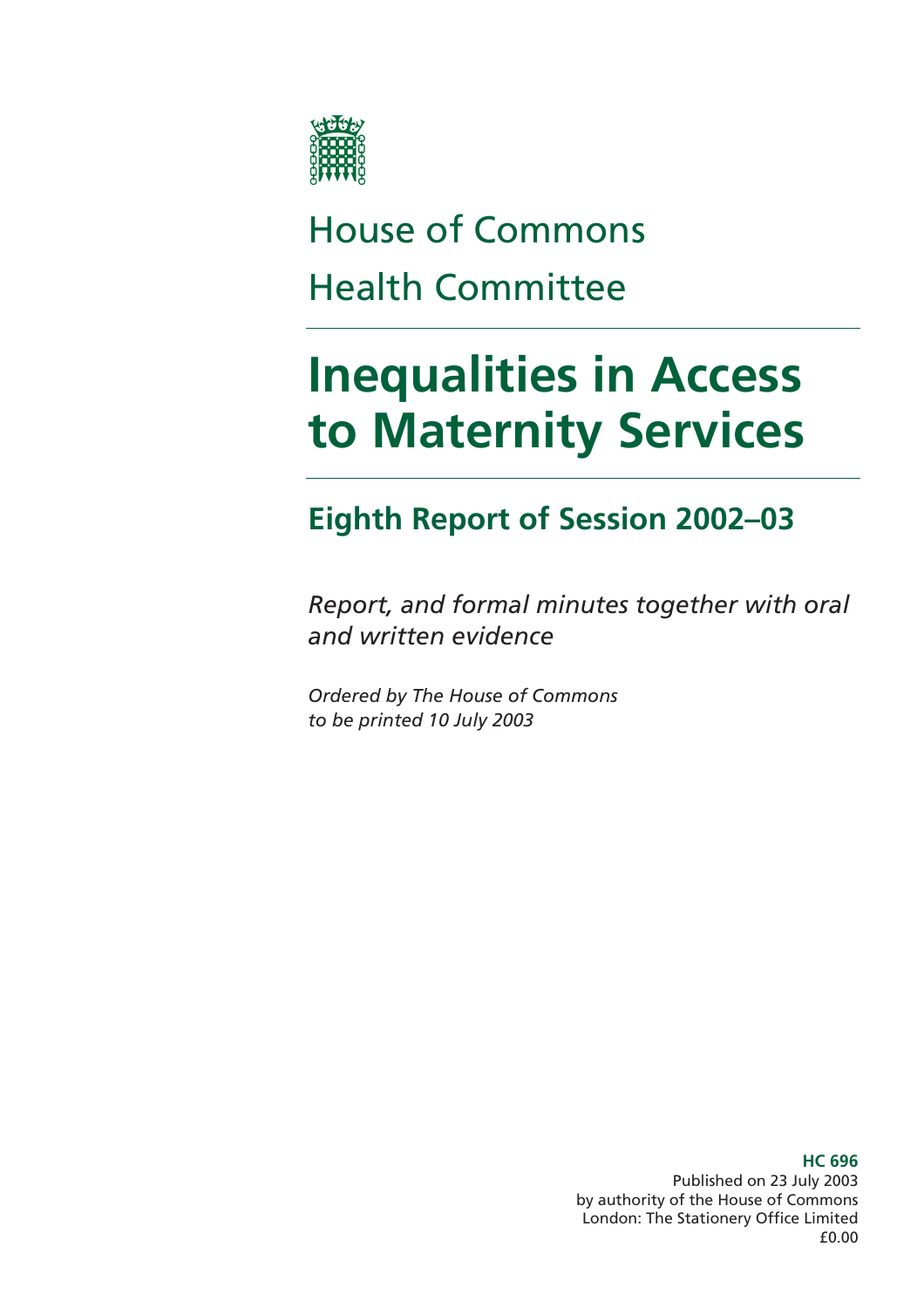#### **The Health Committee**

The Health Committee is appointed by the House of Commons to examine the expenditure, administration, and policy of the Department of Health and its associated bodies.

#### **Current membership**

Mr David Hinchliffe MP (*Labour, Wakefield*) (Chairman) Mr David Amess MP (*Conservative, Southend West*) John Austin MP (*Labour, Erith and Thamesmead*) Andy Burnham MP (*Labour, Leigh*) Simon Burns MP (*Conservative, Chelmsford West*) Mr Paul Burstow MP (*Liberal Democrat*, *Sutton and Cheam*) Jim Dowd MP (*Labour, Lewisham West*) Julia Drown MP (*Labour, South Swindon*) Siobhain McDonagh MP (*Labour, Mitcham and Morden*) Dr Doug Naysmith MP (*Labour, Bristol North West*) Dr Richard Taylor MP (*Independent, Wyre Forest*)

The following Member was also a member of the Committee in the course of the inquiry. Sandra Gidley MP (*Liberal Democrat, Romsey*)

#### **Powers**

The Committee is one of the departmental select committees, the powers of which are set out in House of Commons Standing Orders, principally in SO No 152. These are available on the Internet via www.parliament.uk.

#### **Publications**

The Reports and evidence of the Committee are published by The Stationery Office by Order of the House. All publications of the Committee (including press notices) are on the Internet at

www.parliament.uk/parliamentary\_committees/health\_committee.cfm. A list of Reports of the Committee in the present Parliament is at the back of this volume.

#### **Committee staff**

The current staff of the Committee are Dr J S Benger (Clerk), Jenny McCullough (Second Clerk), Laura Hilder (Committee Specialist), Frank McShane (Committee Assistant) and Anne Browning (Secretary).

#### **Contacts**

All correspondence should be addressed to the Clerk of the Health Committee, House of Commons, 7 Millbank, London SW1P 3JA. The telephone number for general enquiries is 020 7219 6182. The Committee's email address is healthcom@parliament.uk

#### **Footnotes**

In the footnotes of this Report, references to oral evidence are indicated by 'Q' followed by the question number. References to written evidence are indicated in the form 'Ev' followed by the page number.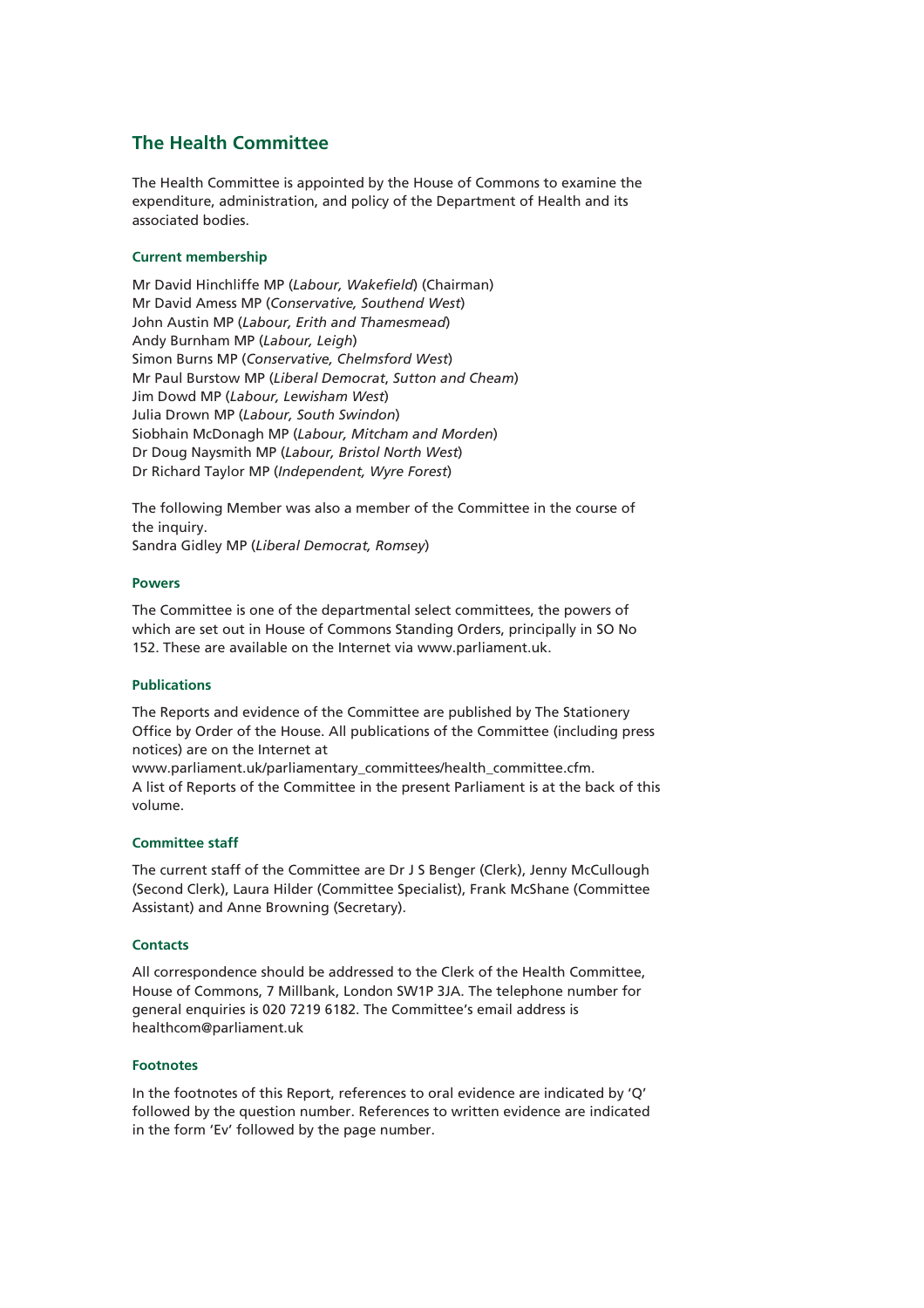### **Contents**

| <b>Report</b><br>Page |                                                                                                                            |                |
|-----------------------|----------------------------------------------------------------------------------------------------------------------------|----------------|
|                       | <b>Summary</b>                                                                                                             | 3              |
| 1                     | <b>Introduction</b>                                                                                                        | 5              |
| 2                     | Disadvantaged groups and access to maternity services: the current                                                         |                |
|                       | situation                                                                                                                  | 7              |
|                       | What evidence is there that disadvantaged groups do not have full access to                                                |                |
|                       | maternity services?                                                                                                        | 7              |
|                       | What evidence is available and what are the gaps in knowledge?<br>What can be learned from the Confidential Enquiries into | $\overline{7}$ |
|                       | <b>Maternal Deaths?</b>                                                                                                    | 10             |
|                       | What is the Government doing to help disadvantaged women gain access to<br>maternity services?                             | 11             |
|                       | What is the role of maternity services in the context of the Government's                                                  |                |
|                       | <b>Health Inequalities Strategy?</b>                                                                                       | 11             |
|                       | How will the Children's National Service Framework address inequalities in                                                 |                |
|                       | access to maternity services?                                                                                              | 14             |
| 3                     | What are the barriers to access for disadvantaged women and                                                                |                |
|                       | their babies?                                                                                                              | 17             |
|                       | <b>Minority Ethnic Groups</b>                                                                                              | 17             |
|                       | Refugees and asylum seekers                                                                                                | 18             |
|                       | Those who do not speak English as their first language                                                                     | 21             |
|                       | Those who live in poverty, and those who are homeless                                                                      | 23             |
|                       | Those from the travelling community                                                                                        | 25             |
|                       | Those who live under threat of domestic violence                                                                           | 26             |
|                       | Those with severe mental health problems                                                                                   | 27             |
|                       | Those with severe disabilities                                                                                             | 28             |
| 4                     | How can barriers to access be overcome?                                                                                    | 31             |
|                       | Assessing the needs of disadvantaged women and their babies                                                                | 31             |
|                       | Consultation at individual level                                                                                           | 31             |
|                       | Consultation at community level                                                                                            | 32             |
|                       | Training staff to provide appropriate care                                                                                 | 34             |
|                       | Providing specialist services in hospital and in the community                                                             | 36             |
|                       | Good practice in provision of targeted services                                                                            | 36             |
|                       | Advocacy and interpreting services                                                                                         | 38             |
|                       | Working with the voluntary sector                                                                                          | 39             |
|                       | Working with other health and social services                                                                              | 40             |
|                       | Providing continuity of care                                                                                               | 42             |
|                       | Continuity of carer                                                                                                        | 42             |
|                       | Woman-held notes                                                                                                           | 43             |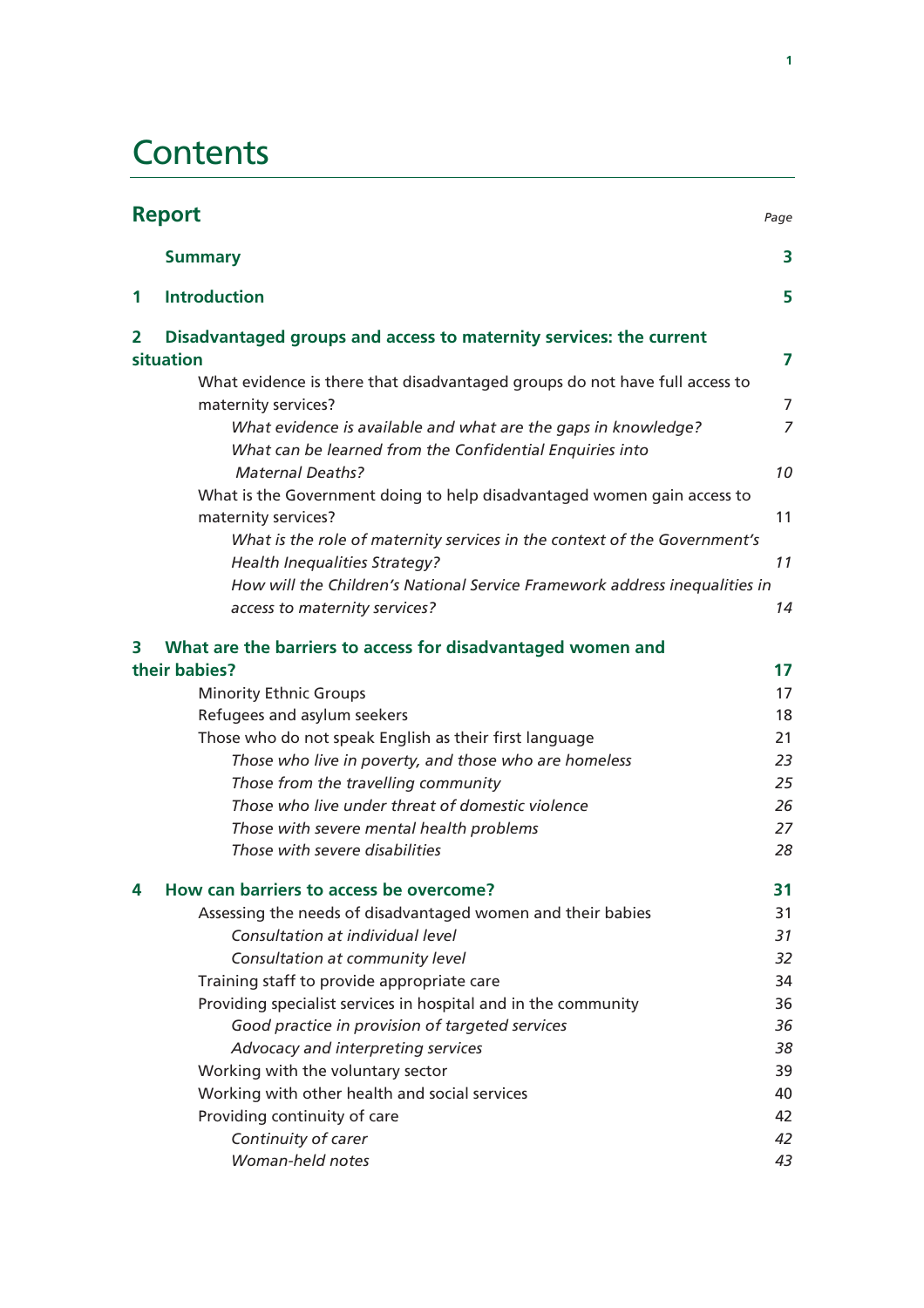| 5 | How can maternity services help to reduce health inequalities? |                 |
|---|----------------------------------------------------------------|-----------------|
|   | Smoking cessation                                              | 45              |
|   | <b>Breastfeeding</b>                                           | 46              |
|   | A wider public health role for the maternity services?         | 47              |
| 6 | <b>Conclusion</b>                                              | 49              |
|   | <b>Conclusions and recommendations</b>                         | 51              |
|   |                                                                |                 |
|   | <b>Formal minutes</b>                                          | 56              |
|   | <b>Witnesses</b>                                               | 57              |
|   | List of written evidence                                       | 58              |
|   | <b>Reports from the Health Committee since 2001</b>            | 59              |
|   | <b>Oral Evidence</b>                                           | Ev <sub>1</sub> |
|   | <b>Written evidence</b>                                        | Ev 42           |

**2**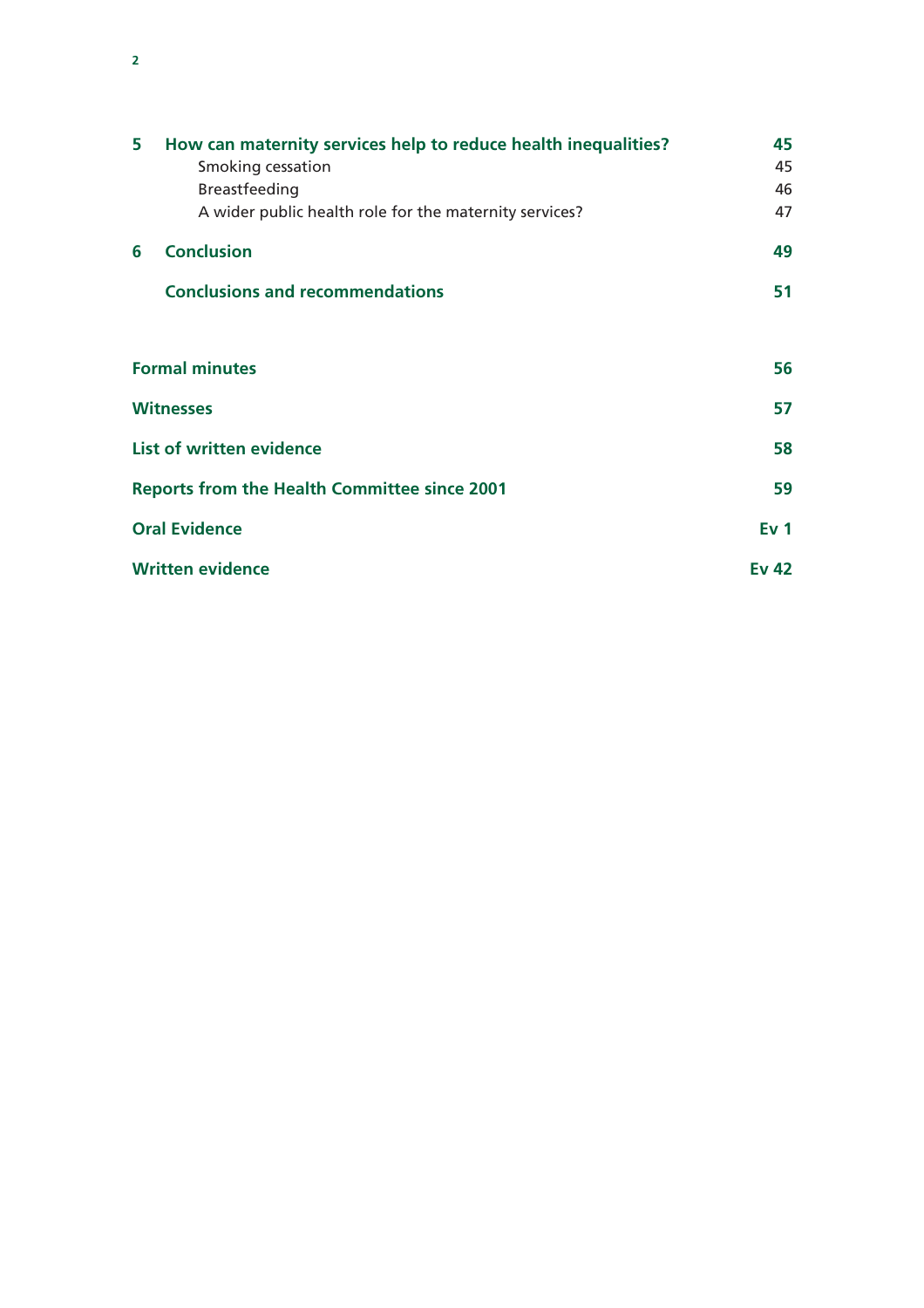### **Summary**

Care for mother and baby throughout pregnancy and the early postnatal period can have a marked effect on the child's healthy development, on resilience to health problems encountered later in life, and on the woman's health and experience of motherhood. Disadvantaged women are more likely to die in childbirth, or shortly afterwards, and their babies are more likely to be born with low birth weights. Disadvantaged women are also less likely to initiate and sustain breast feeding, which helps to perpetuate health inequalities.

 Addressing these inequalities involves the development of appropriate services for different groups of people. We learned about some examples of excellent practice in meeting the needs of minority ethnic groups, asylum seekers, homeless people, those who live in poverty, those from the travelling community and those who are affected by domestic violence—some of which were directly attributable to Government initiatives such as Sure Start.

Across all of these areas it was clear to us that the development and implementation of good practice was generally achieved by particular individuals or teams who acted on their own initiative in response to need in their local areas. It was also clear to us that this good practice was rarely taken up in other areas, or indeed shared across the health service. This is deeply disappointing because it means that families across the country are not getting access to the services that they need, and that instigating good practice in different areas involves wasteful duplication of effort by the NHS.

In particular, we were shocked to hear that in many parts of the country there were insufficient numbers of specialist Mother and Baby Units for women suffering from severe mental health problems after the birth of their babies. We were also frustrated that after the recommendations of our predecessor Committee, and of *Changing Childbirth*, so little progress had been made towards fulfilling the needs of women and families affected by disabilities.

During our inquiry we identified some basic communication problems which prevented some women from gaining access to appropriate care throughout pregnancy and the postnatal period. We heard that when homeless people were moved from one area to another or when asylum seekers were dispersed, information on maternity care including test results — was often lost, along with any sense of continuity of care. Our report recommends action by the Government to ensure that there is a proper flow of information between maternity services in different areas. We also recommend that the Government's policy on dispersal of asylum seekers should take into account the needs of pregnant women and new mothers, and that the development of one-to-one or continuity of carer schemes should be a particular priority for maternity services which care for women and families from disadvantaged groups.

We identified problems with access to interpreting services, for people who do not have English as a first language, and for those who are deaf. We recommend that steps should be taken to provide qualified interpreters, including British Sign Language interpreters. We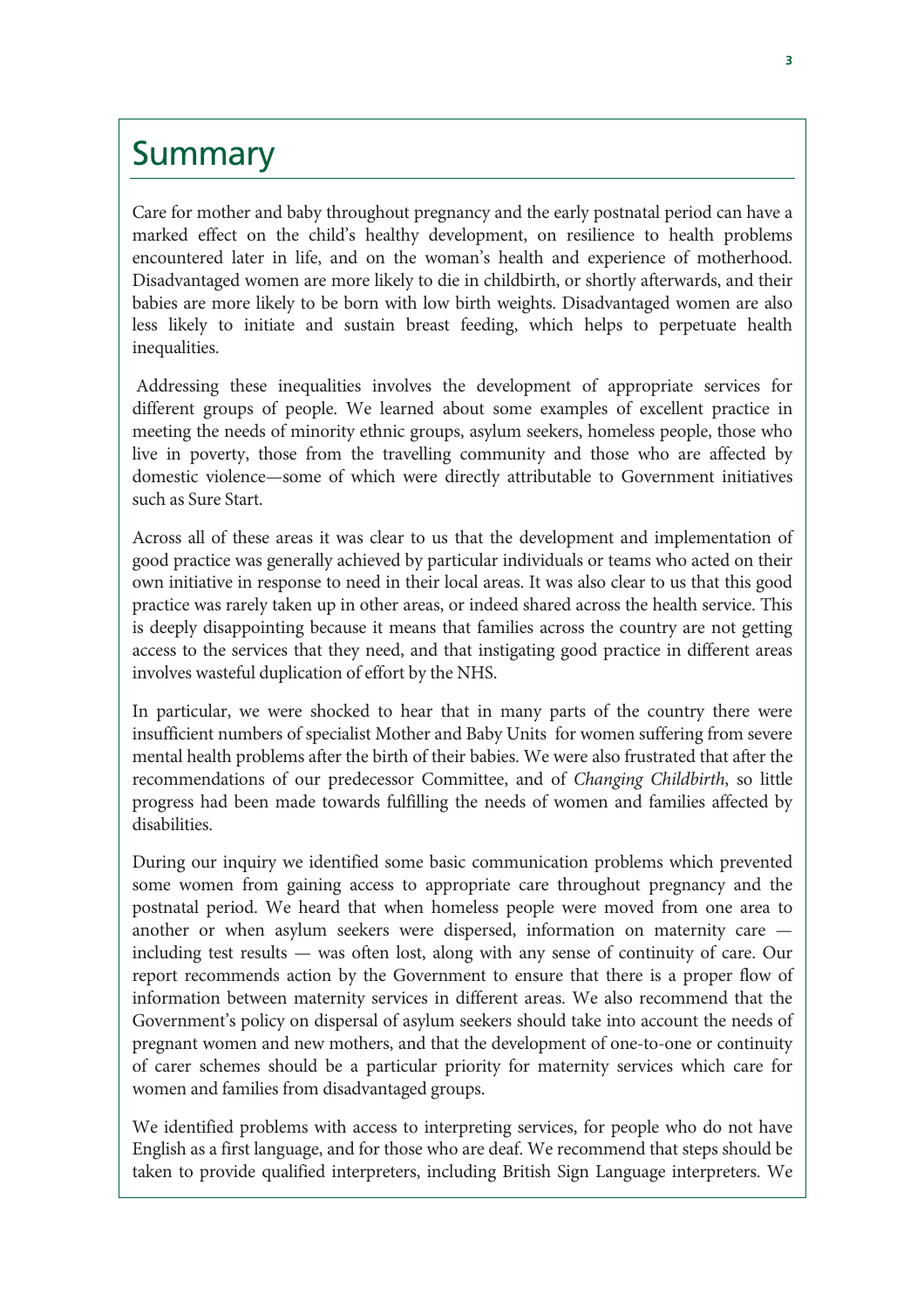are concerned that too many maternity services depend on relatives to interpret, which may be appropriate in some circumstances but not in others. For women who suffer as a result of domestic violence, relying on partners to interpret can conceal the problem, and may ultimately be extremely dangerous.

Throughout our inquiry we heard that a particular experience of maternity services varied a great deal according to the attitude of individual members of maternity care staff. Prejudice in relation to class, race, or disability profoundly affected a woman's experience of pregnancy, birth and motherhood. Staff who care for families at such an important and sensitive time must have access to specialised training and support in these issues. We also recommend that trusts consider recruiting healthcare assistants from different cultures and communities and training them to provide advocacy support as a further means of addressing the needs of particular communities. We recognise that the voluntary sector has a valuable role to play in tackling inequalities and is often better able than the health service to represent the needs and interests of particular groups. We recommend that the health service should ensure that this sector is properly supported.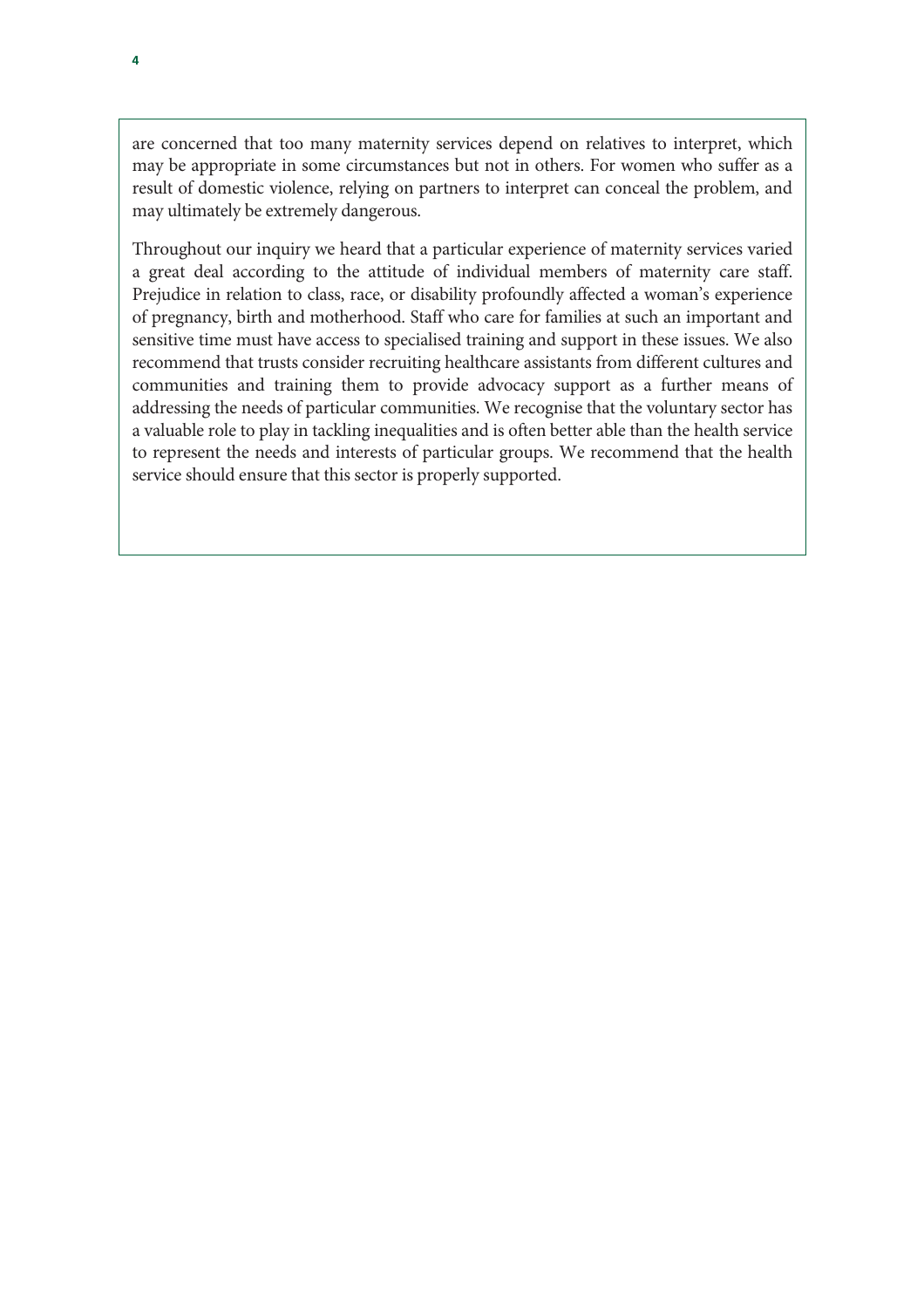# 1 Introduction

1. Care for mother and baby throughout pregnancy and the early postnatal period can have a marked effect on the child's healthy development, on resilience to health problems encountered later in childhood, and on the woman's health and experience of motherhood. Yet some of the most disadvantaged and vulnerable women, who have the greatest need of care and support throughout pregnancy and the early stages of motherhood, are less likely to receive the same quality of care as other women. In some cases, they do not gain access to services at all. We are concerned that inequalities in access to appropriate services may contribute to the maternal death rate amongst unemployed families, which was found to be 20 times higher than that for women in the highest two social classes.<sup>1</sup>

2. On 12 December 2002 we appointed a Maternity Services Sub-committee to undertake a series of short inquiries. In our first inquiry we set out to establish a picture of maternity services as they are provided across the country. In this inquiry we focus on the inequities and inequalities which might prevent access to appropriate services. Our third and final inquiry will examine the role of choice in a woman's experience of maternity services.

3. We were assisted by the four specialist advisers who helped us during our inquiry into provision of maternity services: Dr Susan Bewley from Guy's and St Thomas' Hospital, Professor Lesley Page from the Royal Free Hospital, Professor Alison Macfarlane from City University and Professor Martin Whittle from the University of Birmingham. Once again we wish to express our gratitude to them for their assistance.

4. In formulating our terms of reference we were all too aware that there were many more groups of disadvantaged women than we would be able to list, and that some women experienced multiple disadvantages which affected their access to care. We chose a range of disadvantaged groups in order to explore a number of access problems and solutions, and if possible, to draw together common factors which might contribute to full access to appropriate care and advocacy services. We recognise that there are also specific issues to be addressed in the provision of appropriate services for other groups, such as very young mothers, women with HIV/AIDS and women with drug addictions.

<sup>1</sup> *Why Mothers Die 1997–1999*: *The Confidential Enquiries into Maternal Deaths in the United Kingdom*, RCOG Press, 2001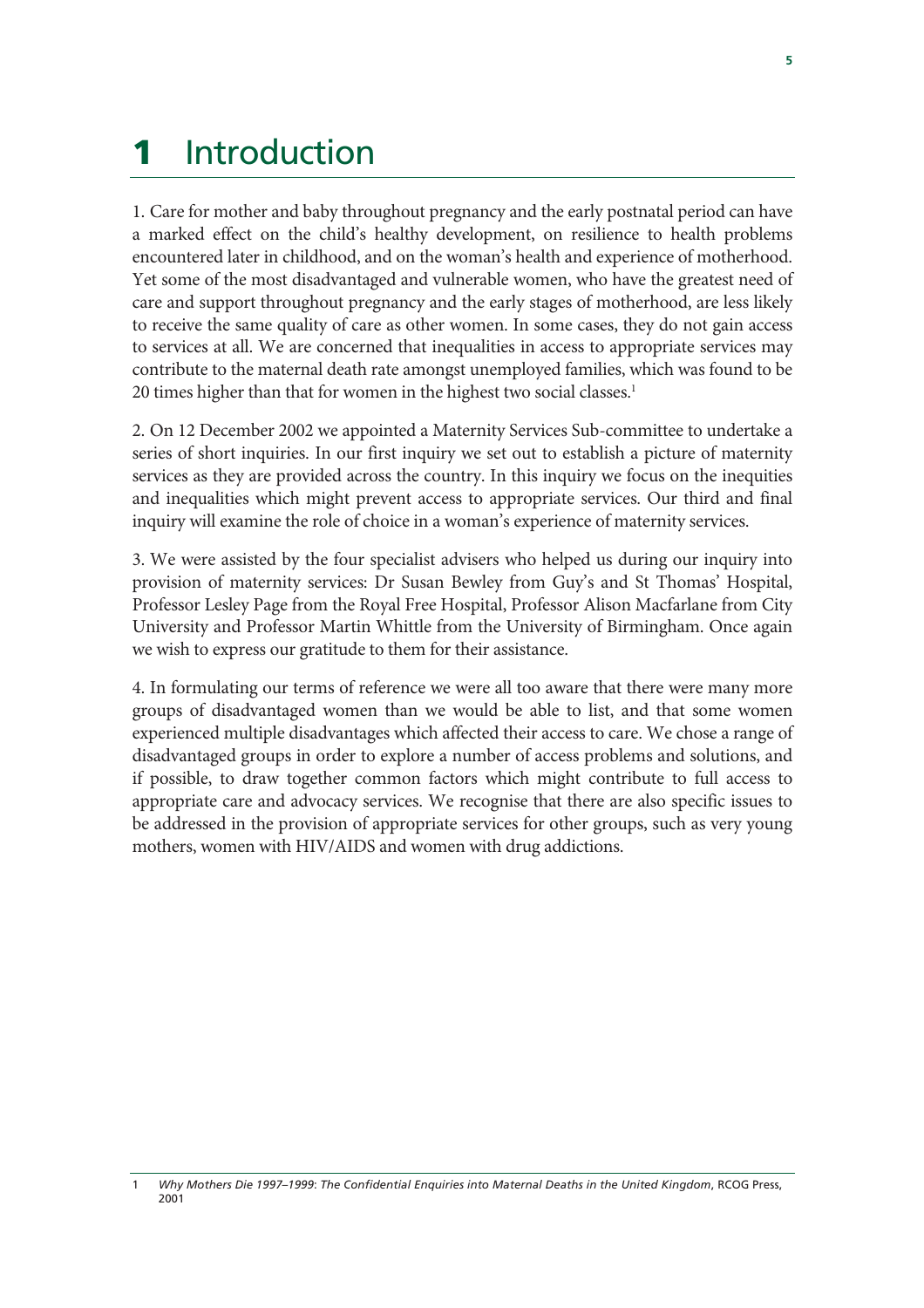5. On 28 March 2003 we announced the following terms of reference:

The Sub-committee will examine inequalities in access to care for pregnant women and for parents and babies from disadvantaged groups. The Sub-committee will consider the provision of appropriate care and advocacy services for:

- *Those from minority ethnic groups*
- *Refugees and asylum seekers*
- *Those who do not speak English as their first language*
- *Those who live in poverty*
- *Those who are homeless*
- *Those who live under threat of domestic violence*
- *Travellers*
- *Those with severe mental health problems*
- *Those with severe learning disabilities*
- *Those with severe physical disabilities*

6. In addition to the memoranda submitted for our first inquiry, we received 13 which focused exclusively on inequalities in access to maternity services and contributors included individual maternity care teams as well as professional bodies and charitable organisations.

7. We set out to explore a range of perspectives in our programme of oral evidence and we sought views from researchers in the field, organisations campaigning to improve access and services, national organisations for specific groups, community organisations serving a local population, and maternity care staff working to develop and provide specialised services. We heard from nine witnesses over two evidence sessions, held on 13 and 20 May 2003. We took evidence from witnesses representing the Maternity Alliance, the National Perinatal Epidemiology Unit (NPEU), the Disabled Parents Network (DPN), Women's Health and Family Services (a community health advocacy organisation based in Tower Hamlets, London), Queen Charlotte's and Chelsea Hospital, London, and Newham Healthcare NHS Trust. We are extremely grateful to all those who submitted written and oral evidence.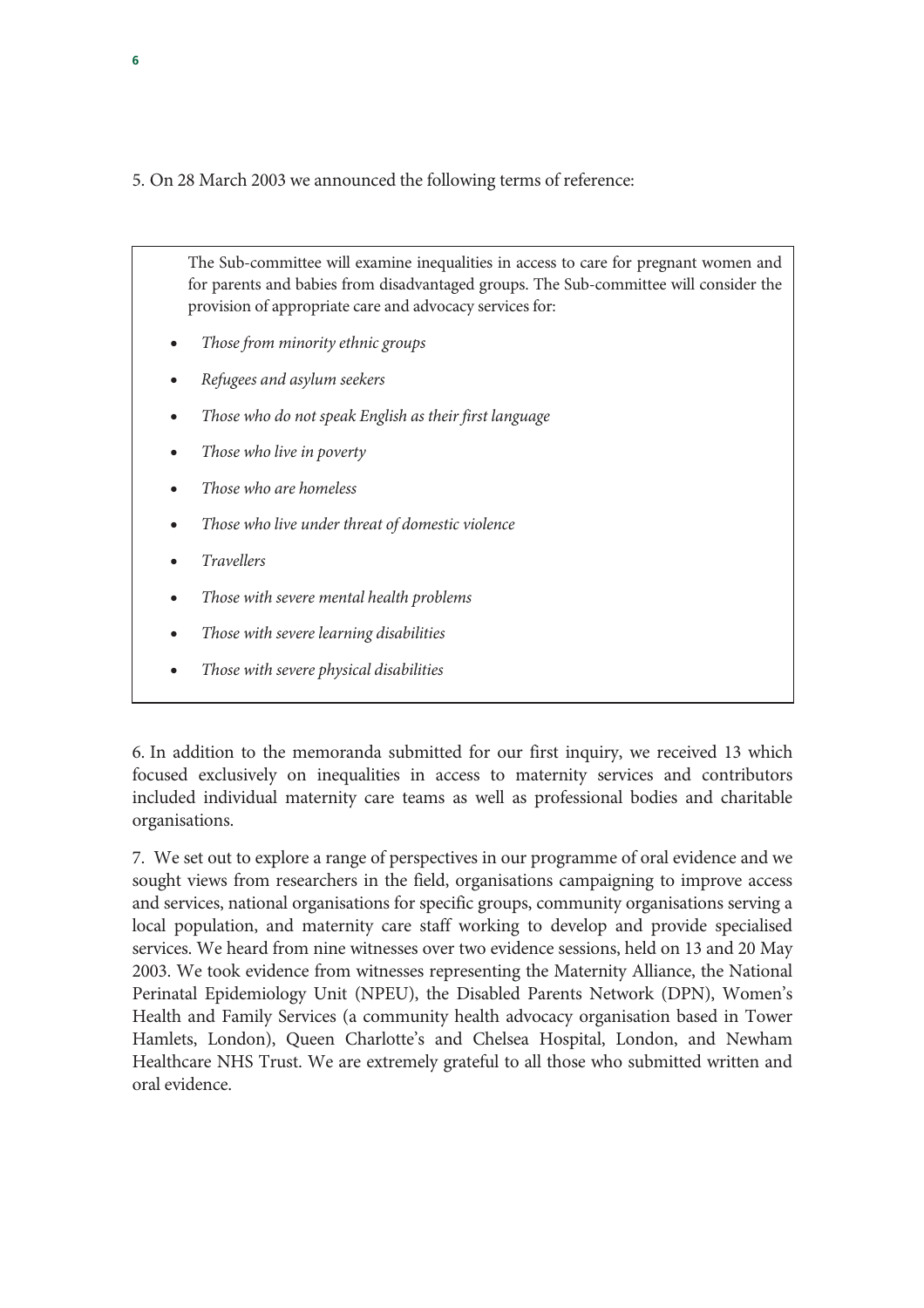## 2 Disadvantaged groups and access to maternity services: the current situation

#### **What evidence is there that disadvantaged groups do not have full access to maternity services?**

#### *What evidence is available and what are the gaps in knowledge?*

8. All of those who contributed to our inquiry attested to the existence of inequalities in access to maternity services. The Royal College of Obstetricians and Gynaecologists (RCOG) told us that:

Maternity care is available to all women in the UK but there is no doubt that there are inequalities in access to care: some women do not take advantage of the services provided and others find it difficult to access the care or do not find that the services meet their needs.<sup>2</sup>

9. Jenny McLeish, Social Policy Officer at the Maternity Alliance indicated two ways in which women encountered inequalities in access to maternity services:

One is actually in getting through the door, whether that is through physical access or through knowing about the services; and the second thing is the inequality of access to a good service when they are actually with the carer, whether they get a proper service, whether they get a decent and humane, kind service.<sup>3</sup>

10. Diane Jones, a consultant midwife at Newham Healthcare NHS Trust, also argued that disadvantaged groups encountered inequalities in access to care owing to a lack of awareness about available services. She told us that women who were "more aware … and … more assertive and know how to access health care are able to do so far better than others."4 Lesley Spires, Head Midwife for One to One and community midwifery services and Birth Centre Manager from Queen Charlotte's and Chelsea Hospital agreed that "it is one thing to provide the service but it is another thing for that woman to know that the service is there."<sup>5</sup>

11. While these statements reinforced the conviction with which we undertook this inquiry — that some women did encounter barriers in terms of contact with maternity services and in terms of gaining access to appropriate care and support — we also heard that both qualitative and quantitative evidence on inequalities in access to care was limited. The National Perinatal Epidemiology Unit (NPEU) asserted that "without good evidence about who the maternity services fail to reach and whether some categories of women and babies get poorer care, we are not in a position to make sensible changes to services."<sup>6</sup>

- 5 Q 94
- 6 Ev 3

<sup>2</sup> Ev 56

<sup>3</sup> Q 17

<sup>4</sup> Q 93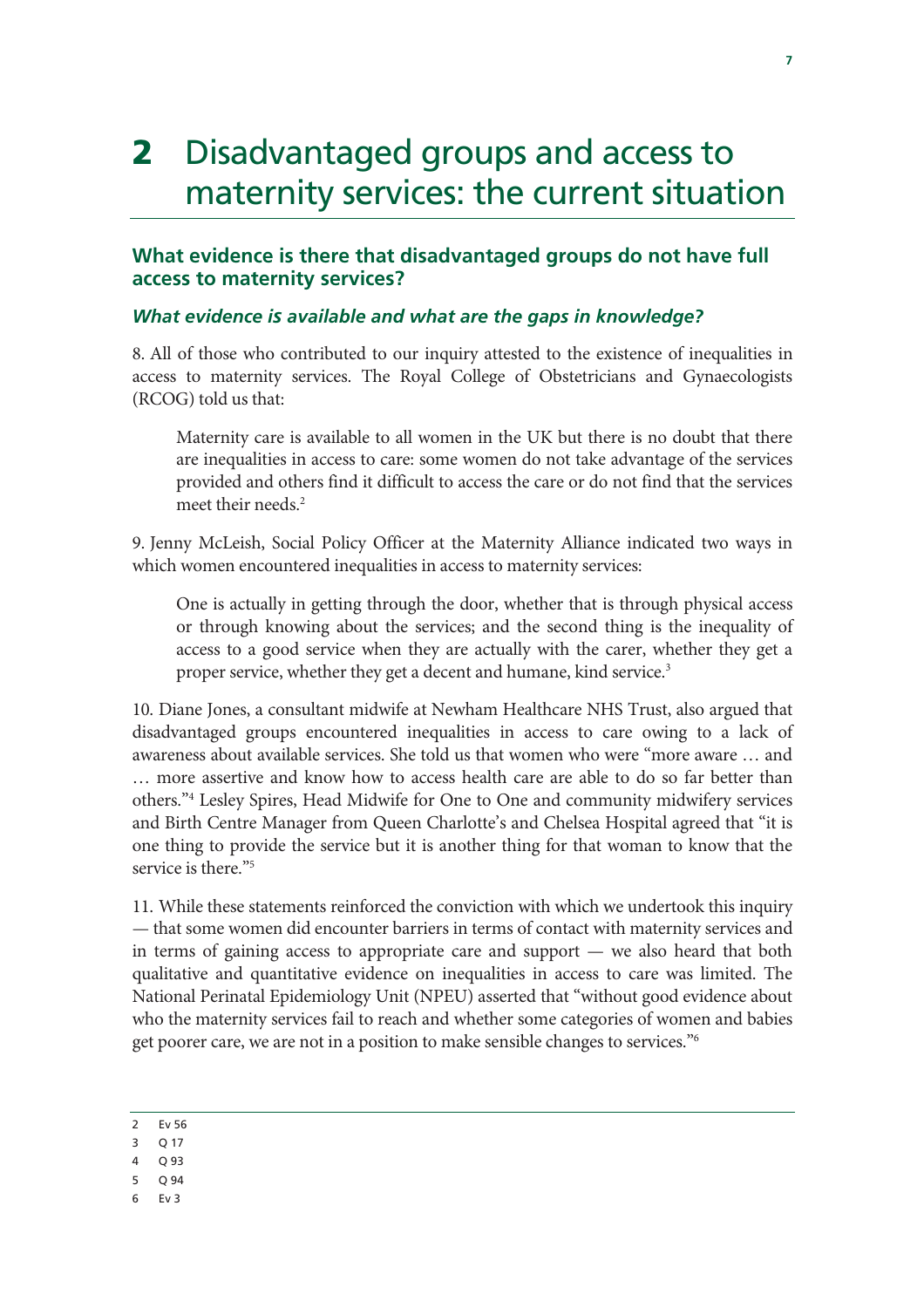12. The Department of Midwifery at City University, London drew to our attention its research on maternal and perinatal health statistics which attempted to determine the extent to which access to health care could be measured for specific groups in the population. In outlining this work, the Department of Midwifery assessed the state of current resources for analysing inequalities in access to care:

Data and statistics that are routinely available for maternal and perinatal health care in England are inadequate for measuring the level of access to maternity and neonatal services for groups within the population including minority ethnic groups and socially disadvantaged groups. Lack of complete and valid recording of ethnic group is compounded by the absence of reliable socio-economic data on mothers and their babies, making any comparisons of inequalities in health outcomes along with any assessment of equity of access for vulnerable groups, impossible.<sup>7</sup>

13. Given the burden of data collection currently imposed on midwives we are concerned that this process should not become any more time-consuming. However, when we examined the collection of maternity care data as part of our first inquiry, we heard evidence that maternity service planners and providers were impeded in their work by lack of data on the socio-economic and ethnic status of pregnant women, and on relevant pregnancy and child health outcomes.

#### 14. **We recommend that detailed socio-economic and ethnic data should be recorded in a standardised way in all national datasets and that analyses of these data should be routinely published as well as being made available to researchers for more detailed analyses.**

15. Several of our witnesses suggested that one important gap in knowledge about inequalities in access to maternity care has been created by the lack of information on women who give birth to their babies without having booked any maternity care at all. Carolyn Roth, a member of the management committee of Women's Health and Family Services, and a researcher at City University, London, told us that she had been involved in a small survey which attempted to collate figures on the number of women who arrived at hospital in labour without having received any kind of antenatal care. Of the 33 units surveyed, nine were able to respond and it was found that about 4% of women had received no antenatal care whatsoever.<sup>8</sup> Overall, in reporting that very few maternity units could produce the relevant figures, Carolyn Roth told us that this was symptomatic of a wider problem:

It is a theme that runs through a lot of the issues regarding access to services which is what is not encountered does not count. In other words, if you cannot actually enumerate what the dimensions of the problem are it is actually very difficult to identify shortcomings in the service.<sup>9</sup>

<sup>7</sup> Ev 71

<sup>8</sup> Q 153

<sup>9</sup> Q 96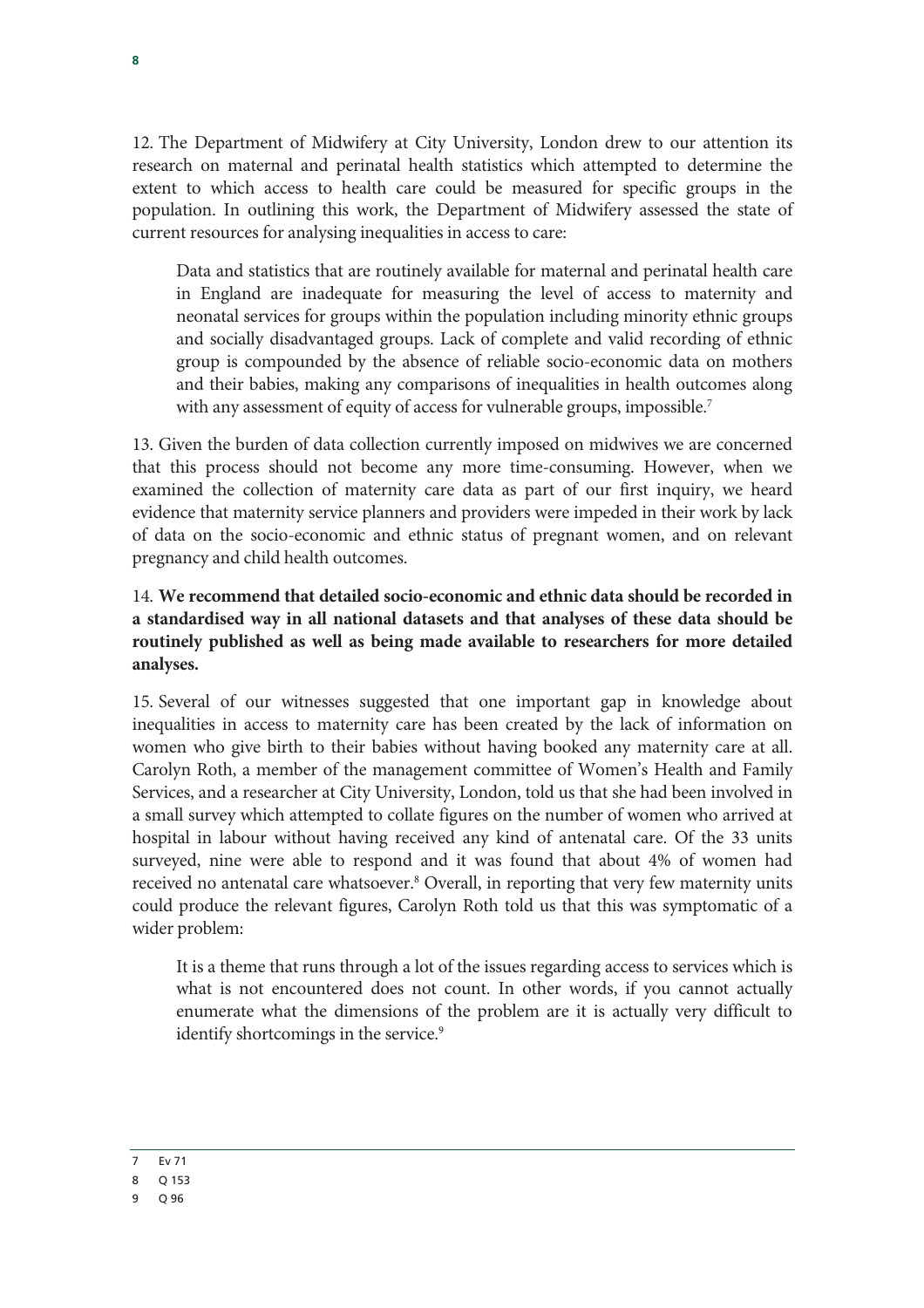16. Systematic reviews by the NPEU found "surprisingly little recent evidence about patterns of attendance at antenatal care for different social groups."<sup>10</sup> The exception to this was a study undertaken in the mid-1990s which suggested that on average, women from South Asian backgrounds started maternity care later and made fewer visits than white women. The NPEU also found evidence that South Asian women might be up to 70% less likely to receive prenatal testing for haemoglobin disorders and Down's Syndrome. Some of the work in this area suggested that South Asian women might be less likely to be offered testing.<sup>11</sup>

17. According to the NPEU, information about social and ethnic differences in access to postnatal and infant care was even more limited although evaluations of initiatives such as Sure Start<sup>12</sup> and the Teenage Pregnancy Strategy might enhance the evidence base, as the NPEU explained:

For example, comparison of Sure Start areas with control areas may help to understand whether and how midwives and health visitors target their care to those in most need, and what difference it makes.<sup>13</sup>

18. We asked our witnesses whether there was any correlation between poor access to care and areas of general social deprivation. We heard that access often depended on the work of particular projects, and of particular individuals in improving access for disadvantaged groups. Christine Gowdridge from Maternity Alliance told us that:

this kind of accidental way in which particular midwives come along and create specialist services shows that provision is extremely haphazard … I do not think that it is based on geography as such although there are obviously issues around rural areas, but it is more based on chance.<sup>14</sup>

19. A great many of the examples of specific projects to improve access which were drawn to our attention during this inquiry, were based in areas with large communities of women from disadvantaged groups. We recognise, however, that the needs of disadvantaged women living in areas without such identifiable communities, might not be identified. Christine Gowdridge, Director of Maternity Alliance, told us that access "is much more of a problem for an asylum seeker in an area which is not identified as an area of deprivation than it would be for one living in North London which is."15 Even if services were accessed, according to the Centre for Nursing and Midwifery Research, in such areas "midwives were deskilled and individual clients often received a poorer service."<sup>16</sup>

20. Jo Garcia, from the NPEU, pointed to a lack of evidence on possible links between poor access to care and general deprivation in a particular geographical area. She told us that little work had been done that examined services "in terms of … the level of staffing or spending or comparing places in terms of women's views of care." Ms Garcia went on to

10 Ev 3

- 14 O 7
- 15 Q 10

<sup>11</sup> *Ibid.*

<sup>12</sup> http://www.dfes.gov.uk/surestart/

<sup>13</sup> Ev 3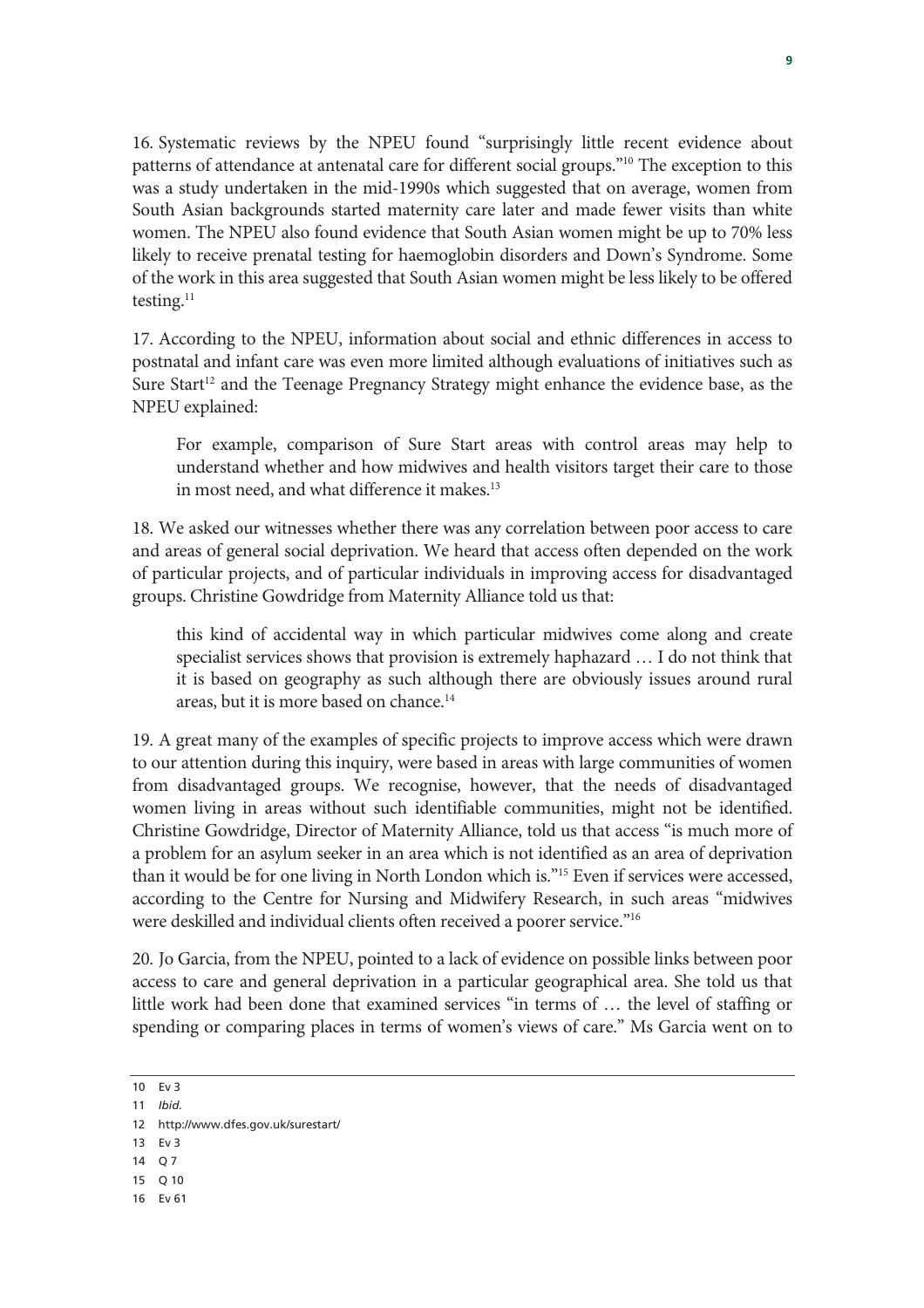say that it was "not always easy" to ascertain whether differences in access to care were related to resources, or to the "attitudes and structures" inherent in a particular area or service, but she told us that she was unaware of any research which compared spending on maternity services in the poorest areas with that in the more affluent areas.<sup>17</sup>

21. It may be that maternity services are less inequitable than other health services because of the regular pattern of antenatal and postnatal visits that midwives conduct. However inequalities remain a serious issue, particularly given the impact that a positive experience of appropriate care can make in this critical period of individual and family life, and the powerfully negative effect that inequalities can have on every aspect of life.

22. **If maternity services are to meet the needs of disadvantaged women, babies and families, the evidence base on which policy decisions and service developments are made must be expanded. We recommend that the Department commission programmes of quantitative and qualitative research so that an accurate assessment of the extent to which women who do not gain full access to maternity care can be made, the reasons for inequalities and inequities established and further action taken to address these inequalities.** 

### *What can be learned from the Confidential Enquiries into Maternal Deaths?*

23. While maternal deaths are now very rare, policy makers and services providers draw on the investigation of these cases when considering those factors which may contribute to adverse pregnancy outcomes other than death. In 1952 the Department (then the Ministry of Health) established the Confidential Enquiry into Maternal Deaths in the United Kingdom (CEMD). Since then the Enquiry, a centrally-directed self-audit for health professionals involved in maternity services, has been undertaken at intervals, and its findings incorporated into Government health policy and obstetric practice.<sup>18</sup>

24. The latest report, *Why Mothers Die 1997–99: The Confidential Enquiries into Maternal Deaths,* as well as finding that the maternal death rate amongst women in the group where neither the woman nor her partner had a stated occupation was 20 times higher than that for women in the highest two social classes, extended the scope of the investigation to include consideration of the wider aspects of health and health inequalities in relation to maternal deaths.

25. *Why Mothers Die* indicated that for women from some minority ethnic groups the risk of maternal death was twice that for white women. Of the cases of maternal death investigated by CEMD, more than 25% of women from minority ethnic communities either first made contact with the maternity services when they were more than five months pregnant or missed four or more routine appointments. A large number of the women from ethnic minority groups spoke little English and in many cases, family members acted as interpreters. *Why Mothers Die* reported on several cases where children

17 Q 10

<sup>18</sup> *Why Mothers Die 1997–1999*: *The Confidential Enquiries into Maternal Deaths in the United Kingdom*, RCOG Press, 2001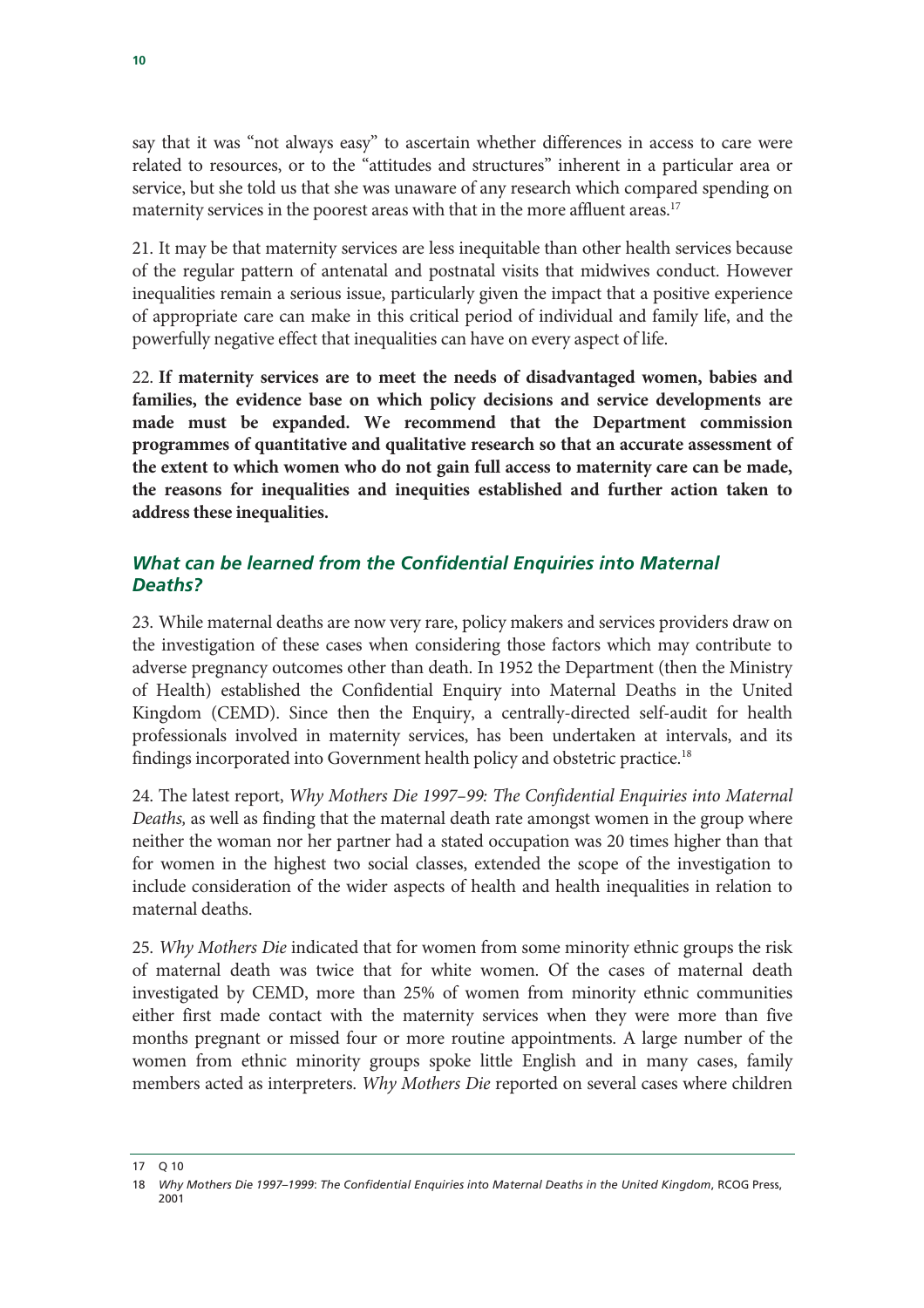were used to interpret intimate personal or social details of the mother, and vital information was not communicated.19

26. CEMD also found that a disproportionate number of women from the travelling community were likely to die. By evaluating a range of factors that may have played a part in cases of maternal death *Why Mothers Die* illustrated not only the relationship between social exclusion and poor pregnancy outcomes, but also that late, sporadic or inadequate care was another common factor.

27. Jenny McLeish, Social Policy Officer at Maternity Alliance, told us that the links made in *Why Mothers Die* between poor access to care and maternal death represented:

the most extreme end … the tip of the iceberg where the mother actually dies as a result of lack of access to care. Working backwards from that, I think you can hypothesize fairly confidently that there will be other poorer outcomes going on that are harder to pick up in the pattern but … less drastic consequences for the same problem.20

#### **What is the Government doing to help disadvantaged women gain access to maternity services?**

#### *What is the role of maternity services in the context of the Government's Health Inequalities Strategy?*

28. In 1997 the Government commissioned the *Independent Inquiry into Inequalities in Health*, chaired by Sir Donald Acheson. The Inquiry listed support for mothers with very young children as one of three top priorities. It also emphasised the importance of making early interventions to improve health and of a focus on the health of mothers and young children in addressing infant mortality. The Inquiry pointed to the need to break the "intergenerational cycle" of health inequalities and identified this as a long term aim.<sup>21</sup>

29. *The NHS Plan*, published in July 2000, made health inequalities a priority in order to tackle the 'inverse care law', which suggests that those in greatest need are least likely to receive the health services that they require.<sup>22</sup> The Department outlined the implications of the *Plan* for maternity services:

this means knowing where pregnant women are and how they want and need their care delivered and configured. It means understanding the local patterns of disadvantage and exclusion; and designing services that reach out to ensure those most in need have prompt access to the support they need.<sup>23</sup>

30. The *NHS Plan* described the health of mother and baby at the very beginning of the baby's life as being the foundation for health throughout life but noted the wide variation

<sup>19</sup> *Why Mothers Die 1997–9*, *The Confidential Enquiries into Maternal Deaths in the United Kingdom*, December 2001, p 22

<sup>20</sup> O 5

<sup>21</sup> *Independent Inquiry into Inequalities in Health: Report* (Chairman: Sir Donald Acheson), TSO 1998

<sup>22</sup> Tudor-Hart, Julian, "The inverse care law", *The Lancet* 1971, pp 405–12; Department of Health, *The NHS Plan: A plan for investment, a plan for reform*. Cm 4818, July 2000, para 13.8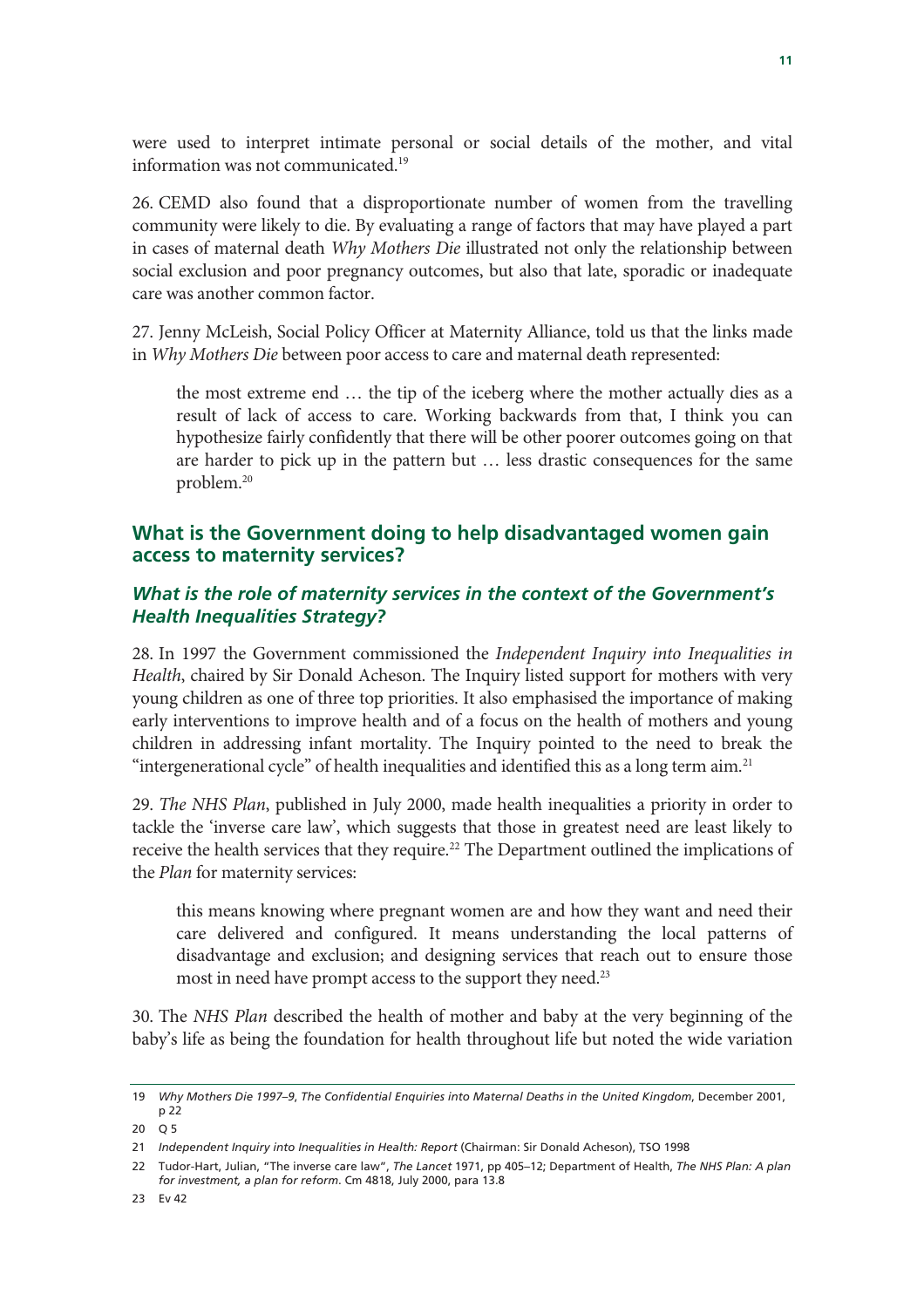in infant mortality rates across the country and in terms of social class and ethnic origin. Babies born to fathers in unskilled or semi-skilled occupations have a mortality rate 1.6 times higher than those in professional or managerial occupations and children of women born in Pakistan are twice as likely to die in their first year than children of women born in the UK.24

31. *The NHS Plan* set targets for reducing smoking in pregnancy as it can be associated with poor birth outcomes. With the help of specialist smoking cessation services as part of antenatal care, the Government aimed to reduce by 55,000 the total number of women who smoke in pregnancy by 2010.<sup>25</sup> The *Plan* also stated that while mental health services were not always sensitive to the needs of women, women were more likely to suffer from mental health problems (particularly anxiety, depression and eating disorders) and that 10–15% of women experience postnatal depression after childbirth. As a means of focusing on the mental health needs of women, the Government directed that services should be redesigned to ensure the availability of women-only day centres across the country.<sup>26</sup>

32. In August 2001 the Government published *Tackling Health Inequalities—Consultation on a Plan for Delivery*. One of the six priority themes in the consultation document was the need to produce a sure foundation for health through healthy pregnancy and early childhood. *The Results of the Consultation Exercise*, published in July 2002, listed suggestions for action on the theme:

- Developing more targeted support for maternal health and the health of developing babies, with specific emphasis on maternal nutrition before, during and after pregnancy
- Reducing the incidence of low birth weight babies by tackling smoking and poor diet
- Promoting and supporting breastfeeding
- Developing parenting skills through family support services and life skills programmes
- Improving access to maternity services, including antenatal classes for disadvantaged groups, those with physical disabilities, learning disabilities, and non-English speaking women
- Increasing professional support for identifying and tackling postnatal depression, a key indicator of maternal health, and improving training on domestic violence.

33. The consultation also revealed that professional and lay support in communities was seen as crucial to providing proper support in pregnancy and early childhood, but that a great many respondents had concerns about resources, capacity and training and development.<sup>27</sup>

34. This consultation was used to inform the Government's cross-cutting spending review on health inequalities which took place over summer 2002. Among the priority

<sup>24</sup> Department of Health, *The NHS Plan: a plan for investment, a plan for* reform. Cm 4818, July 2000, para 13.15

<sup>25</sup> Ibid, para 13.19

<sup>26</sup> Ibid, para 14.33

<sup>27</sup> *Tackling Health Inequalities: the results of the consultation exercise*, DOH, July 2002, paras 3.6–8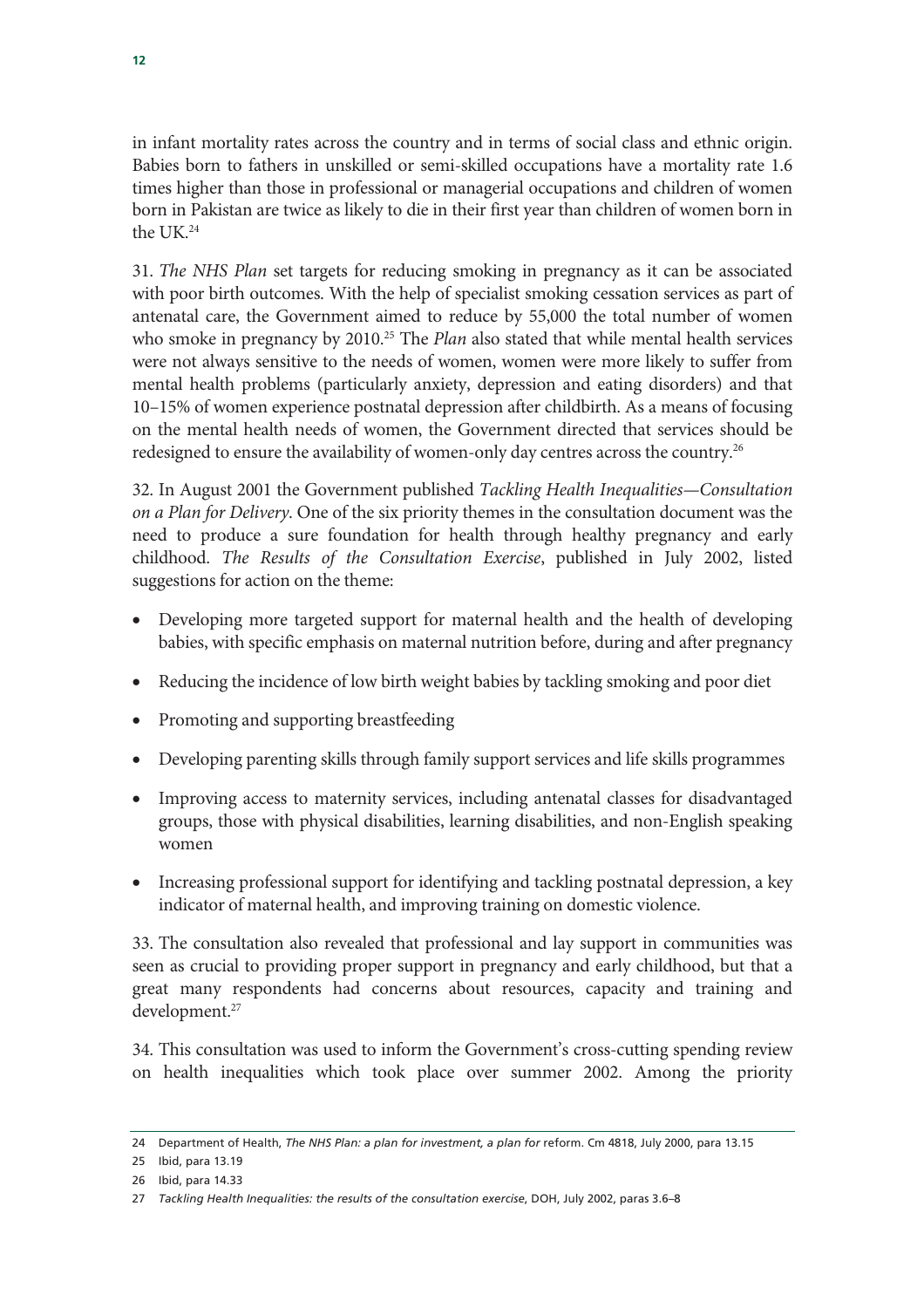interventions likely to make a major impact on the infant mortality target and on early years development, the review identified reducing smoking in pregnancy, increasing breastfeeding rates, improving diet and enhancing support for families. As part of the review, targets set by *The NHS Plan* on increasing life expectancy (by geographical area) and infant mortality (by social class) were combined into a single Public Service Agreement (PSA) *by 2010 to reduce inequalities in health outcomes by 10% as measured by infant mortality and life expectancy at birth*. This target has also been incorporated in the National PSA for Local Government.<sup>28</sup>

35. *The Priorities and Planning Framework for the NHS, 2003–2006*, published in October 2002, afforded health inequalities a high profile and set targets to support progress towards the main PSA aim, including two targets which had direct relevance to maternity services:

- to deliver a one percentage point reduction per year in the proportion of women continuing to smoke throughout pregnancy, focusing especially on smokers from disadvantaged groups [the Department reported that smoking throughout pregnancy decreased from 23% in 1995 to 19% in 2000 in England]
- to deliver an increase of two percentage points per year in breastfeeding initiation rate, focusing especially on women from disadvantaged groups [the Department reported that breast feeding initiation increased from 68% in 1995 to 71% in 2000 in England and Wales].29

The main findings of the health inequalities consultation and of the spending review have been used in the Department's ongoing work in leading on the development of an All-Government Delivery Plan on health inequalities.<sup>30</sup>

36. However, the RCOG made clear to us its disappointment that in light of the findings and recommendations of CEMD, the targets set for Strategic Health Authorities and PCTs in the *Priorities and Planning Framework 2003–2006* "included so little" that was relevant to "improving maternity care and outcomes":

The College is concerned that this may delay, through lack of resources, any positive planning for change in service provision.<sup>31</sup>

37. A great many of those service providers who contributed to our inquiry described their involvement with Government programmes such as Health Action Zones, Neighbourhood Renewal Funds and Sure Start. Diane Jones, a consultant midwife from Newham Healthcare, told us that the community focus of Sure Start complemented caseload midwifery schemes:

Part of our strategy comes through from working with the community groups, bringing them together on what the priorities are for the community rather than health care professionals deciding what is necessary for the community.<sup>32</sup>

31 Ev 56

<sup>28</sup> *Health Inequalities: summary of the 2002 cross-cutting review*, DOH, November 2002, para 24

<sup>29</sup> Ev 44

<sup>30</sup> Department of Health, *Tackling Health Inequalities: a programme for action*, 2003 (published after our inquiry).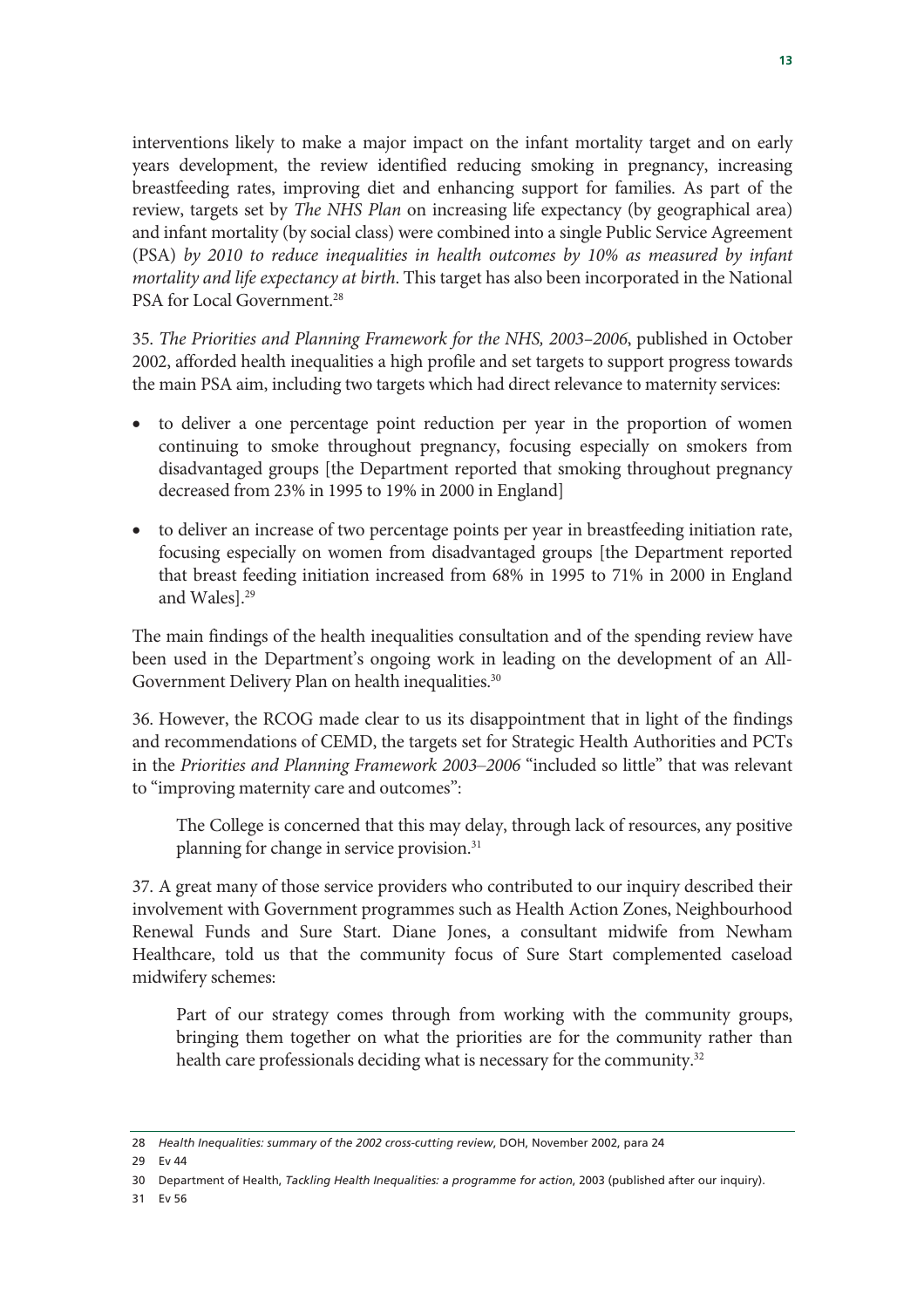38. However, we heard that maternity services encountered problems in tapping the resources offered by such initiatives:

You need to find out who the key people are who make the decisions about the funding and that can be very, very difficult … the balance tends to shift, one moment it sits in social services, then it is with education or the PCT. You have to have an awareness of these issues.

In the majority of cases you are not informed that there are these things going on, you have to go out and find it and if you are not clued up as to where to go that can be very difficult. Once we have got in there it has been great. It is just about finding the right places to go. $33$ 

39. Another problem drawn to our attention was the short-term nature of the funding allocated to projects. While such funding afforded services an opportunity to undertake innovative work, Lesley Spires from Queen Charlotte's and Chelsea Hospital told us that it was difficult to recruit staff for short-term programmes, "even if some of them go on for four years."34 As Carolyn Roth, from Women's Health and Family Services told us:

There is a constant insecurity about not only sustaining the work but also the continuity of employment for the people who are working on the project.<sup>35</sup>

40. **We recommend that the Department provide PCTs and acute trusts with relevant and timely information to enable maternity care teams to use the opportunities and resources offered by the Government through projects and initiatives such as Sure Start, to recruit more staff and provide specialised services for disadvantaged women and their families. We further recommend that the Department should ensure that best practice be shared in relation to these centrally-funded projects. We further recommend that the Department should ensure that best practice be shared in relation to sustaining the work of a project after the allocated funds have been used.**

### *How will the Children's National Service Framework address inequalities in access to maternity services?*

41. The Development of a National Service Framework (NSF) for Children was announced in February 2001. According to the Department:

In the new architecture of the NHS the setting of national standards through the NSF will be the most effective way of ensuring consistency of service provision to all groups of women, including those who use the current services least, and quality in a devolved health care system; whilst at the same time continuing to allow local health systems to develop a 'best fit' … the maternity module will develop national standards of care to cover the provision of antenatal, intrapartum and postnatal

-

- 34 Q 136
- 35 Q 135

<sup>32</sup> Q 115

<sup>33</sup> Q 132 (Diane Jones, Newham Healthcare); Q 132 (Maggie Elliot, Queen Charlotte's and Chelsea Hospital)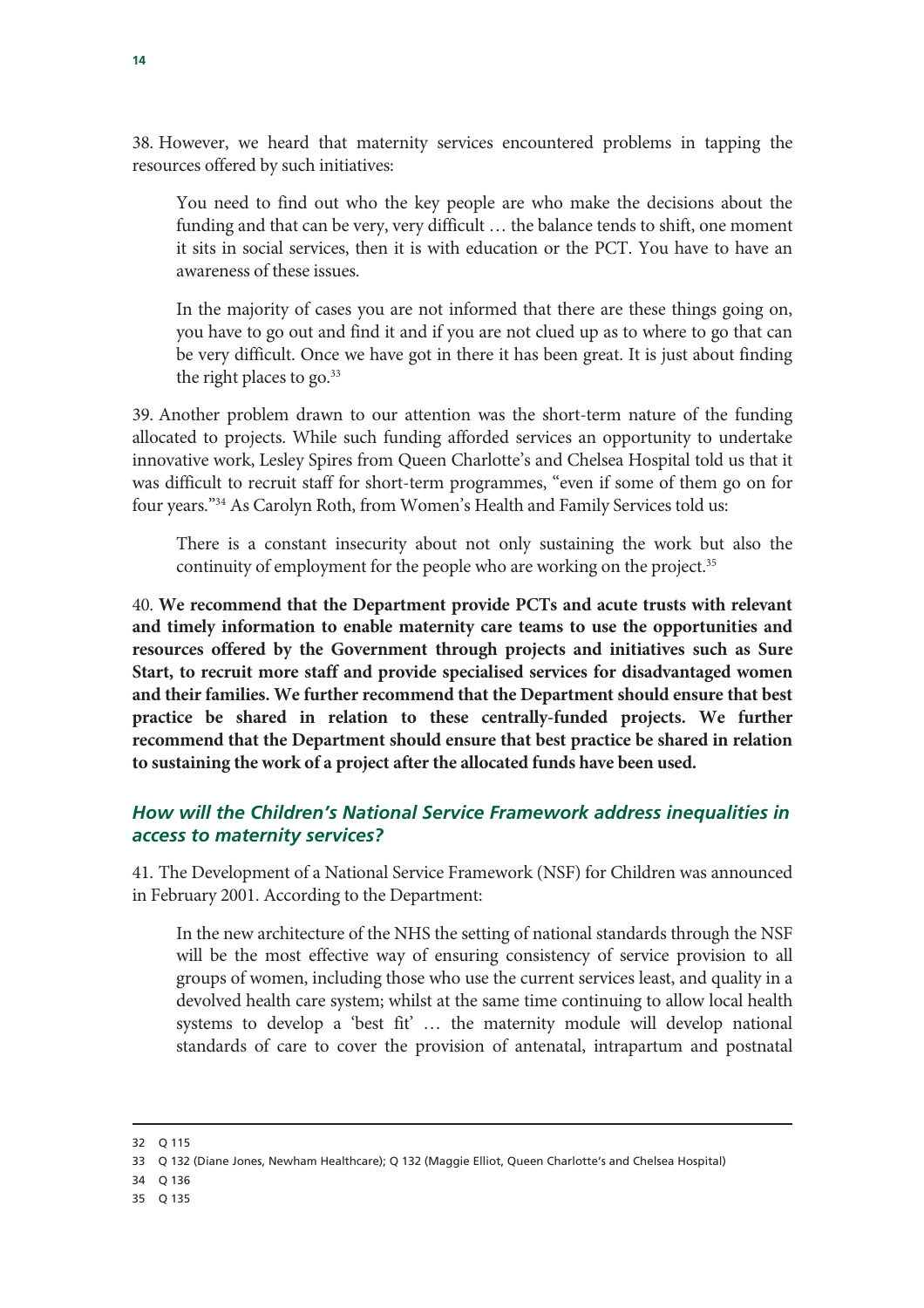services; and will look at how to make maternity services more flexible, accessible and appropriate for all, including the socially disadvantaged.<sup>36</sup>

42. The maternity module of the NSF is being developed by the Maternity External Working Group (EWG) and a sub-group has been appointed to work on inequalities and access. In an interim report issued in April 2003, the EWG made a number of recommendations on access to maternity care:

- From pre-conception to post-birth all women need to have appropriate access to community, hospital and/or specialist services, including women with:
	- Healthy and uncomplicated pregnancies
	- Complicated pregnancies due to medical, psychological or social reasons; and
	- Ethnicity, poverty or social exclusion issues—e.g. prisoners, women with enduring mental health problems, women with disabilities, and women from transient populations
- This can be helped by: setting standards of care to reduce health inequalities; recognising cultural diversity and providing appropriate communication and support; and by providing flexible services, for instance considering innovative approaches for women who have difficulty accessing services.<sup>37</sup>

43. The Department told us that the sub-group had identified two key questions in relation to inequalities in access to maternity services: how do services find hard-to-reach women; and how do services respond when these women do attend? The Department told us that in addressing these questions the sub-group would look at examples of good practice at local level, and at 'care pathways' that describe the journey of pregnant women through maternity services. The aim would be "to provide individual and personal care for each woman, without making assumptions about her needs from her appearance, her ability to communicate or her past history."38

44. The interim report on the development of the NSF has generally been received with enthusiasm. Jo Garcia, from the NPEU, welcomed the promotion of care pathways in the NSF. These, she told us, would:

help midwives to think about the sort of additional needs women might have and, even beyond that, help the service to think about how it might reach women … help make care more individualised without putting rules on by saying exactly what sort of care should be provided.39

45. The RCOG endorsed the recognition in *Emerging Findings* that providing appropriate services for women from disadvantaged groups would involve development of the skills of the maternity care workforce, and of lines of communication between health care and

- 38 Ev 46
- 39 Q 83

<sup>36</sup> Ev 57

<sup>37</sup> *Getting the right start: National Service Framework for Children—emerging findings*, chapter 4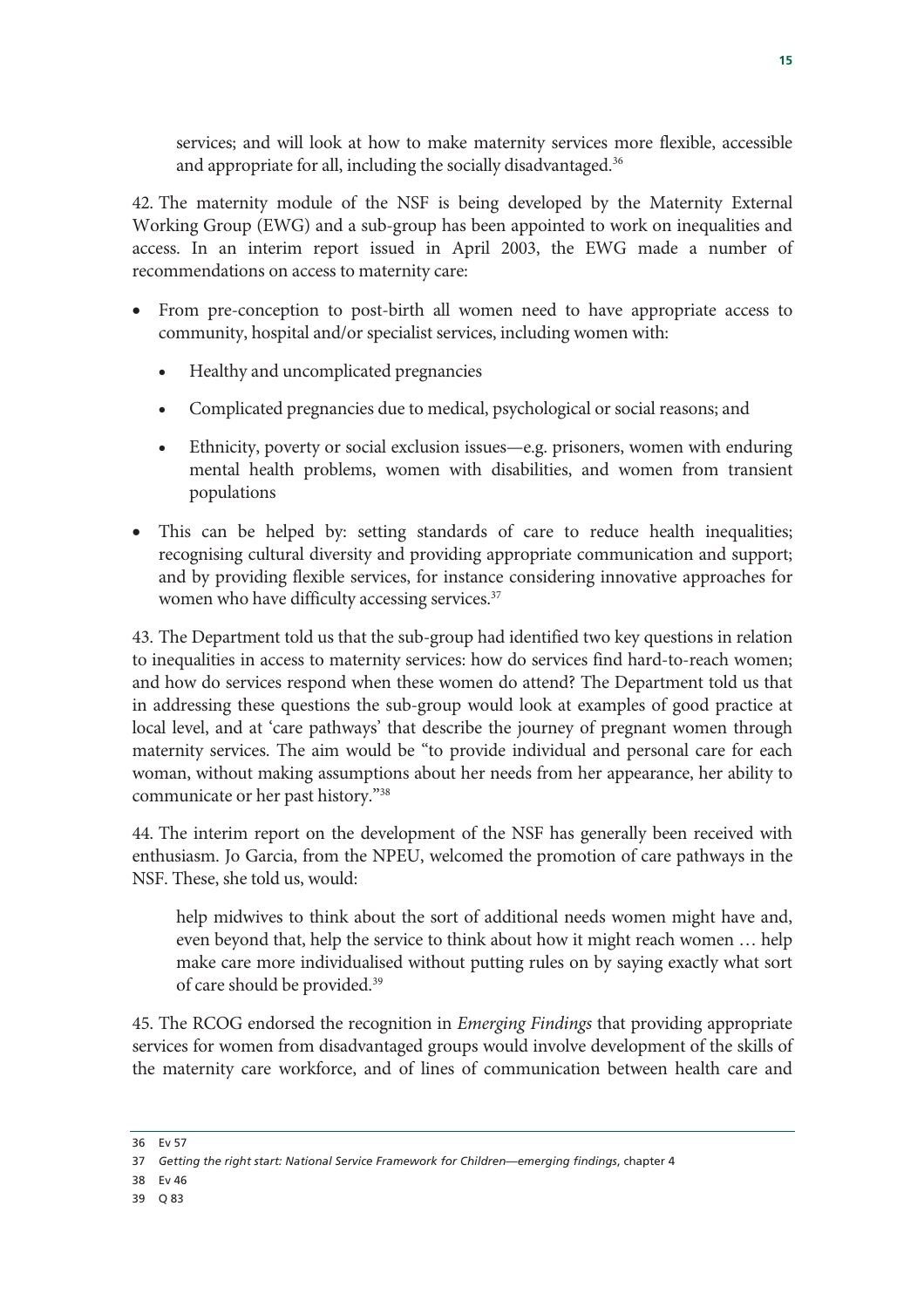social care professionals, and between services and the women who use them. However, in the context of the shortages of maternity care staff which were drawn to our attention during our first inquiry, the RCOG told us that it was concerned that "effective implementation and change will only be possible with appropriate and additional training and education for health and social care professionals" and that this had resource and staffing implications.<sup>40</sup>

46. **We welcome the interim findings of the Maternity External Working Group, and look forward to seeing the work of the sub-group appointed to examine inequalities and access. The difference for women and families will depend on the identification of effective strategies and the Government ensuring that the implementation of these strategies is achieved.**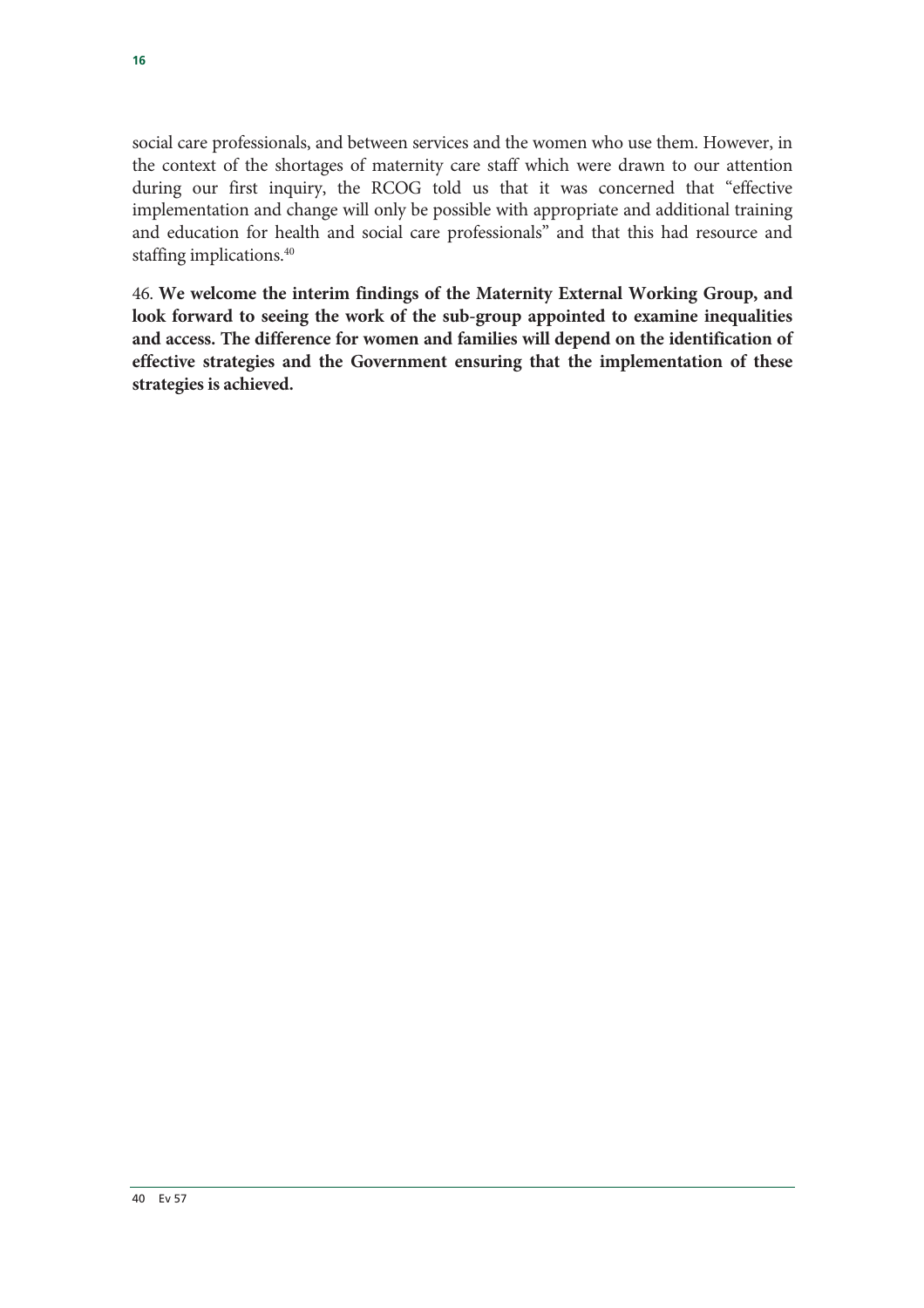### 3 What are the barriers to access for disadvantaged women and their babies?

### **Minority Ethnic Groups**

47. The latest Census found that the minority ethnic population of the United Kingdom in 2001 was 4.6 million (7.9% of the total population). Access to and use of public services by this group is an increasingly important consideration for service providers and policy makers. The Department identified access to maternity services as a particular problem for minority ethnic groups, given the CEMD findings that women from minority ethnic communities were more likely than white women to contact maternity services late in pregnancy, and to miss routine antenatal appointments.<sup>41</sup>

48. In 1994 the Commission for Racial Equality (CRE) launched the *Race Relations Code of Practice in Maternity Services* which explained how the Race Relations Act 1976 applied to maternity services, offered guidance on how to eliminate racial discrimination from the provision of services, and provided examples of good practice.

49. The evidence we have heard suggests that guidance and training for midwifery staff can vary a great deal between, and even within, maternity care teams. Diane Jones told us that staff took part in a "trustwide diversity programme" but that there was no special training for the maternity care team, and that "policing who has attended and who has not and has it made any difference to the way they practise is very difficult to evaluate."<sup>42</sup>

50. The RCOG argued that the underlying problems in relation to access to maternity care for ethnic minority groups were lack of understanding of cultural differences and barriers to communication.<sup>43</sup> The RCM identified the following factors as obstacles to progress:

- institutionalised racism
- a reluctance on the part of young women from ethnic minority groups to become midwives [partly owing to the poor experiences of older midwives from minority ethnic communities]
- complacency in areas with small ethnic minority populations
- a general reluctance to address the sensitive issue of race.<sup>44</sup>

51. Awareness of, and sensitivity to, cultural differences, are key elements in the provision of appropriate maternity care for women from minority ethnic communities. There may be fundamental differences between the kind of maternity care or birth a woman could

<sup>41</sup> Ev 47

<sup>42</sup> Q 167

<sup>43</sup> Ev 58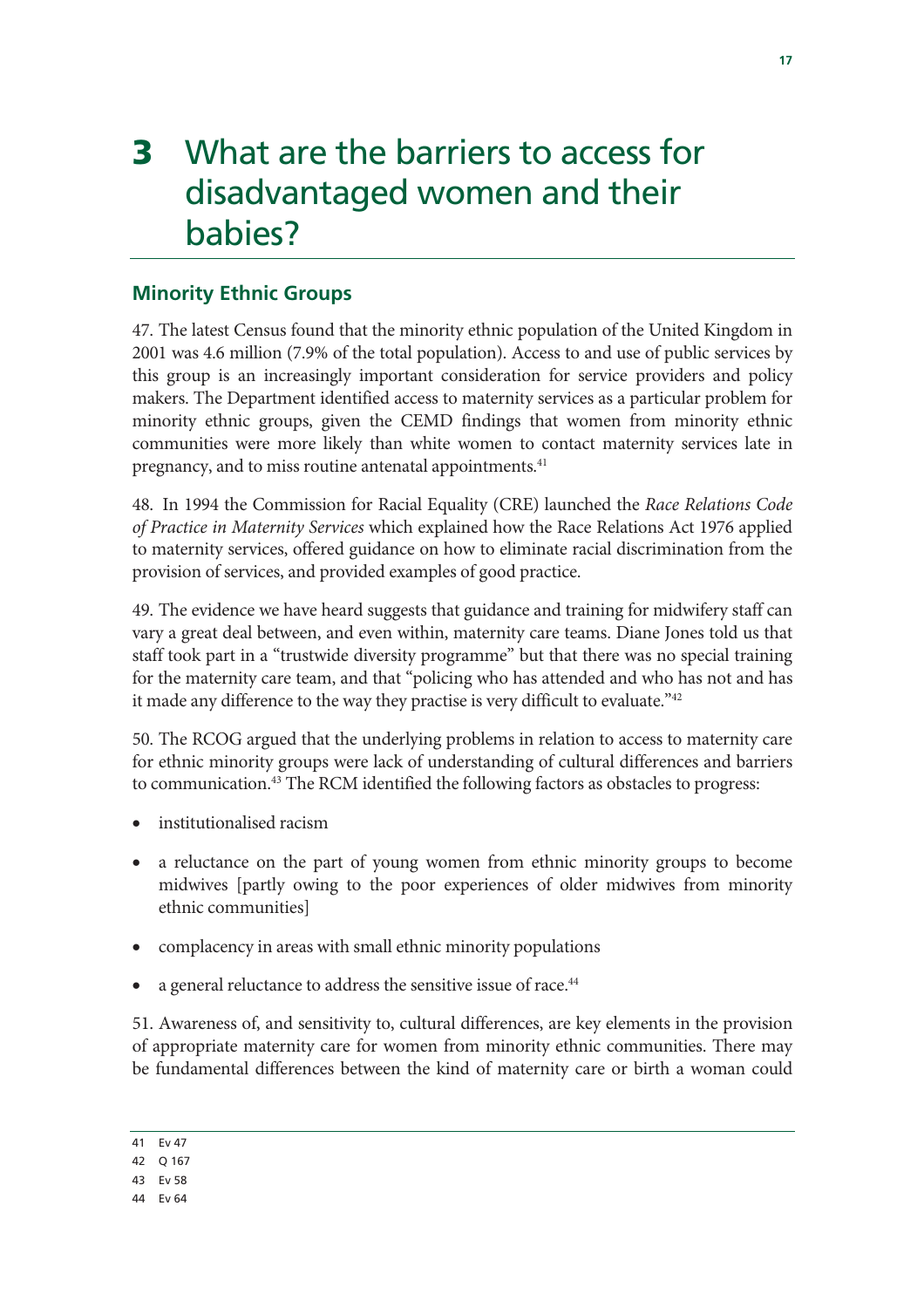expect to have according to the traditions of her community, and that which she is likely to have in this country.

52. Diane Jones from Newham Healthcare NHS Trust told us that women from some minority ethnic communities were unaware of the fact that a home birth would be attended by a midwife, who would then record that the birth had taken place. This, Ms Jones explained, could seem "very alien". In some cases, even when explanations were attempted, the process was seen as:

an authority coming in wanting to take the baby away … it was misconstrued as something terrible that we wanted to do which pushed them further away from us.<sup>45</sup>

53. This kind of gap in understanding and communication between some minority ethnic groups and the maternity services, which creates anxiety and fear, is likely to have a profoundly detrimental effect on women's experiences of pregnancy, labour and of the postnatal period. All of our witnesses called for stronger lines of communication between disadvantaged women and the maternity services to be established. Two proposed strategies for enhancing these lines of communication were: to recruit women from ethnic minority communities into the maternity services; and to ensure that women from ethnic minority communities who used the maternity services were properly consulted.

54. However, our witnesses told us of difficulties in recruiting women from minority ethnic communities into the maternity services. Maggie Elliot, Head of Midwifery and General Manager at Queen Charlotte's and Chelsea Hospital, described this difficulty in terms of increasing minority ethnic representation in all aspects of maternity services:

We have a high Somali population and from that group of women it is hard even to get representation on things like the Maternity Services Liaison Committees, let alone to encourage those women to go and do midwifery training.46

55. The Royal College of Midwives (RCM) noted the finding of a survey, carried out in 1998 by Maternity Alliance and the CRE, that a quarter of maternity units had no formal channels for consultation with minority ethnic groups.47

56. **We recommend that the Government investigate the RCM's concerns relating to the recruitment of midwives from minority ethnic communities. Action to promote the recruitment of midwives from ethnic minority communities could include the identification of 'champions' from minority ethnic communities which may help to inspire some younger people from these communities to pursue careers in maternity services.**

### **Refugees and asylum seekers**

57. In 2002 there were 85,865 applications for asylum in the UK and by March 2003, 92,685 asylum seekers were receiving assistance from the National Asylum Support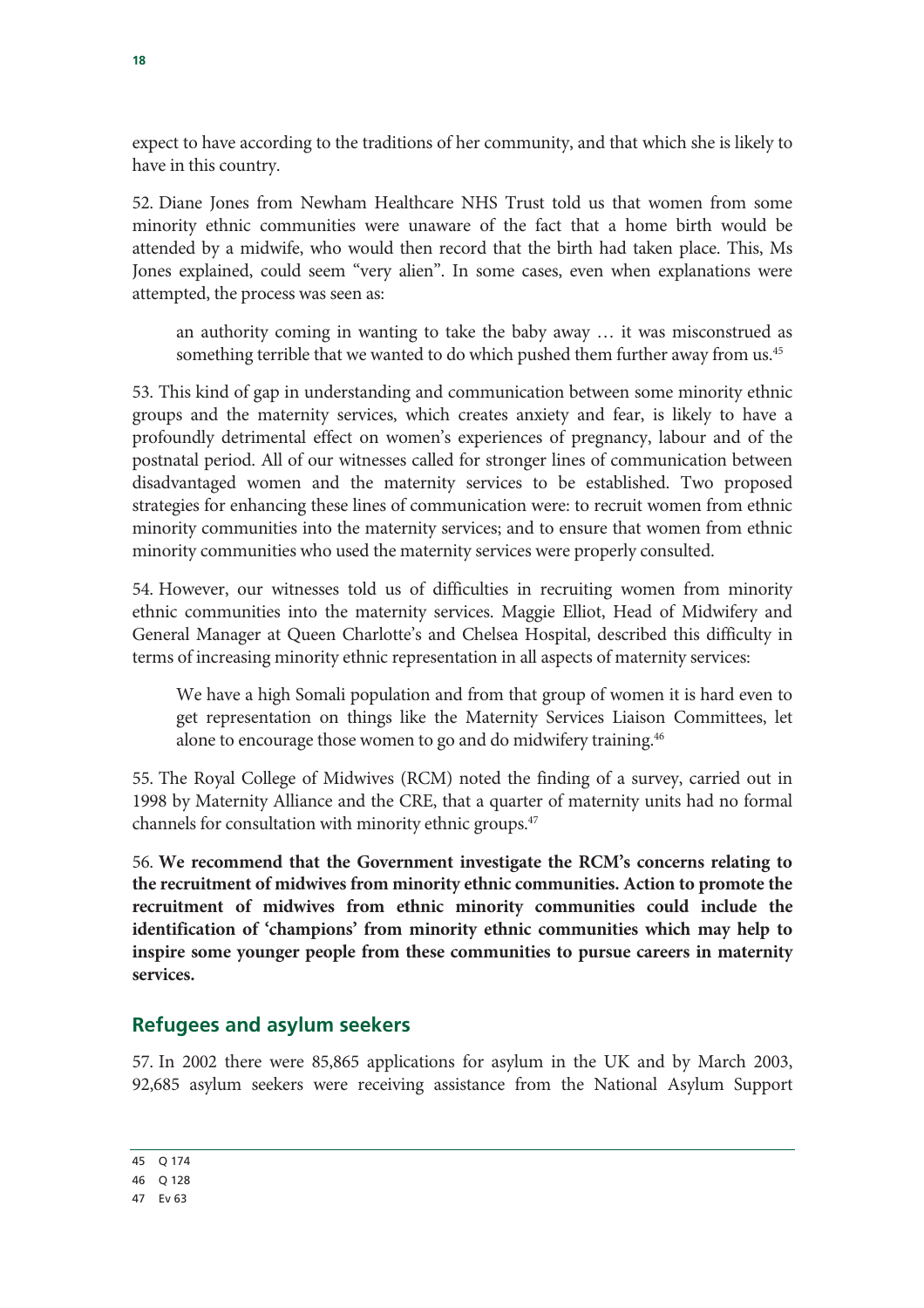Service. In the first quarter of 2003, the main countries of origin for those seeking asylum were Iraq, Somalia, Zimbabwe and Afghanistan.<sup>48</sup> Asylum seekers constitute a diverse group and patterns of migration shift frequently.

58. In its evidence on access to maternity services for refugees and asylum seekers, the Department stated that anyone with an outstanding application for asylum in the UK was entitled to full use of the NHS, including maternity services, without charge. However, the Department also acknowledged that "pregnant asylum applicants may be in a particularly vulnerable condition." Several of the reasons given by the Department for this vulnerability also represent factors which prevent asylum seekers from making contact with maternity services: their future in the UK will not be certain, they are unlikely to have family or friends around them for support, and they may not be able to speak English.<sup>49</sup>

59. As My Diep, a Community Health Worker from Women's Health and Family Services explained, women who are recently arrived "have very little knowledge about the health services in this country compared to ... their own country.<sup>"50</sup> She also pointed to cultural and religious differences which had to be taken into account.

60. Research undertaken by the Maternity Alliance identified some of the particular problems encountered by asylum seekers in gaining access to, and in making full use of, maternity services. A great many of the women surveyed by the Maternity Alliance had not been given any information about the kinds of services and support available to them. While most women who did gain access to maternity care were satisfied with their antenatal care, and while half told the Maternity Alliance that their experiences in hospital were positive, half of the women surveyed were subject to "indifference, rudeness and racism." Owing to their circumstances, these women "felt powerless to challenge hostile attitudes and fearful of the consequences if they attempted to do so."51

61. We were concerned in particular for those asylum seekers whose future in the UK is uncertain, and who are detained pending decisions on their applications. In a written answer to a parliamentary question, the Minister of State for Citizenship, Immigration and Community Cohesion outlined the Government's policy on detention of pregnant women seeking asylum:

Pregnant women are not normally considered suitable for detention under the Immigration Acts unless there is a clear prospect of early removal from the UK and medical advice suggests no question of confinement prior to this. In addition, women in the early stages of pregnancy may be detained briefly at Oakington Reception Centre as part of the fast track asylum process. Statistics for the number of pregnant women detained under the Immigration Act powers are not available.<sup>52</sup>

62. However, we have heard evidence that some asylum seekers have been unable to gain access to maternity care as a direct result of detention. The Maternity Alliance told us of

51 Ev 3

<sup>48</sup> *Quarterly Asylum Statistics,* Home Office, March 2003. http://www.homeoffice.gov.uk

<sup>49</sup> Ev 47

<sup>50</sup> Q 169

<sup>52 24</sup> October 2002 416W (Anne Campbell MP)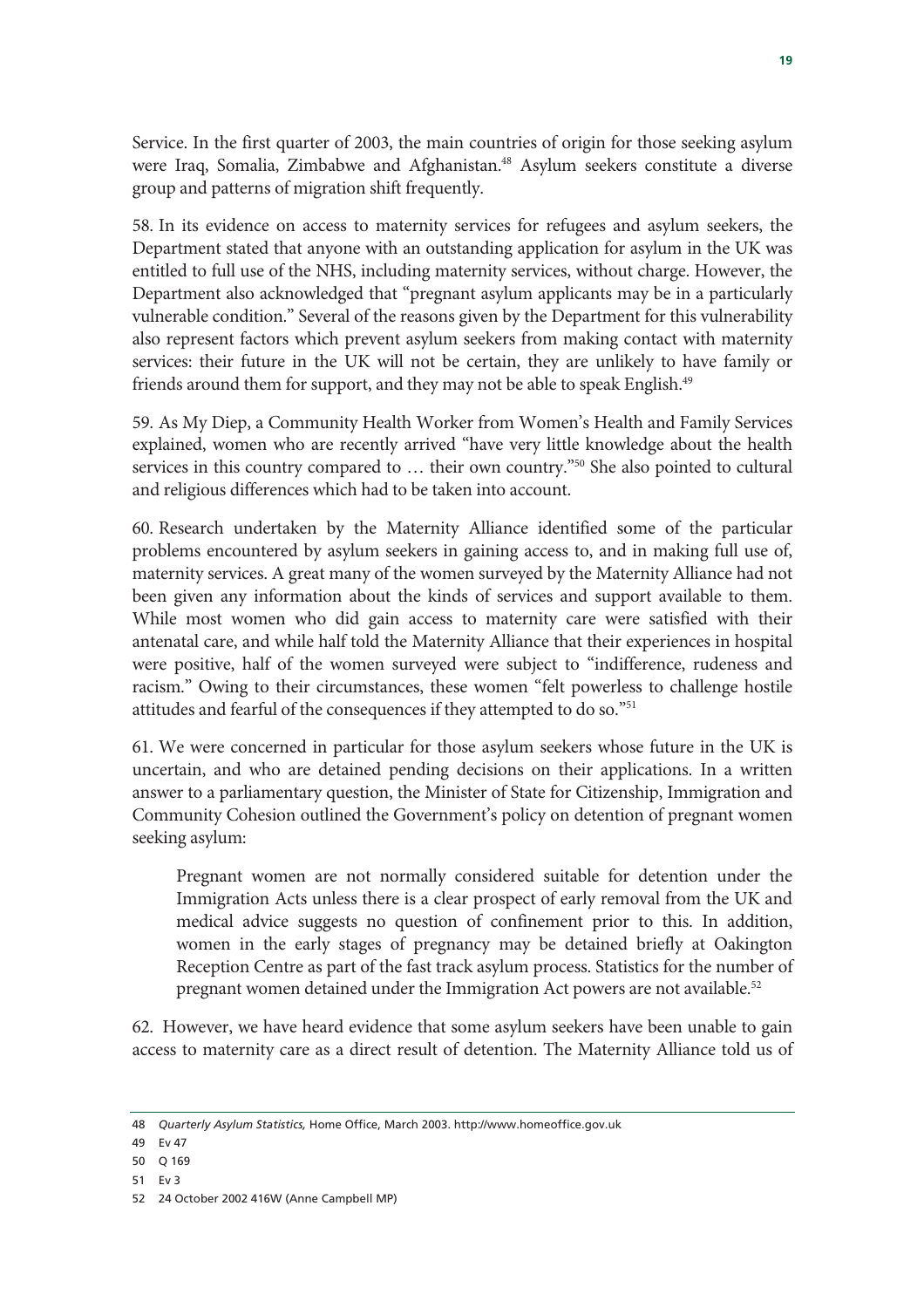interviews conducted with four women who were detained while pregnant or with a young baby. The Maternity Alliance concluded from these interviews that the health care centres within detention centres did not provide care to meet the needs or wishes of pregnant women. Where hospital care was needed, detention centres were responsible for escorting women to appointments but the Maternity Alliance identified one instance where a detention centre did not provide this service. Movement between detention centres disrupted women's care, and in one case a detention centre did not forward blood test results to a pregnant woman who had been released.<sup>53</sup> Jenny McLeish from Maternity Alliance told us that although midwives visited detention centres, they did so without interpreters, and that detention centres did not provide interpreting services.<sup>54</sup>

63. Dispersal of asylum seekers constitutes another barrier to access to care. Jenny McLeish told us that dispersal could happen at very short notice, interrupting maternity care:

the agency responsible for dispersal will not give details to external agencies such as the health services of where people are going. So, it is very much down to the individual to try and contact the health service, if they can speak the right language, to tell them that this is happening and for notes to be passed on.<sup>55</sup>

64. Pregnant asylum seekers are at a particular disadvantage when seeking access to maternity services if those services are not aware of their needs, or even aware that asylum seekers have been dispersed to the area. Health professionals who see pregnant asylum seekers for the first time at very short notice and who are not equipped with adequate information or resources, can themselves find the experience upsetting and frustrating. Jo Garcia from the NPEU told us:

In relation to asylum seekers if there is a sudden change in the need in a town, in some cases, the maternity services will pick it up very fast … and will be prepared … in other cases, the midwife may find herself face-to-face with someone without the warning and knowledge.<sup>56</sup>

65. **Any support system for asylum seekers should provide specifically for the needs of pregnant asylum seekers, new mothers and their babies. We recommend that the Government take steps to ensure that pregnant women and new mothers should not be detained for any prolonged period, and that accommodation centres should provide a gateway to maternity services for pregnant asylum seekers.**

66. **Better communication between maternity and child health services and accommodation providers during dispersal is needed to ensure that members of maternity care teams are forewarned of the arrival of asylum seekers who will need their services and that their test results and notes are forwarded.**

<sup>53</sup> Ev 4

<sup>54</sup> Q 44

<sup>55</sup> Q 51

<sup>56</sup> Q 15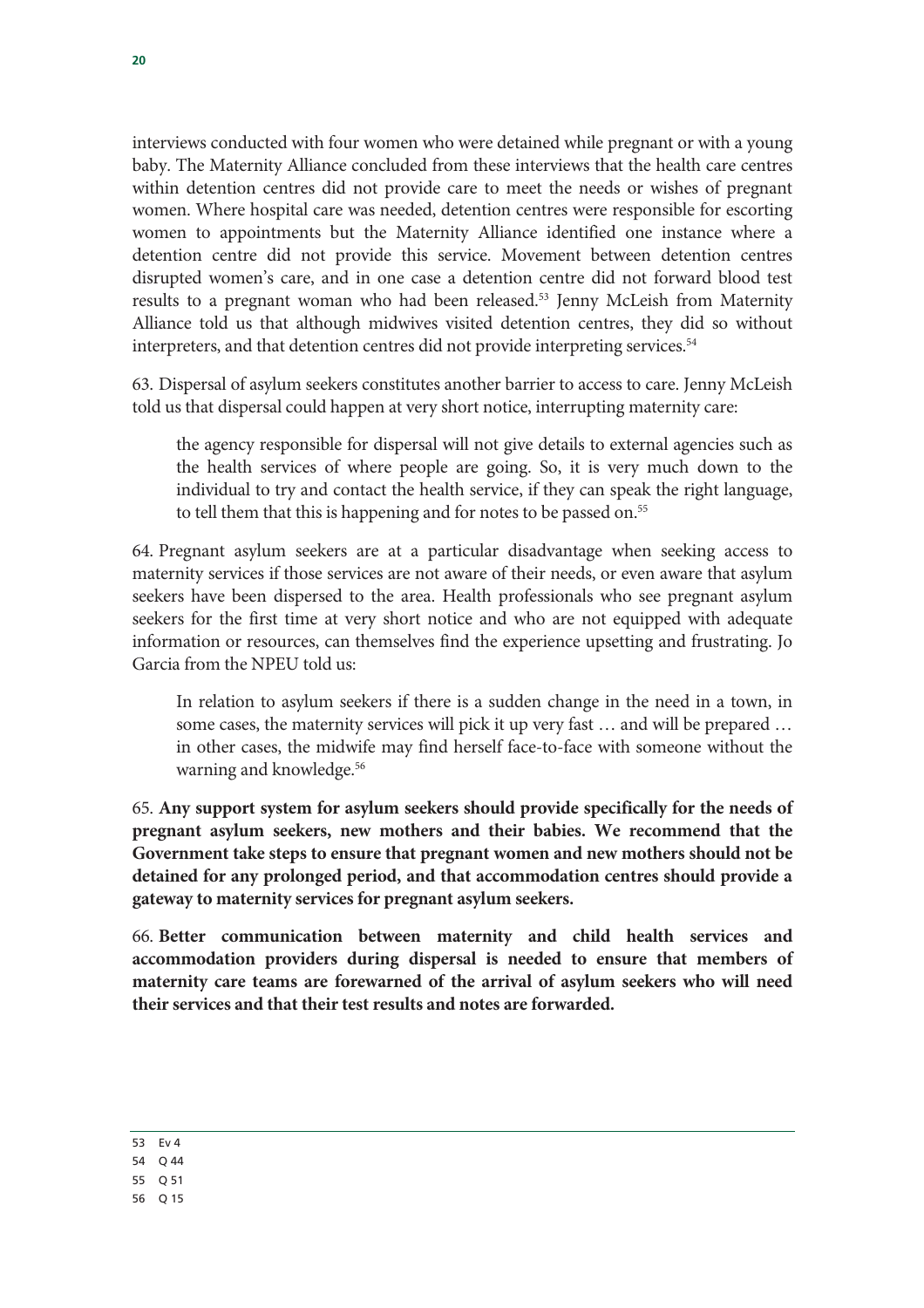67. **In considering asylum seekers for dispersal special attention should be paid to the support needs of pregnant women and new mothers since separating them from any support network at this time could be especially detrimental to families.**

#### **Those who do not speak English as their first language**

68. People who do not speak English as their first language need advocacy and interpreting services to help them to understand what services are available to them, and to help them to participate in decisions about their care. We noted a broad agreement amongst contributors to our inquiry that interpreting services should be provided by specialist staff. Informal interpreters, such as the woman's partner, relatives or friends, or bilingual but untrained NHS staff may not be able to interpret what a woman wants to say or describe to a midwife or obstetrician (and vice versa) and a woman cannot maintain a confidential relationship with her carers under these circumstances. Both of these factors may prevent women from gaining access to the maternity care that they need.

69. However, we heard that lack of resources often limited the interpreting services available to pregnant women and that hospitals kept in-house lists of bilingual staff, or asked women's relatives or friends to interpret as a substitute for professional services. Drawing on the results of the Maternity Alliance/CRE survey which found that over one fifth of maternity units provided information only in English, and that two out of every five units relied on friends and family to interpret (even when consent for a medical procedure was required), the RCM told us that in relation to facilitating access to services for those who do not speak English, "these challenges are not being met by maternity services as currently configured."57

70. The Maternity Alliance reported that there was no recognised pay structure for interpreting work within the health service, nor was there any national organisation to represent and co-ordinate the activities of language support service providers. Language support services were often funded on a short-term basis, through schemes to support ethnic minority groups.

71. Language Line Limited is a private sector interpretation service used by public sector organisations such as NHS Direct, the UK Immigration Service, and the National Asylum Support Service, and by various NHS trusts and PCTs across the country. In its written submission to our inquiry, Language Line emphasised the role of professional interpretation services in improving access to maternity services, and in the provision of appropriate care. Language Line told us that language services could be used alongside advocacy services, with "an impartial, vetted interpreter" who would guarantee confidentiality and accuracy. Language Line also told us that it accumulated a body of knowledge about the cultural attitudes of different communities in relation to health services, and that language service providers could "prove invaluable in conveying to ethnic minority customers concepts which do not necessarily exist in their cultures, for example, national health numbers or the NHS itself."58

<sup>57</sup> Ev 64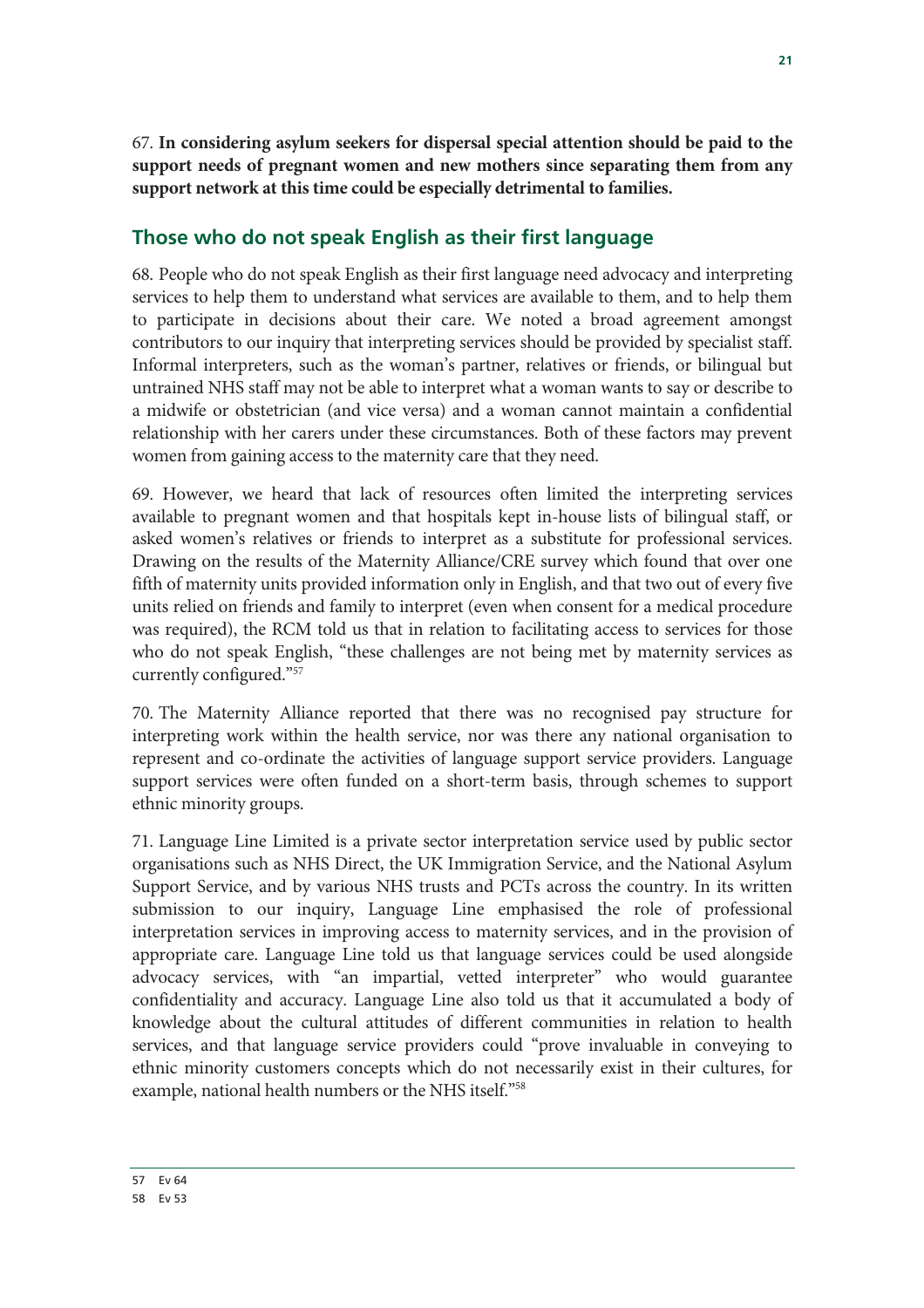72. Throughout our inquiry, we heard evidence of problems with using Language Line as a means of communicating with pregnant women who did not speak English. In some instances, staff members were discouraged from using the service on the grounds of cost.<sup>59</sup> Language Line itself noted inconsistency in use of language services and stated that it was:

essential that all frontline staff who come into contact with health service users should be educated about when it is appropriate to utilise language services and how to maximise the benefits to both the recipient and provider of the service.<sup>60</sup>

73. Jenny McLeish from Maternity Alliance told us that maternity care supported by "Language Line with a man [at the end of a telephone line] in Australia" could be "quite an appalling prospect for some women" and that in some cases women chose their own partners to act as interpreters.<sup>61</sup> City University argued that telephone translation was inappropriate in acute situations.<sup>62</sup>

74. Although services for pregnant women and mothers who do not speak English as their first language can be inconsistent and inadequate, we heard that most maternity units were "reasonably good at getting some kind of communication going in the hospital and at antenatal clinics." Hospitals in some areas drew up lists of bilingual or multilingual staff who might be called upon to help women when specialist services were not available. However, Jenny McLeish told us that "in the community there is very rarely access to interpreting services so, when the midwives go for their postnatal visits, they are left with sign language and trying to write things down."63 Where advocacy and interpreting services are available in the community, it may be the case that a woman will lose access to them, and to the benefits of continuity of care, if she goes into a maternity unit. For example, the advocates from Women's Health and Family Services in East London work exclusively in primary care and cannot follow women into hospital.

75. Lesley Spires, from Queen Charlotte's and Chelsea Hospital, confirmed that maternity care provided in the community involved using family members as interpreters. She said that the caseload approach to maternity care, where a midwife would get to know women and families in their own homes and ascertain "the relationship between the family members and the dynamics within the family", helped to ensure that this did not compromise a woman's ability to make herself understood or to ask questions.<sup>64</sup>

76. Pregnant women and mothers who do not speak English as their first language are rarely represented on Maternity Services Liaison Committees or on policy making bodies inside the maternity services, and so as the Maternity Alliance told us, "linguistic minority communities still face difficulties in raising these issues and in lobbying for resources."65 We examine the issues of how representative MSLCs are below at Chapter Four.

- 60 Ev 54
- 61 Q 43
- 62 Ev 70
- 63 Q 44
- 64 Q 112
- 65 Ev 5

<sup>59</sup> Ev 70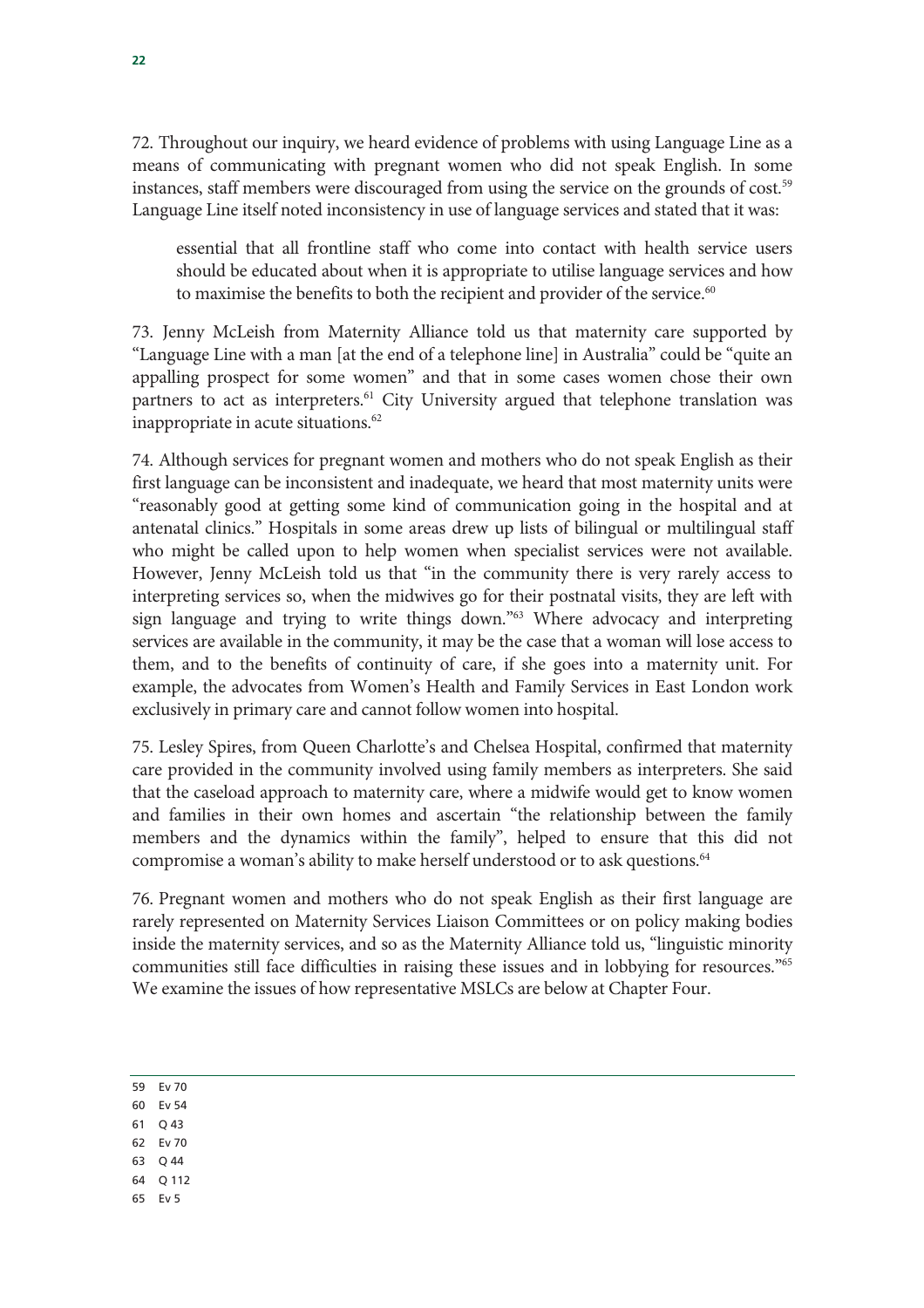77. **Given the high incidence of domestic violence in pregnancy, relying on relatives to interpret for women can be extremely dangerous. All maternity services should ensure that the use of relatives as interpreters does not deny women the opportunity that maternity care provides to report domestic violence or to discuss other concerns such as mental health.**<sup>66</sup>

78. **Interpreting and advocacy services are a vital component of appropriate maternity care for women who do not speak English as their first language. However, we are concerned that local service planners do not recognise this in their budgets, and in particular that there is so little provision for need in the community and out-of-hours in hospital-based units. We recommend that local maternity services take steps to ensure the development of on-site out-of-hours interpreting and advocacy services and that better use is made of telephone interpreting services. We further recommend that staff running antenatal classes and undertaking postnatal visits should have access to advocacy and interpreting services.** 

79. **Ideally, interpreting services should be provided, in the community and in the hospital, by specialist interpreters and advocates, rather than by family members, friends, or by other staff. However, we endorse the attempts made by maternity care staff to find interpreters when specialist services are not available. Bilingual and multilingual staff working in PCTs and acute trusts should have the opportunity to develop their interpreting skills. We recommend that the Department commission work to develop appropriate training courses and qualifications in interpreting for non-specialist staff.**

#### *Those who live in poverty, and those who are homeless*

80. Women living in poverty have poorer health outcomes than others. Babies born to women in manual social classes are one and a third times more likely to be born with a lower birth weight than babies born to women in non-manual social classes.<sup>67</sup> Children born into poor families will also suffer from a higher infant mortality rate and generally have poorer health.<sup>68</sup>

81. Attending antenatal appointments and classes may be costly and difficult for women who live in poverty where affordable and convenient public transport is lacking. The NCT argued that "this discourages those who would most benefit from being seen by health professionals attending appointments."69

82. We also heard of the financial difficulties facing those who had to travel long distances to be with their babies in Special Care Baby Units. The extra financial burden on lowincome families might pose particular difficulties at this time. Currently help with the

<sup>66</sup> We discuss the prevalence of domestic violence in pregnancy, and its implications for maternity services below at paragraphs 97–9.

<sup>67</sup> New Policy Institute/Joseph Rowntree Foundation, www.poverty.org

<sup>68</sup> *Supporting poor families: briefing paper*, Rogers, C, and McLeod, M, National Family and Parenting Institute and End Child Poverty, 2002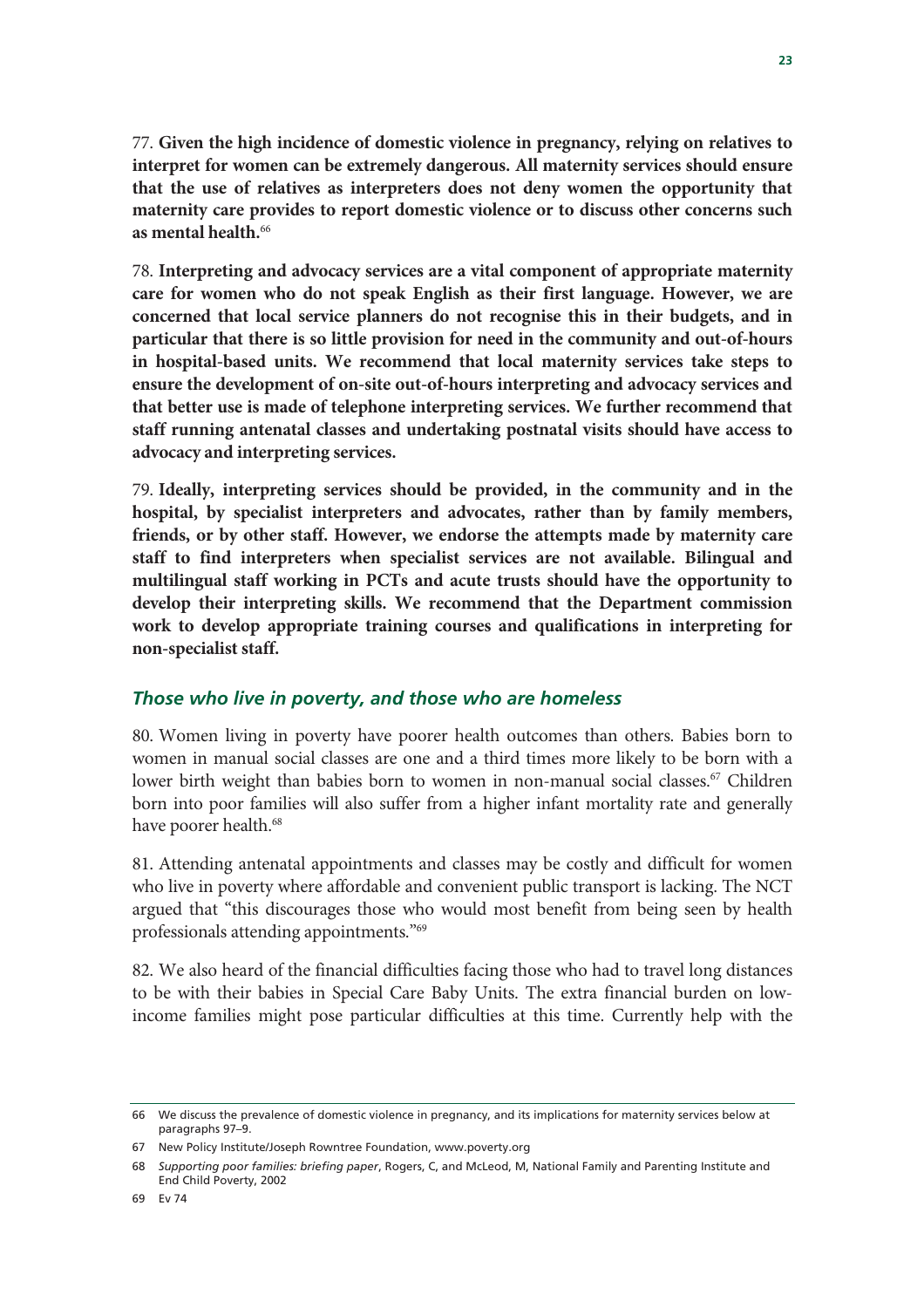expense of visiting is restricted to people who receive income support or job seeker's allowance.

83. Christine Gowdridge, Director of Maternity Alliance, told us that in some areas health visitors were not pro-active enough in providing support for women and babies living in poverty—their approach to care was to say "Get in touch if you have a problem."70

84. Access to health service provision for women and families who have become homeless and who are living in temporary accommodation can be fraught with difficulty, not least because it can vary dramatically between different areas. The Maternity Alliance found that:

The services a family received were generally determined less by need and more by luck with respect to the level and quality of what was available in the locality in which they were living.<sup>71</sup>

85. In our last inquiry, into provision of maternity services, we heard that most women gained access to maternity services through their GP. However, a great many women who are homeless struggle to gain access to GP services. The Maternity Alliance told us that over half of the women they surveyed did not have a GP in the area where they were temporarily housed, because they had chosen to remain registered with a GP in the area where they had last been securely housed. Seeing a GP could then involve substantial travel and expenditure.

86. Without access to maternity care through a GP in the community, most homeless women tend to receive their maternity care at hospitals. Jenny McLeish from Maternity Alliance told us that:

They do not get the community care because they never get through that route to the community midwives, who are probably better placed to form relationships and give them support  $\ldots$  so they are really disadvantaged.<sup>72</sup>

87. The Maternity Alliance found that women's expectations of antenatal care were low, but that while they did not expect any social support or maternity care designed to cater to their particular needs, "their concerns for their pregnancy all related to their social circumstances."73

88. Access to care after the birth of a baby can also be problematic for homeless women, as a hospital midwife told the Maternity Alliance. She described the "frustrations and anxieties" of hospital staff who discharged women into the care of local Homeless Persons Units (HPUs) but who then had great difficulty finding out from HPUs where the women and their babies were living.74

- 73 Ev 5
- 74 *Ibid.*

<sup>70</sup> Q 71

<sup>71</sup> Ev 4

<sup>72</sup> Q 72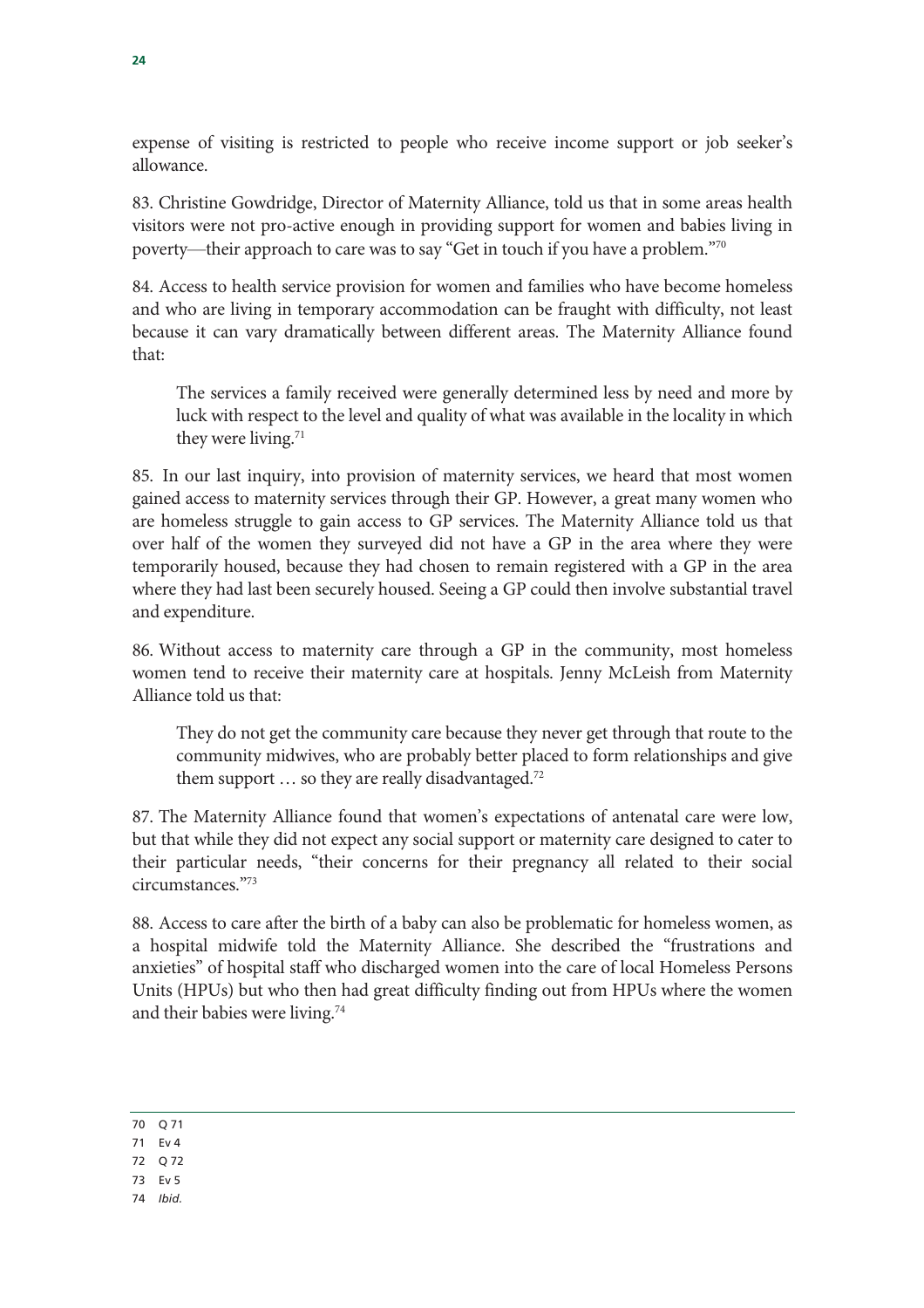89. This difficulty in maintaining contact with women who move from place to place can be compounded by lack of communication between social services in different areas.<sup>75</sup> Lesley Spires told us that:

we do have a lot of problems about going across social services boundaries. If you need to be in contact with social services then once a woman moves out of one area into another that [contact] seems to break down. Unless the midwife is following that woman through, the other services do not seem to do that … you are going to lose women if they do not have the confidence to keep in touch with the midwife or the services they are getting.76

90. **We were also concerned to hear of individual social workers giving mothers the general impression that it would be easier to take a baby away and care for him or her, rather than work with the family to keep them together. We recognise that in extreme cases social workers do have to recommend that babies are taken away from parents but this experience suggests that more needs to be done to ensure that social workers are trained to understand and respect the sensitivities of homeless and disadvantaged families so that it is clear that families will be kept together where this is possible.**

91. Although there are ways in which maternity services, and social services, can be adapted to meet some of the needs of pregnant women and mothers living in poverty, the RCM argued that:

The problems lie beyond the maternity unit and helping to give the children of women who live in poverty a better start in life must be about the wider anti-poverty agenda and helping the financial circumstances of the mother.<sup>77</sup>

92. **Those responsible for rehousing pregnant women and women with young babies should be able to pass information on to maternity and health visitor services where women wish for these services to be provided. Currently methods of passing on information are inadequate and the situation needs to be improved. We recommend that the Department should assess the difficulties faced by low-income families who have to spend long periods visiting their babies in Special Care Baby Units and that the Department should then take steps to ensure that sufficient financial support is provided so that these families can meet travel and other costs.**

#### *Those from the travelling community*

93. Women from the travelling community may not gain full access to maternity services for a variety of reasons. Those who move from one official stopping place to another have little chance of receiving continuous antenatal or postnatal care. Every move means that a woman has to seek out local health services where professionals might not have access to her medical records. Travellers who reside in the same place throughout their pregnancy

76 Q 186

77 Ev 65

<sup>75</sup> For a wider discussion of this issue see Health Committee, Sixth Report of Session 2002–03, *The Victoria Climbié Inquiry Report*, HC 570.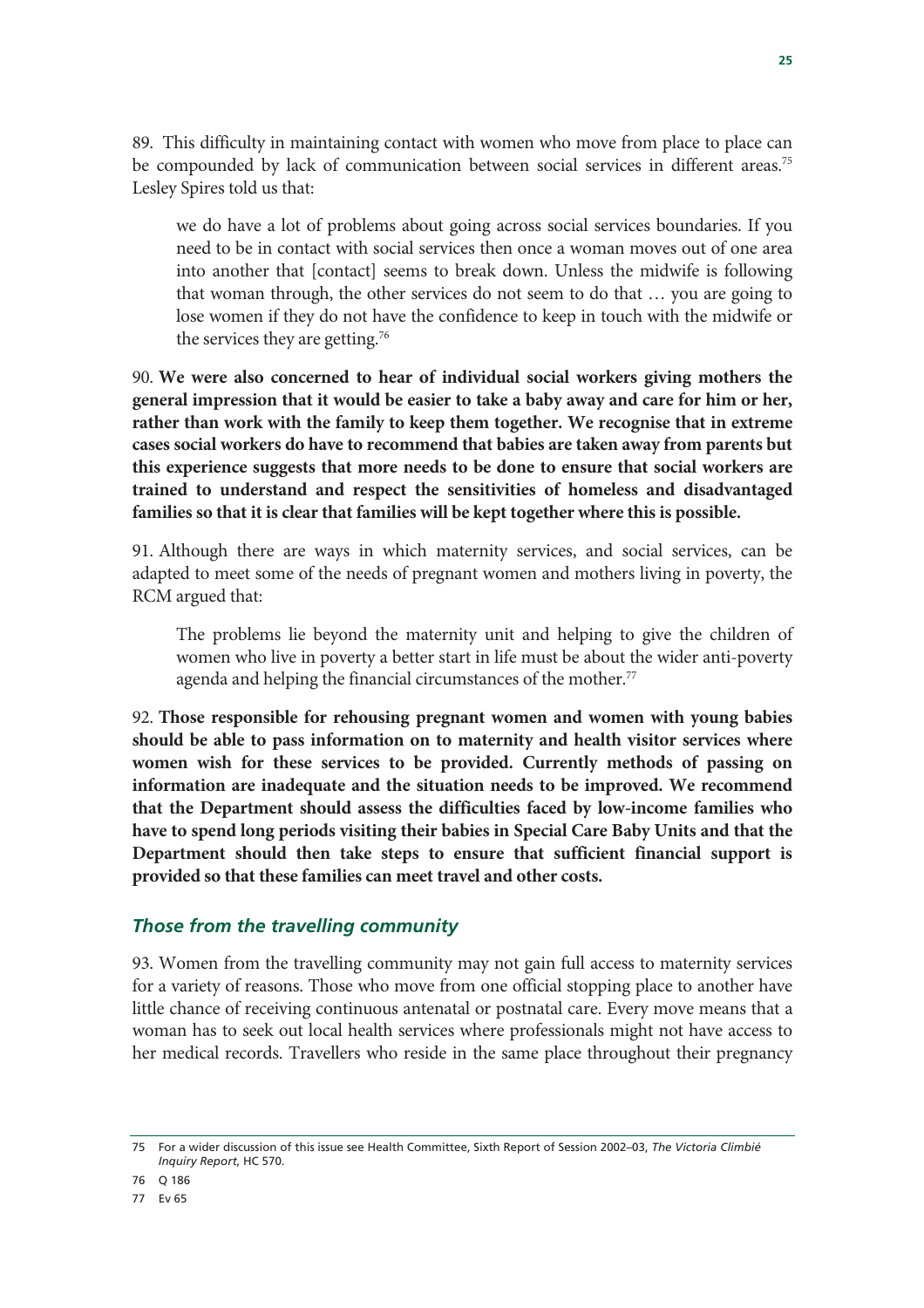and the postnatal period may face hostility from the local population and from some health professionals when they seek maternity care.78

94. Jenny McLeish from Maternity Alliance told us that the travelling community was "unpopular … seen as resistant to services" and Christine Gowdridge reported that when the Maternity Alliance sought funding for an initiative designed to improve services for travellers, one potential funder responded by saying that the project was "a waste of money."<sup>79</sup> She went on to illustrate the need for funding and for specific projects to help women and families from the travelling community as she told us of the results of a survey of the provisions maternity services made for women from the travelling community. The response from one unit was "we rent out car seats."80

95. Lesley Spires from Queen Charlotte's and Chelsea Hospital, London identified women from the travelling community as a group "who traditionally do not attend for antenatal care." She went on to cite as a reason for this non-attendance "that barrier where women feel they cannot trust the professionals."81 We are concerned that prejudice on the part of health service staff has perpetuated this mistrust.

96. The Department assured us that the Children's NSF would examine how to make services more accessible for travellers, and that it was funding the Maternity Alliance project which would involve consultation with women and with health professionals to produce guidance on service delivery and provision of information.82

#### *Those who live under threat of domestic violence*

97. Some 12% of the women whose deaths were reported in the latest CEMD had disclosed that they were subject to domestic violence. All of the evidence we received on this aspect of our inquiry stated that domestic violence often starts or intensifies when a woman is pregnant.

98. Violence during pregnancy is associated with premature birth, low birth weight, fetal injuries to limbs and organs, placental abruption<sup>83</sup> and premature spontaneous rupture of the membranes.84 However, women who are subject to domestic violence may be reluctant to come forward for care, may have a partner who prevents them from attending, or prevents them from participating fully in discussions at antenatal appointments. They may be reluctant to disclose abuse if they have fears about confidentiality. It was also pointed out to us that it was no good for staff to identify domestic violence if nothing could be done to help women facing this problem.

99. **We believe that domestic violence is substantially under-reported and that the true scale of the problem remains unknown. We endorse the RCOG's call for further** 

81 Q 95 82 Ev 50

<sup>78</sup> Ev 6

<sup>79</sup> Qq 76–7

<sup>80</sup> Q 10

<sup>83</sup> Placental abruption is the formation of a blood clot behind the placenta.

<sup>84</sup> Rupture of the membranes is a term used to describe the breaking of the sac of amniotic fluid surrounding the fetus; BMA, *Growing up in Britain: ensuring a healthy future for our children*,1999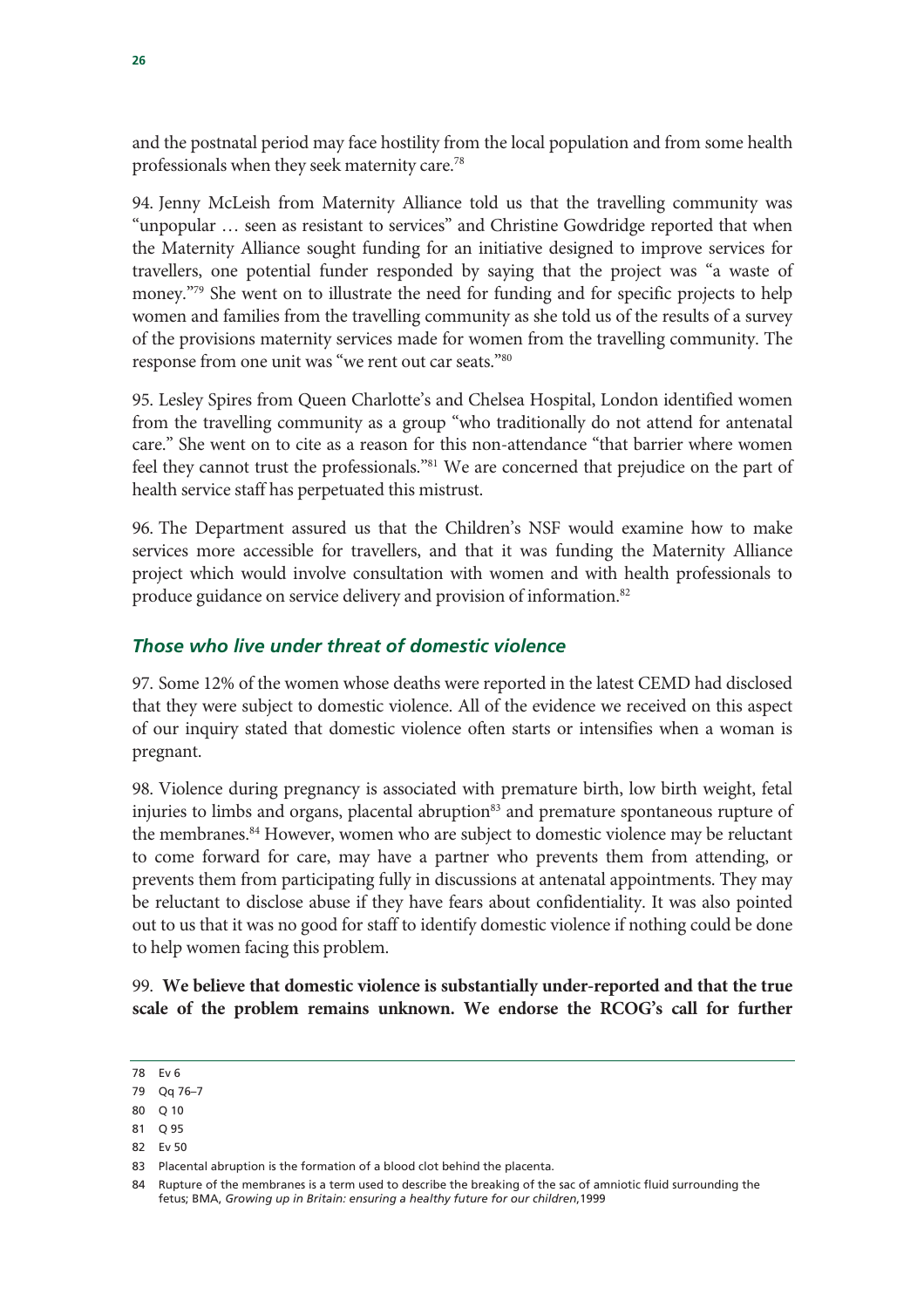**research into the prevalence of domestic violence, and into effective models of intervention. All maternity services need to have access to support services, to which they can refer those who are suffering from domestic violence. All women should have ready access women's refuges so that maternity services can protect women who disclose domestic violence from further abuse.**<sup>85</sup>

#### *Those with severe mental health problems*

100. *Why Mothers Die* provides worrying evidence that some women with mental health problems do not gain access to appropriate maternity care. In working with the Office for National Statistics to identify deaths that previously would have passed unrecognised by the Enquiry, CEMD found that information on maternal deaths from mental illness had been subject to "a large degree of under-ascertainment". However, in terms of the deaths which were recognised, when all deaths up to one year from delivery were taken into account, suicide was the leading cause of 'indirect' death (death from a medical condition exacerbated by pregnancy) and also the leading cause of maternal deaths overall.<sup>86</sup>

101. The RCM told us that access to maternity care for women with severe mental health problems was compromised by a "lack of specialist practitioners available to childbearing women with mental illness" and by a lack of co-operation between mental health and maternity services, which meant that pregnant women with mental health problems might be cared for by general psychiatrists, without support or care from midwives.<sup>87</sup>

102. The RCM cited a lack of specialist facilities as one of the main barriers to access to appropriate maternity care for women with severe mental health problems:

There are entire counties without mother and baby units, requiring midwives and mental health professionals to refer to larger cities some distance away. This compromises care, safety, and the well-being of mothers and babies. Where there is no alternative to separation, subsequent maternal and infant bonding can be compromised.88

103. We also heard a disturbing account of how lack of communication and co-operation between mental health services and maternity services could jeopardise short and long term health outcomes for mother and baby:

Most mental health teams do not recognise postnatal depression at all … if a woman displays some bizarre behaviour she cannot go to the mother and baby unit, so she is separated from the baby and admitted to a mental health hospital, which is going to exacerbate her problem because she is not with the baby.<sup>89</sup>

104. Carolyn Roth from Women's Health and Family Services said that, along with colleagues at City University, she had identified access to maternity services for women

<sup>85</sup> Ev 58

<sup>86</sup> *Why Mothers Die 1997–99*: *The fifth report of the Confidential Enquiries into Maternal Deaths in the United Kingdom*, RCOG Press, 2001, p 27

<sup>87</sup> Ev 67

<sup>88</sup> Ev 67

<sup>89</sup> Q 196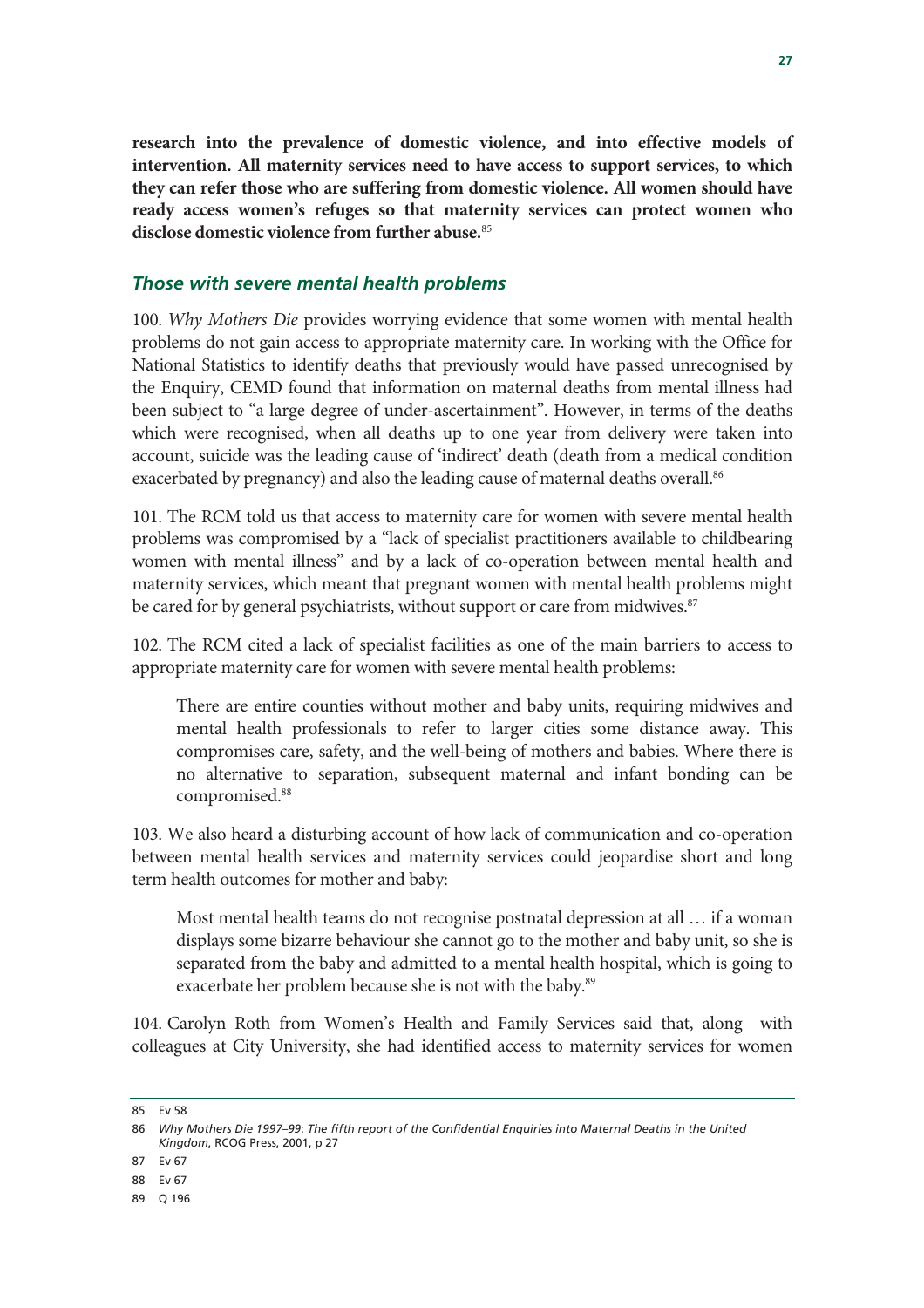with mental health problems as an area requiring further research and sharing of good practice: "at the moment we do not know what midwives are doing with respect to the social and mental health needs of women, we do not know what they ought to be doing."<sup>90</sup>

105. **All trusts should ensure that maternity and mental health services work together to provide proper support for women during pregnancy and the postnatal period. We believe that the Department should give high priority to addressing the problem of inadequate provision of mother and baby units in some parts of the country. Mental health trusts should appoint lead practitioners to ensure that care for these women is properly co-ordinated.**

#### *Those with severe disabilities*

106. Women who have physical or mental disabilities or impairments, face barriers to access to appropriate care even before they or their partners become pregnant, because they are not seen as prospective parents by those around them. During a consultation with 150 parents with disabilities (which was funded by the Department), the Disabled Parents Network (DPN) gathered evidence of the effect of this attitude on parents' ability to gain access to services. One parent said "I had no sense that support and acceptance would be available" and another reported:

The message coming to me since I was a baby was, you can't do and you can't be … I never thought that I would be a parent. It meant that when I did get pregnant I had no idea what was going on.<sup>91</sup>

107. The Maternity Alliance portrayed a particularly bleak situation for women with learning disabilities:

the possibility of motherhood is often discouraged, active decisions to become a parent are unsupported and resources to prepare and support the future parents are unavailable.<sup>92</sup>

108. In its written submission to our inquiry, the Department recognised that "disabled people, when choosing to become parents, often face negative attitudes, an inaccessible environment and support which is inappropriate."93 The RCOG further acknowledged that in terms of maternity services, "ensuring that people with learning disabilities have equal rights … is a particular challenge."94

109. Prospective parents with physical disabilities have particular need of specialist maternity care. A woman's pregnancy may be affected by her impairment, or her impairment by her pregnancy. However, just as pregnant women and mothers with mental health problems may receive care from two discrete groups of health professionals,

- 92 Ev 6
- 93 Ev 52
- 94 Ev 59

<sup>90</sup> Q 195

<sup>91</sup> *It shouldn't be down to luck: consultation with disabled parents*. Disabled Parents Network, 2003, p 15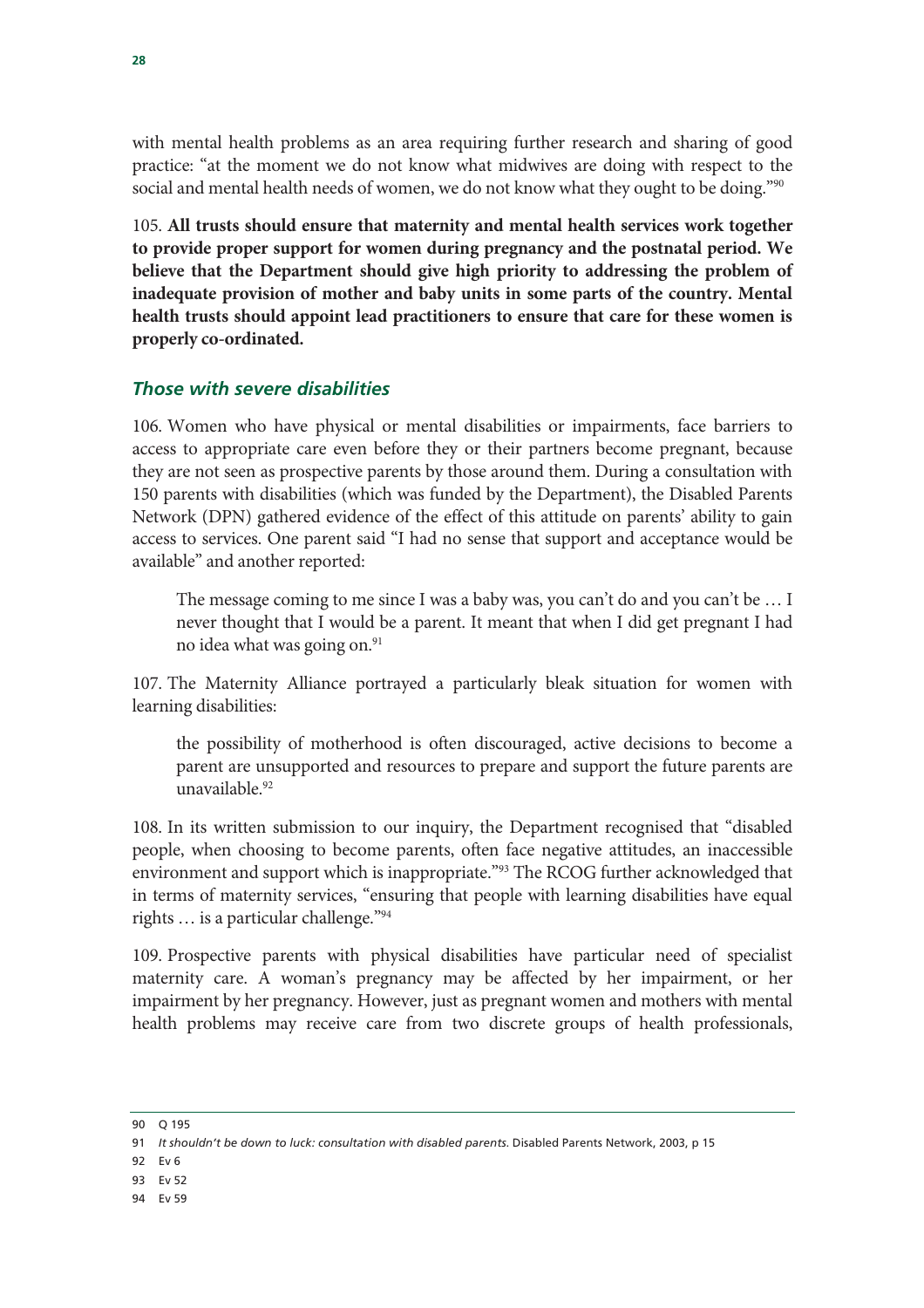disabled people often struggle to negotiate a package of care which takes into account all of their circumstances.

110. Providing this package of specialised care for a woman can be a difficult task for maternity care staff. The RCOG told us that:

Obstetricians and midwives are at a disadvantage because they may only encounter women with a particular disability infrequently and do not have the chance to become an expert in management of the particular problem nor the resources to provide optimum care.<sup>95</sup>

111. Although we fully understand that obstetricians and midwives and indeed GPs and health visitors cannot hope to have ready knowledge of all disabilities and their implications for pregnancy, we were dismayed to hear that some women with disabilities are denied any sort of continuity of care because health professionals are so eager to refer them to others. Simone Baker, Vice-Chair of the DPN confirmed that lack of expertise on the part of health professionals could reinforce barriers to access to care in that "everybody washes their hands of their responsibility and the person who pays the price is the disabled mother-to-be."96

112. The DPN cited examples of instances where maternity services might easily fail mothers with disabilities and their babies, and where barriers to access were simple but fundamental. These included reports of visually impaired women struggling with feelings of disorientation at antenatal clinics because staff did not take account of their disability, and of deaf mothers, family members and friends who were unable to gain access to maternity wards or units which operated intercom systems.<sup>97</sup>

113. As an active member of her local MSLC Simone Baker (along with the lay chair of the committee) overcame a fundamental barrier to access to appropriate maternity care by securing the purchase of height-variable cribs so that women with disabilities could reach their babies by themselves. However, the cost of the cribs was met by a private company rather than by the trust, and Mrs Baker was not aware that this example of good practice in providing appropriate care for disabled parents and their babies had been spread beyond her local area.<sup>98</sup> The height-variable cribs were not much more expensive than other cots and they were also of benefit to mothers who suffered from back pain, and to those recovering from surgery.

114. Although women may require care specific to their particular disability or impairment, women with all kinds of disabilities may encounter the same barriers to access. The DPN told us that:

It is usually structural and attitudinal barriers that 'disable' women during their contact with maternity services and these are often generic regardless of the nature of an individual's impairment (lack of physical access, lack of information in accessible

95 *Ibid.*

<sup>96</sup> Q 58

<sup>97</sup> Ev 2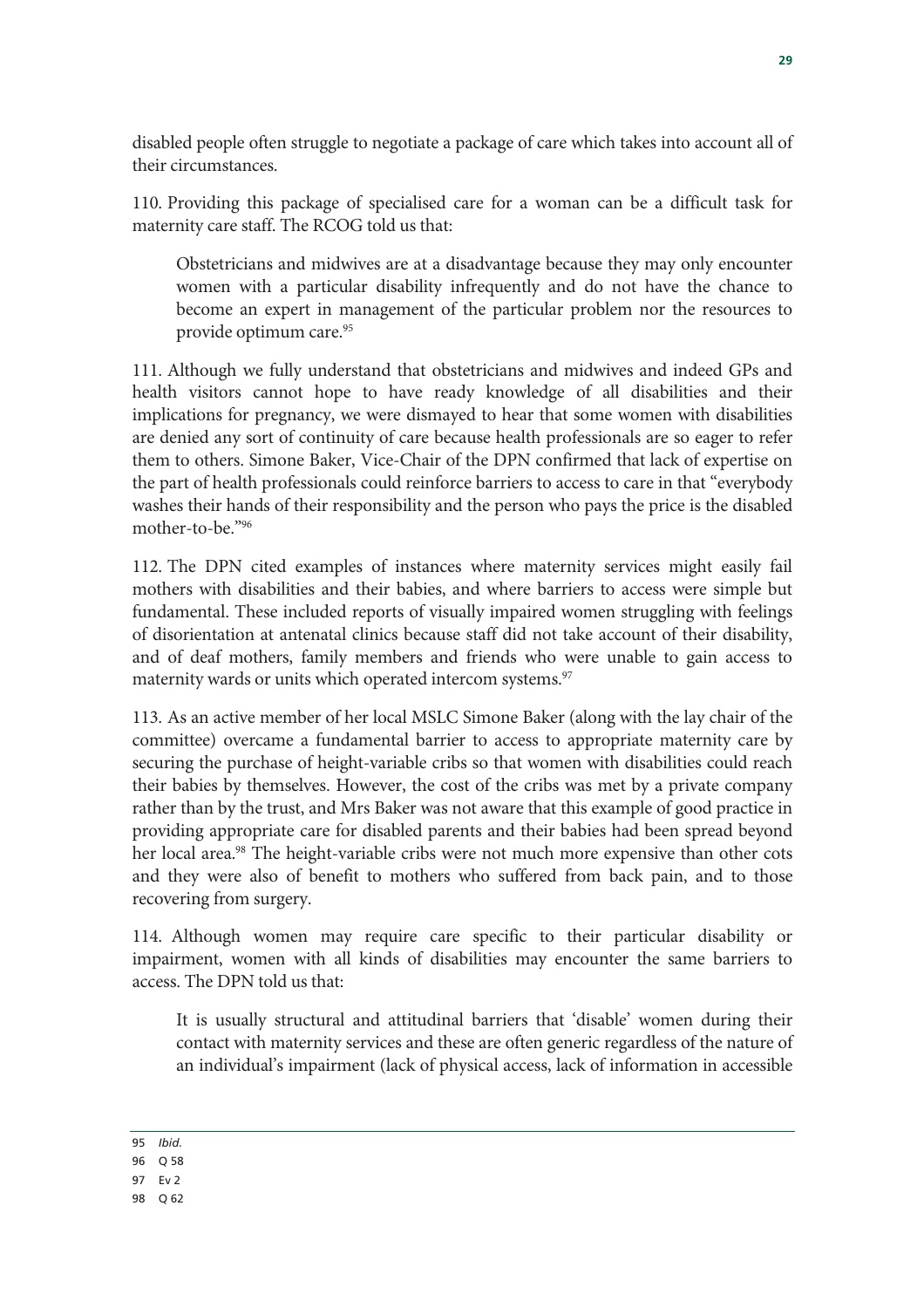formats, negative attitudes of staff, lack of adaptive baby equipment, lack of appropriate means of communication etc.).<sup>99</sup>

115. The DPN told us that in particular, disabled parents (most notably those with learning difficulties) appear to have very limited access to, or even knowledge of, antenatal education and postnatal support groups. One mother described the first 18 months of her baby's life to the DPN as "a nightmare ... I have lurched from one crisis to the next."<sup>100</sup>

116. **Information that is provided to expectant parents should be made fully accessible to all groups of people with disabilities, including those with physical or sensory impairments, people with learning difficulties or long-term illnesses and people with mental health problems.**

117. **Maternity units and services should be made accessible to all groups of people with disabilities. We recommend that the Department set up systems for best practice to be shared so that people with disabilities do not have to struggle to make their views known in every area before improvements are made. For example, the obvious success of height-variable cots in one area should automatically be picked up by other units. We have little confidence that this happens now.**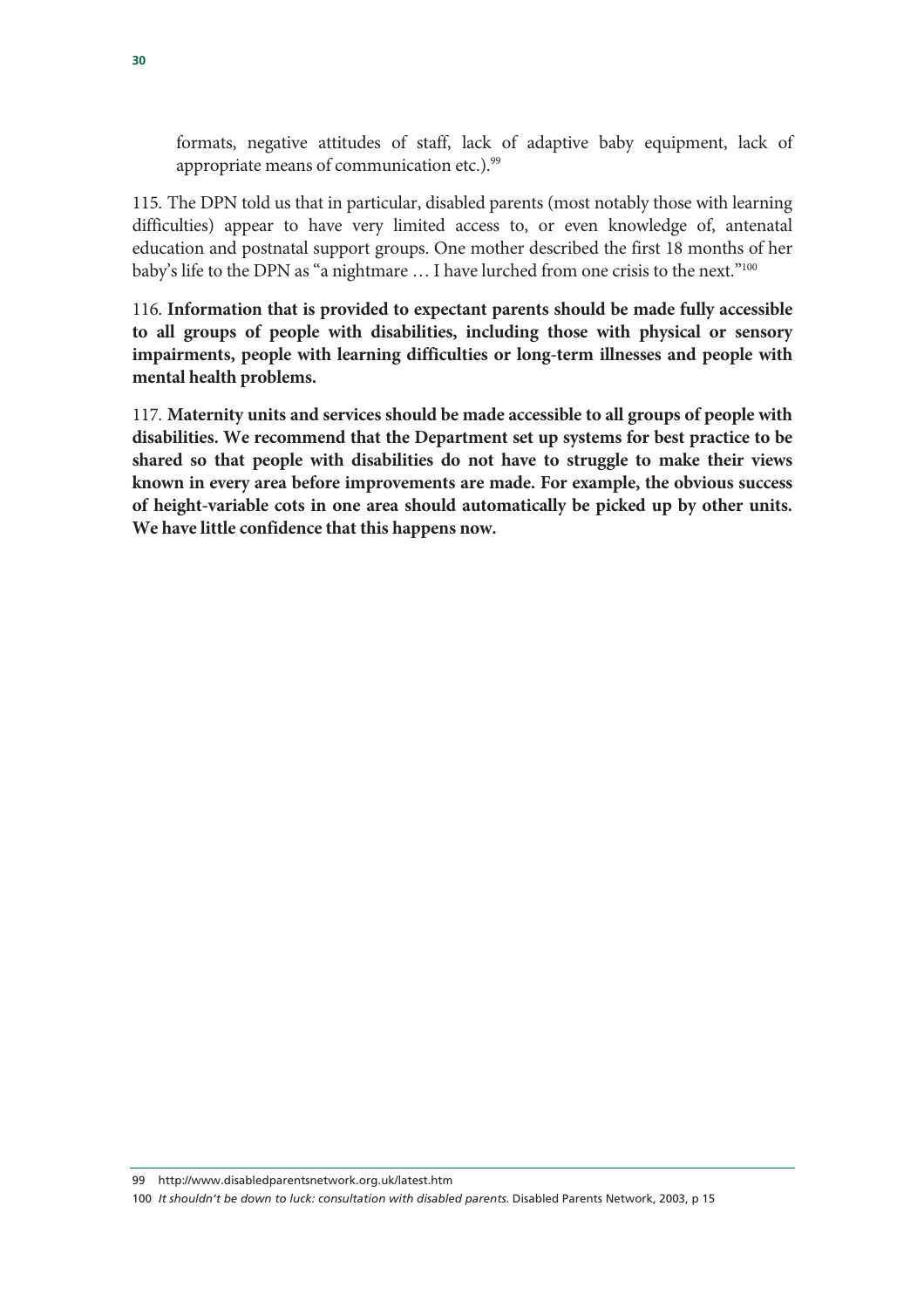### 4 How can barriers to access be overcome?

#### **Assessing the needs of disadvantaged women and their babies**

118. Policy makers and service providers alike are impeded in their work to improve access to maternity services for women from disadvantaged groups by the weakness of the evidence base. The needs and wishes of these women are not known and so services are illprepared to meet them. Christine Gowdridge from the Maternity Alliance told us that "a lot of the evidence on which services have been planned has been skewed by the fact that they have not necessarily asked the right women." In particular, she pointed out that user surveys often did not include women whose first language was not English because services could not "afford to survey them."101

119. However, there is much that maternity care teams can do at local level to gain an understanding of the needs of disadvantaged women and their babies, and also to strengthen their relationships with different communities.

#### *Consultation at individual level*

120. In the first instance, maternity services should engage with women, and respond to their needs as individuals at the earliest opportunity. The RCOG argued that women with learning disabilities should have access to pre-pregnancy advice, and that women should be involved in planning the "packages of care and support" that would be necessary to enable them to bring up a child.<sup>102</sup>

121. The RCM emphasised the importance of involving women in their care at the earliest possible stage so that services and equipment could be adjusted to meet their needs:

Adjustable equipment will increase the independence of women with disabilities and will reduce staff workload, therefore the right equipment and forward planning are crucial.103 Prior to admission the woman should be given an opportunity to visit the maternity unit and check that facilities are appropriate to her needs, including familiarising her with the environment and giving her an opportunity to meet other staff.104

122. Simone Baker from the DPN agreed that women should be closely involved in all decisions about their maternity care. She emphasised the importance of assessing and then responding to a woman or a family's need over acting on assumptions. Mrs Baker told us

<sup>101</sup> Q 2

<sup>102</sup> Ev 59

<sup>103</sup> For further discussion of how planning, involving patients themselves, can reduce staff workload and unnecessary hospital stays, see Health Committee, Third Report of Session 2001–02, *Delayed Discharges*, HC 617.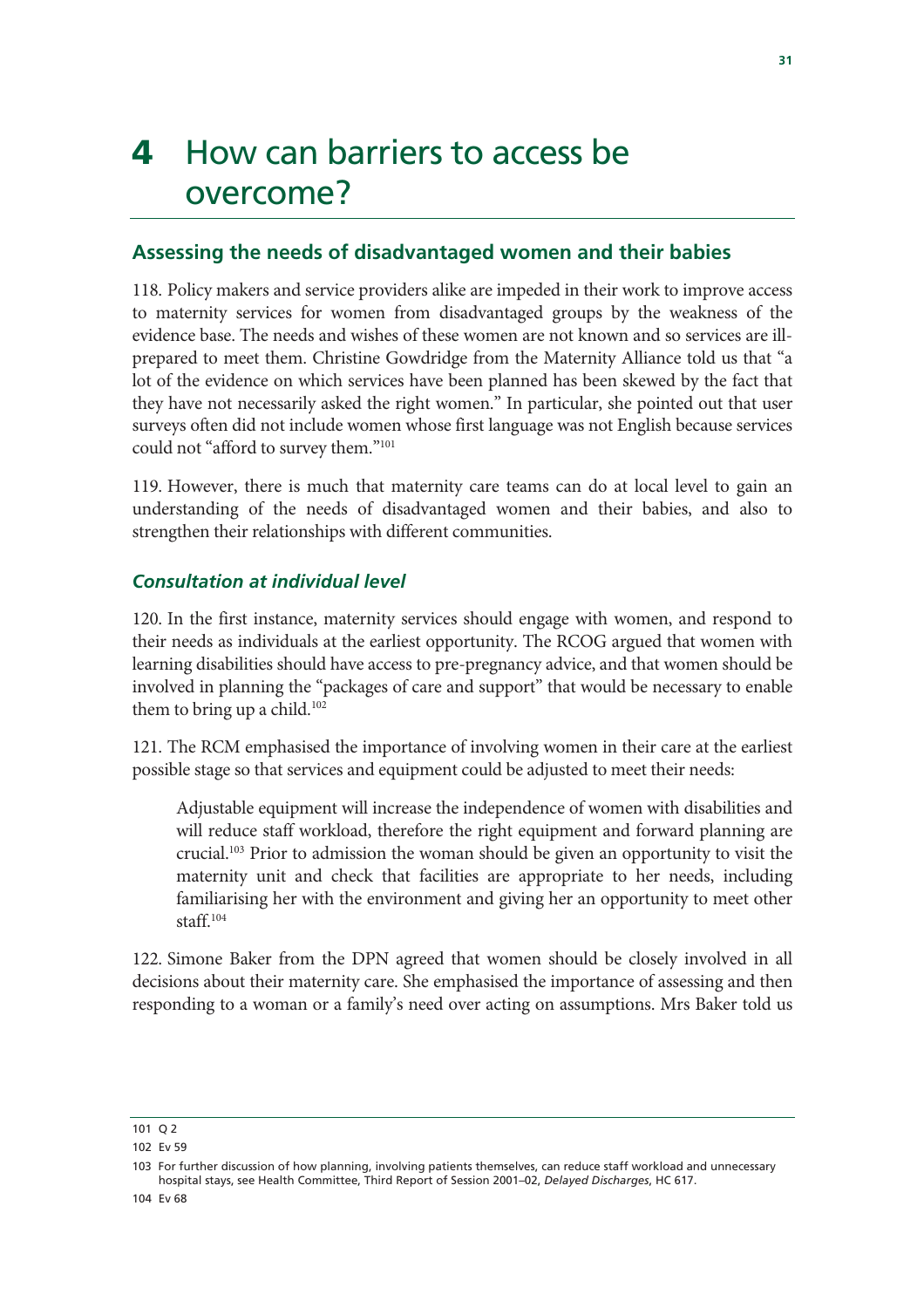that "a disabled person does not need you to do everything for them, they need you to wait to be asked."105

#### *Consultation at community level*

123. *Changing Childbirth* tackled the issue of access to maternity care and recommended that every District Health Authority should have a Maternity Services Liaison Committee (MSLC) with user representation reflecting the ethnic, cultural and social mix of the local population. Involvement of users in planning and evaluating services was proposed as a way of improving access and developing appropriate service provision.<sup>106</sup> Jo Garcia from the NPEU told us that MSLCs "have been fantastically useful and they are also the place where women using the service can have a real input  $\dots$  it is very often a layperson chairing the committee and they have been incredibly important."<sup>107</sup>

124. We were encouraged to hear this endorsement of MSLCs. As part of our first inquiry, into Provision of Maternity Services, we heard from service users representing 15 maternity units across the country. Nearly all of the service users were members of their local MSLCs and as such they spoke with confidence about a range of work being carried out to ensure that maternity services took full account of women's needs and wishes.

125. However, we heard from other quarters that women in some areas were not adequately served by active MSLCs, despite the publication of Department of Health guidelines on the role and organisation of MSLCs.<sup>108</sup> The RCOG told us that although these guidelines were intended to "emphasise the role and place of the MSLC" across the country, the activity levels and efficiency of MSLCs continued to vary widely.109

126. Some of our witnesses concurred with the RCOG that MSLCs found it difficult to find appropriate lay and user representatives from minority and disadvantaged groups.<sup>110</sup> One factor which might partially explain this difficulty is the financial burden of arranging childcare and/or travelling to MSLC functions, and in a written submission to our inquiry, the Centre for Nursing and Midwifery Research at the University of Brighton called for service users to be paid for formal participation at events such as trust meetings.<sup>111</sup>

127. Jo Garcia told us that it was "difficult to get … any reimbursement for lay people on the committees", and further that this and every other aspect of the running of MSLCs depended "entirely on the local health authorities' approach." She told us that reforms to restructure the health service, namely the transition to PCT-led commissioning, could threaten the effectiveness, and even the existence, of MSLCs:

In some places, they are continuing to function well but in other places, the change in service structure means that it is not clear where they should be based. There is a lack of clarity right now about what they should be doing … all the learning and

107 Q 23

<sup>105</sup> Q 59

<sup>106</sup> Department of Health, *Changing Childbirth: report of the Expert Maternity Group*, 1993

<sup>108</sup> Department of Health, *Maternity Services Liaison Committees: guidelines for working effectively*, 1996

<sup>109</sup> Ev 57

<sup>110</sup> *Ibid.*

<sup>111</sup> Ev 61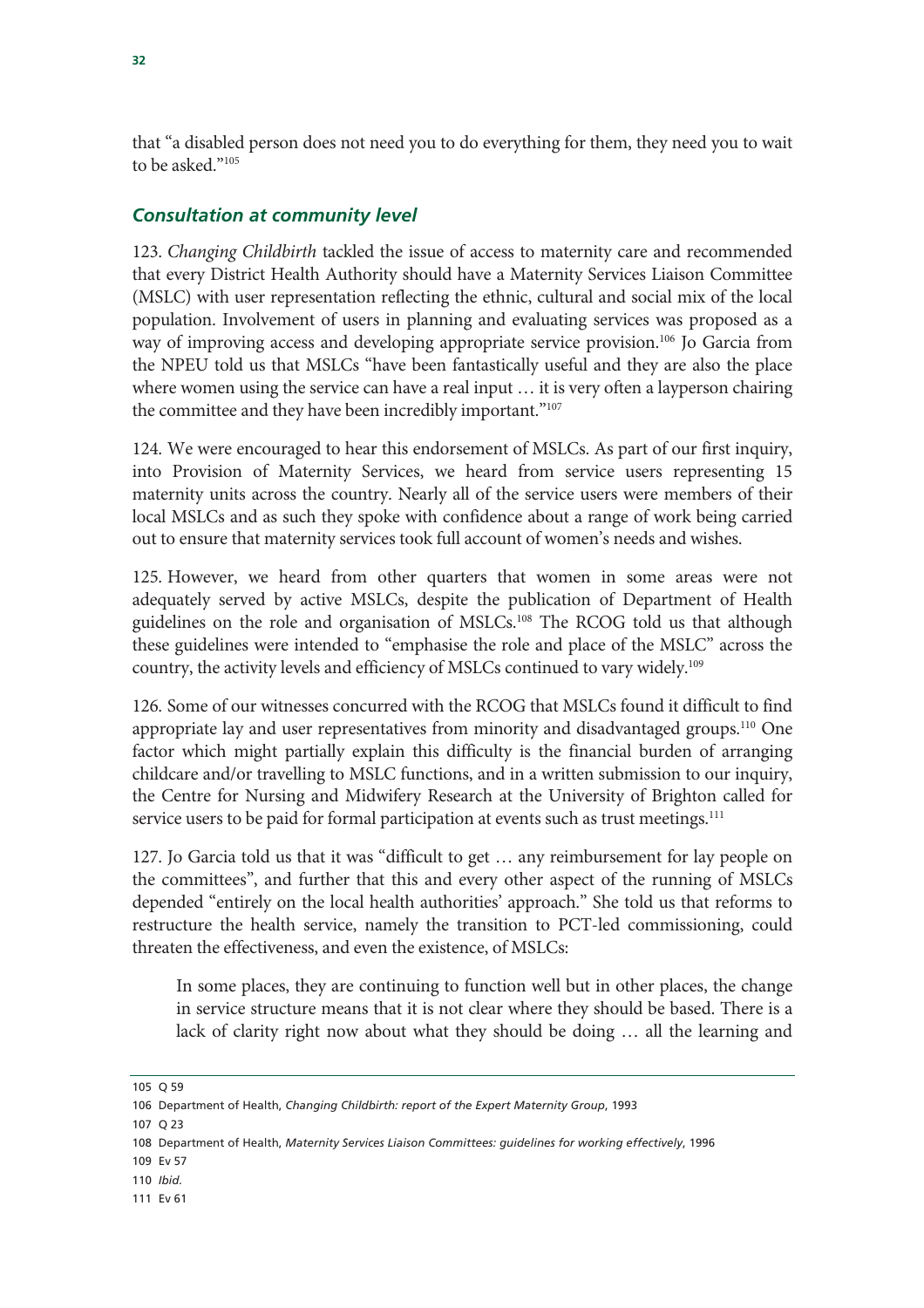skills and confidence that has been built in gradually with these committees and lay people need to be kept in order that that role can continue.<sup>112,113</sup>

128. **User involvement is vital to the effective planning of services and monitoring of access to care. We recommend that the Department should ensure the continuation of MSLCs in the context of NHS reforms. The role of MSLCs in relation to the Patient Advice and Liaison Service (PALS) and in relation to new patient forums and other mechanisms to involve the public in health service provision needs to be clarified. The expertise of the Commission for Public and Patient Involvement in Health should also be used to support MSLCs.**<sup>114</sup>

129. Even where MSLCs operated on a secure organisational basis, we heard that some still failed to represent or even register the experiences of women from disadvantaged groups. Diane Jones from Newham Healthcare told us that although local MSLCs could play significant roles in maternity services:

The service users' representation does not actually reflect the Newham population. What we tend to have are women from the NCT group, many middle class white women who run the MSLC, so it does not accurately reflect other women from the community.<sup>115</sup>

Maggie Elliot from Queen Charlotte's and Chelsea Hospital described the problem in the starkest of terms: "you are not going to get somebody that is subject to domestic violence on the MSLC."116

130. Jenny McLeish from Maternity Alliance argued that service planners needed to acknowledge that current provision was not based on an accurate profile of local communities, and take immediate steps to rectify this:

If an area is really serious about hearing the views of its full local population and reflecting them, they cannot simply rely on voluntary committees and groups of people who are confident to come to groups and speak the language of the group in doing that … they have to do much more by way of local health assessments and needs assessments to work out who they have in their population who is not being heard.117

131. Maternity services in some areas have recognised that women from disadvantaged or marginalised groups may not be able to make a case for specialist care through mechanisms such as MSLCs. Diane Jones told us that other ways of "hearing the voices" of disadvantaged women were being explored, and Maggie Elliott commented that Queen Charlotte's and Chelsea Hospital used their complaints system, inviting those who made complaints to become involved in service development. She reported that the service had

<sup>112</sup> Q 23

<sup>113</sup> We also refer to problems of discontinuity in our Ninth Report of Session 2002–03, *Choice in Maternity Services,* HC 796.

<sup>114</sup> For further discussion of patient and public involvement in the NHS see Health Committee, Seventh Report of Session 2002–03, *Patient and Public Involvement in the NHS*, HC 697.

<sup>115</sup> Q 158

<sup>116</sup> Q 191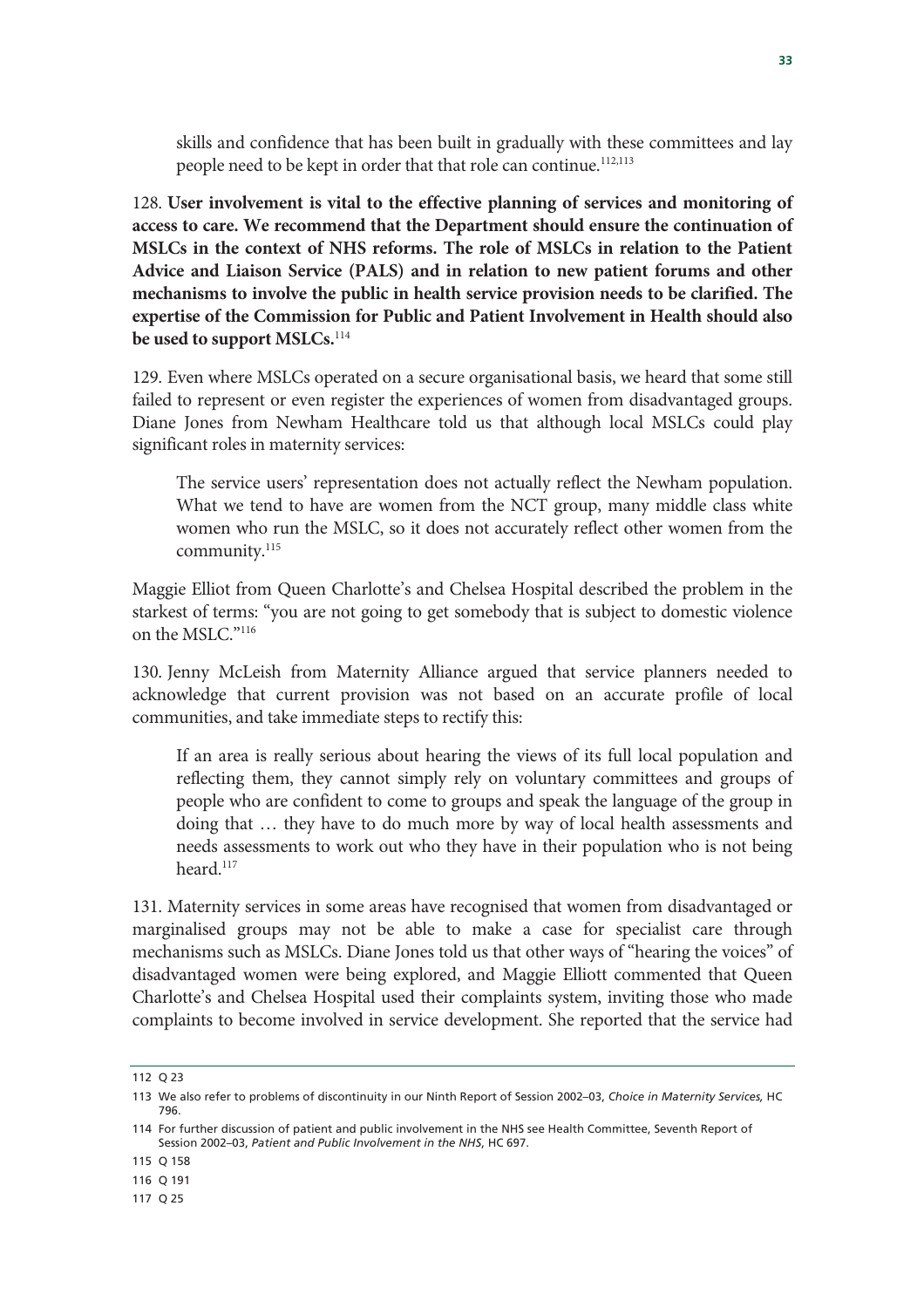made contact with a Somali woman in this way. In general, she told us, "you tend to have to go out to these women as opposed to them coming to you."<sup>118</sup>

132. Outreach work is a key factor in making an assessment of the views and needs of disadvantaged groups. Diane Jones emphasised this in telling us that the maternity service at Newham was proactive in seeking entry to established community forums where staff could seek views on maternity care, and in developing cassette tapes to raise awareness that women could make their views known to the maternity services.<sup>119</sup>

133. **MSLCs can be a powerful way of involving users in planning and developing maternity services but it is important that MSLC membership reflects the ethnic and social diversity of the local population as far as possible so that the needs of disadvantaged groups are accommodated. Lay members of MSLCs should at least be reimbursed for the child care and travel costs incurred when they attend meetings.** 

134. **We were encouraged by the work of service providers who actively sought the views of women and families from disadvantaged groups by becoming involved in forums established by minority communities, and we are keen to ascertain whether this work could be replicated in other areas. We recommend that the Health Development Agency should gather and disseminate evidence of best practice in this area.** 

### **Training staff to provide appropriate care**

135. Another strategy to ensure that maternity services provide appropriate care for the whole community involves the promotion of awareness of the needs of disadvantaged groups through specific training programmes.

136. In order to provide an appropriate level of care, the Centre for Nursing and Midwifery Research argued that:

Midwives need more support and training … trusts, supervisors and educationalists need to recognise that this work is challenging and that it needs extra resources, to undertake training of this sort.<sup>120</sup>

137. Maggie Elliott from Queen Charlotte's told us that existing training programmes for midwives working with disadvantaged women were "excellent" but that enabling midwives to undertake the courses could be difficult, owing to lack of resources and flexibility in terms of staffing. She insisted that in-post training was essential, even if student midwives now received training in meeting the needs of disadvantaged women and babies:

Certainly students who come out of midwifery education programmes will have had that education, one hopes, during their training, but it is all the midwives who trained 20 years ago that we need to get to as well.<sup>121</sup>

118 Q 161 119 Q 162

120 Ev 61

121 Q 125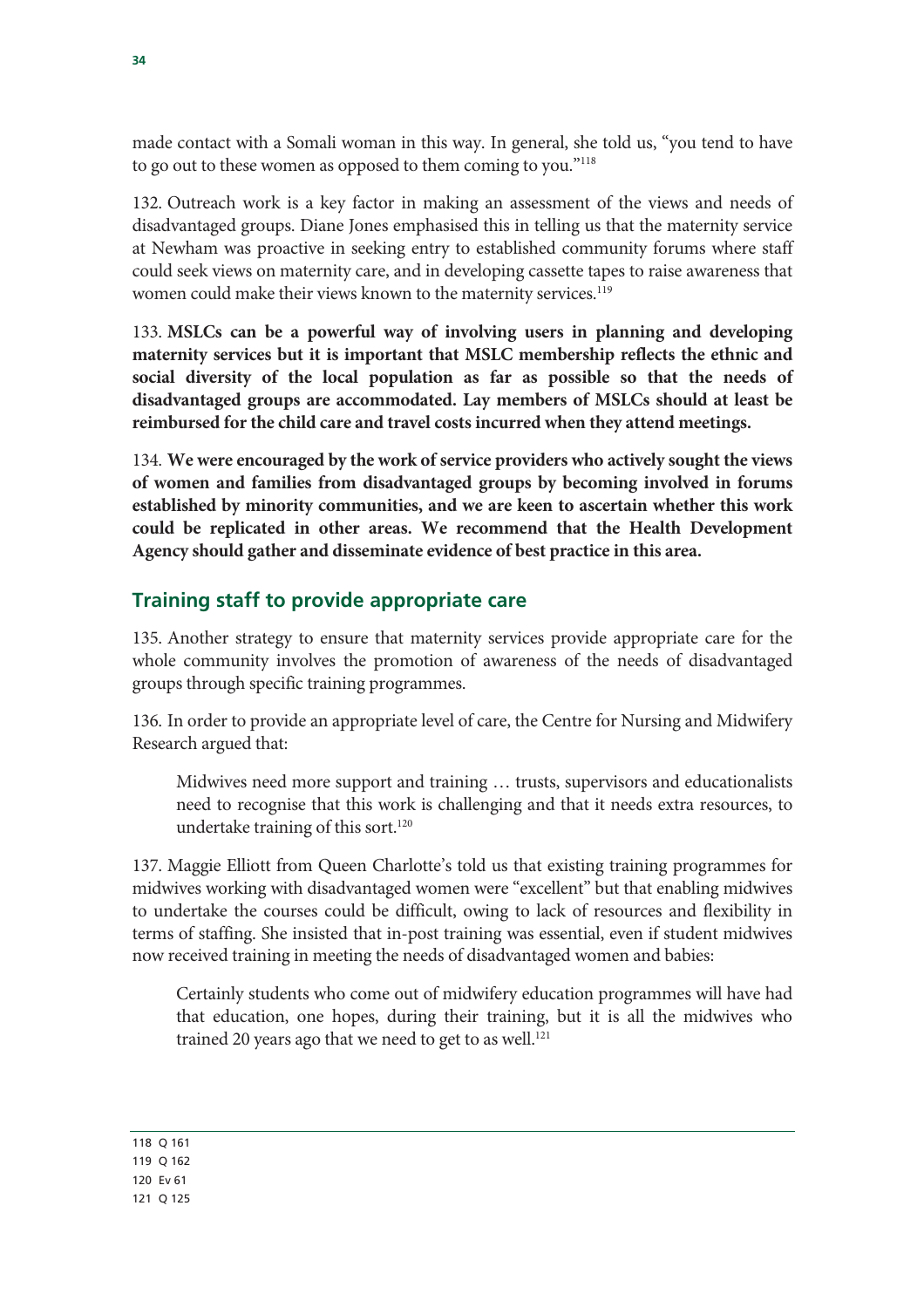138. The Centre for Nursing and Midwifery Research told us that the involvement of service users who were themselves representatives of a specific group or community, as "expert educators", greatly enhanced student learning, and "the development of empathy."122

139. Simone Baker from the Disabled Parents' Network endorsed this view in telling us how she spoke to trainee midwives about her own situation and experience<sup>123</sup> but she acknowledged that "a lot of mothers would not want to do that."124 Jenny McLeish from Maternity Alliance told us that where a woman's experience had been particularly distressing, she might be reluctant to recount it or to answer questions about it, and that a more sensitive approach in these instances might be to support the woman in compiling a case history which could then be made available for discussion.125

140. Domestic violence is a particularly sensitive area in relation to training of maternity care staff, not only because pregnant women and new mothers may be reluctant or unable to discuss abuse, but also because members of staff may themselves have been subjected to domestic violence. According to the RCM, maternity care staff require the support of policies and guidelines in caring for women who are affected by domestic violence<sup>126</sup> and the RCOG incorporated guidance on identifying abuse and managing care for those affected in its Trainee's Log Book.127 The Department acknowledged this requirement in 2000 as it published *Domestic Violence: a resource manual for Health Care Professionals* but while we understand that the guidance was widely welcomed, neither the RCOG nor the Maternity Alliance could judge how widely the manual was being used.<sup>128</sup>

141. **Because of the particular sensitivity and importance of maternity services we recommend that trusts should ensure that maternity care staff and PALS officers have access to sufficient opportunities for training with particular reference to the problems of mothers with disabilities or mental health problems, those from minority ethnic communities, those who live in poverty, and those from other disadvantaged groups. If there were to be a 'specialist' in maternity units to help such mothers, service users might not suffer from the ignorance and prejudices of some staff that were reported to the Committee.**

142. We were encouraged to hear examples of good practice in promoting access to specialised services and continuity of care for women and families from disadvantaged groups through guidance and training programmes. However, our witnesses expressed doubt that this good practice could be spread unless sufficient resources were made available to create opportunities for recruitment and training of midwives in adequate numbers. Maggie Elliott from Queen Charlotte's and Chelsea Hospital told us that "we are

122 Ev 61

- 123 Q 59
- 124 Q 60
- 125 Q 38
- 126 Ev 66
- 127 Ev 58
- 128 Ev 58; Q 84 (Christine Gowdridge)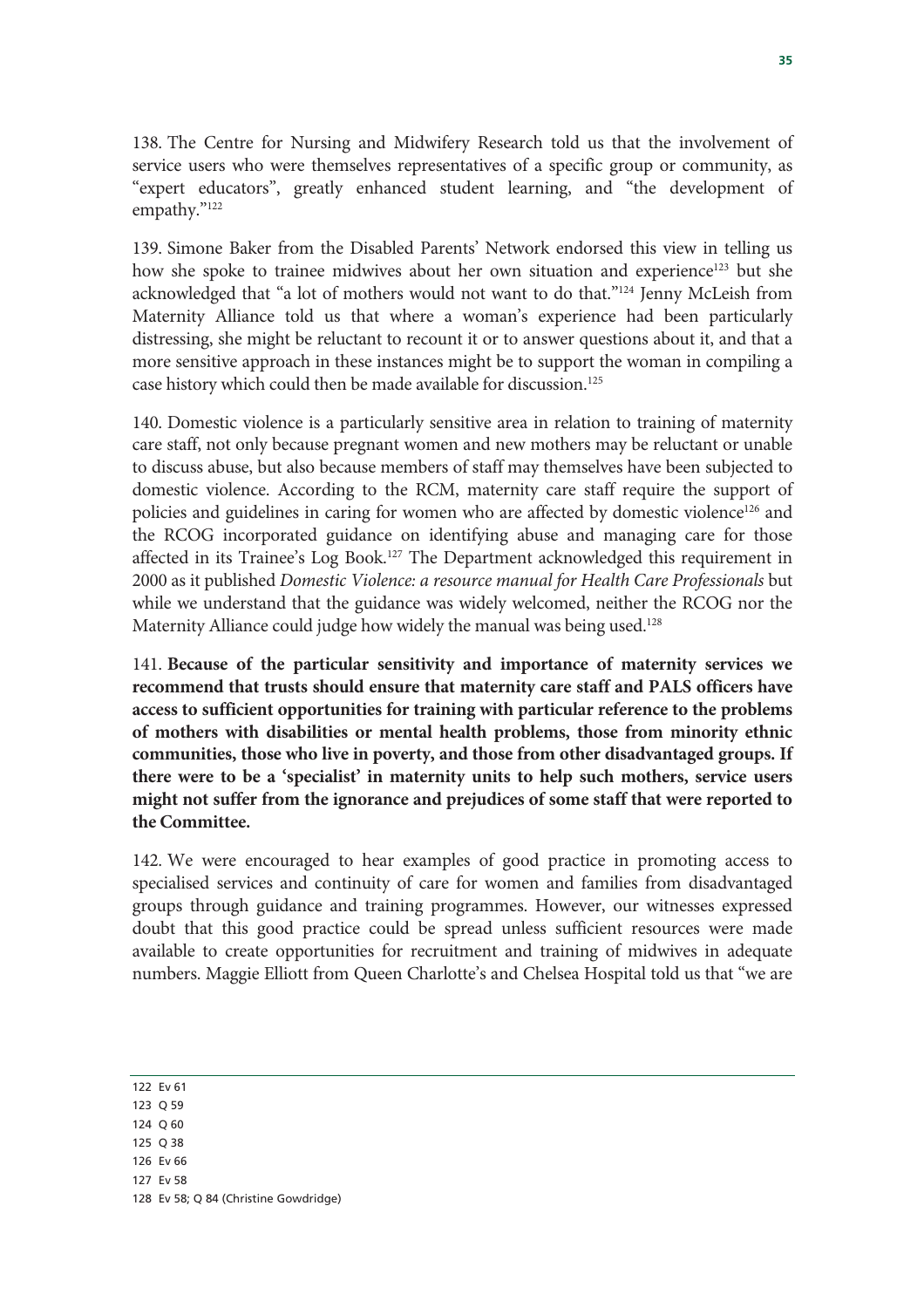not able to do as much as we would like to do because we just do not have the resources and staffing to do it."129

### **Providing specialist services in hospital and in the community**

143. In the course of our inquiry we heard evidence of innovative practice in improving access and service provision for women and families from disadvantaged groups and we list several examples of such practice below. We note that, as a great many of our witnesses told us, much of the specialist work undertaken with disadvantaged communities is driven by small teams of committed staff or is even "the result of one individual being concerned."130

144. We are keen to see the good practice implemented by these teams and individuals, spread across the country. While local projects are, by necessity, inextricably linked to their specific groups, communities and areas, the principles which inform the projects (for example, the provision of targeted and continuous care in an appropriate environment) may be applied elsewhere.

### *Good practice in provision of targeted services*

#### *Access to appropriate care for those from minority ethnic groups*

145. Although women from minority ethnic groups who live in areas where the minority ethnic population is low may face greater difficulties in gaining access to maternity care than women in other areas, we heard that in some cases individual services, or individual midwives, rose to the challenge of meeting women's needs:

they are so motivated because this is the first person they have encountered in that situation and they feel really compassionate and get really involved and they have the most fantastic personalised service.<sup>131</sup>

146. The RCOG went on to cite examples of good practice in the provision of services to meet the needs of specific groups, such as special clinics for African women affected by female genital mutilation based at the Whittington Hospital, London, Guy's and St Thomas' Hospital, London, and at the Central Middlesex Hospital. The RCOG also drew attention to an open access family planning service in Wandsworth where the minority ethnic population also had direct access to midwifery services.132

#### *Access to appropriate care for those from the travelling community*

147. Maternity services at Queen Charlotte's and Chelsea Hospital identified travellers as a particular group of women who did not attend for antenatal care, the barrier to access being a lack of trust between travellers and health professionals. Lesley Spires outlined the rationale behind a project to improve access to care for travellers:

<sup>129</sup> Q 123

<sup>130</sup> Q 7 (Christine Gowdridge)

<sup>131</sup> Q 50 (Jenny McLeish, Maternity Alliance)

<sup>132</sup> Ev 58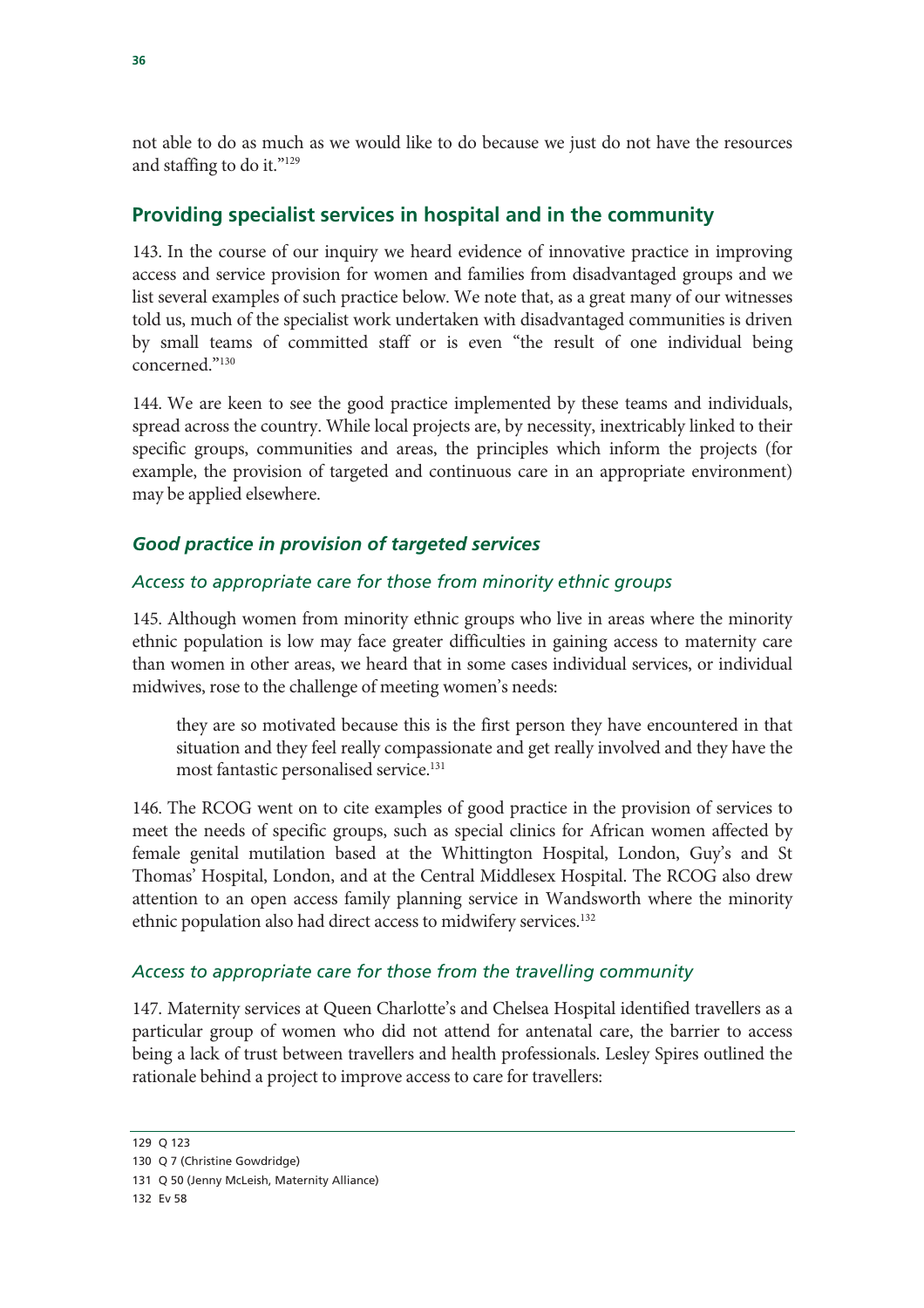If … [the women] get to know individual professionals then they are more likely to trust the service that they are getting and to access it and to believe in the people who are giving it.<sup>133</sup>

148. 'One to one' midwives developed such strong relationships within the travelling community that a visit to the site became "more of a social event, people come and say hello." Lesley Spires was keen that the success of the One to One project should be replicated elsewhere:

I think it is an achievable aim to go and address the issue of the travelling community, particularly the worst ones with poor attendance. If you are providing care in the community you have 100% attendance rate and that is what we got.<sup>134</sup>

149. **We recommend that local health services should liaise with local authorities and other agencies to update information about traveller sites within their areas. User representatives from local travelling communities should be involved in planning any special measures for service provision. We further recommend that PCTs should identify a co-ordinator for travellers, to facilitate transfer of health records, especially maternity records and notification of health professionals.**

#### *Access to appropriate care for women who live under threat of domestic violence*

150. As Jenny McLeish from Maternity Alliance argued, maternity services "cannot act alone" in tackling domestic violence. Other support services, and safe places, must be available so that the maternity care team can refer women for specialist help. However, maternity services could work to improve care for women subject to domestic violence by ensuring that:

all midwives are equipped with whatever local knowledge there is to support women effectively, to know how to ask women in a non-threatening way, and to make sure that all women are seen without their partner at least once.<sup>135</sup>

151. The Maternity Alliance described how some services had been driven to use unconventional techniques to give women an opportunity to disclose domestic violence. In one case, the maternity care team suspected that a non-English speaking woman, was at risk of domestic violence. The woman's husband acted as her interpreter and so the maternity care team arranged for a professional interpreter to "go and hide in the women's loo" in order that the woman could speak freely.<sup>136</sup>

152. Diane Jones, a consultant midwife based in Newham, explained to us that discussion of domestic violence could contribute to a positive experience of maternity care:

they are not offended by it, they are actually quite glad that somebody is asking those questions. It is just a forum for them to speak about what is happening in their lives.

133 Q 95

<sup>134</sup> Q 187

<sup>135</sup> Q 78

<sup>136</sup> Q 78 (Jenny McLeish, Maternity Alliance)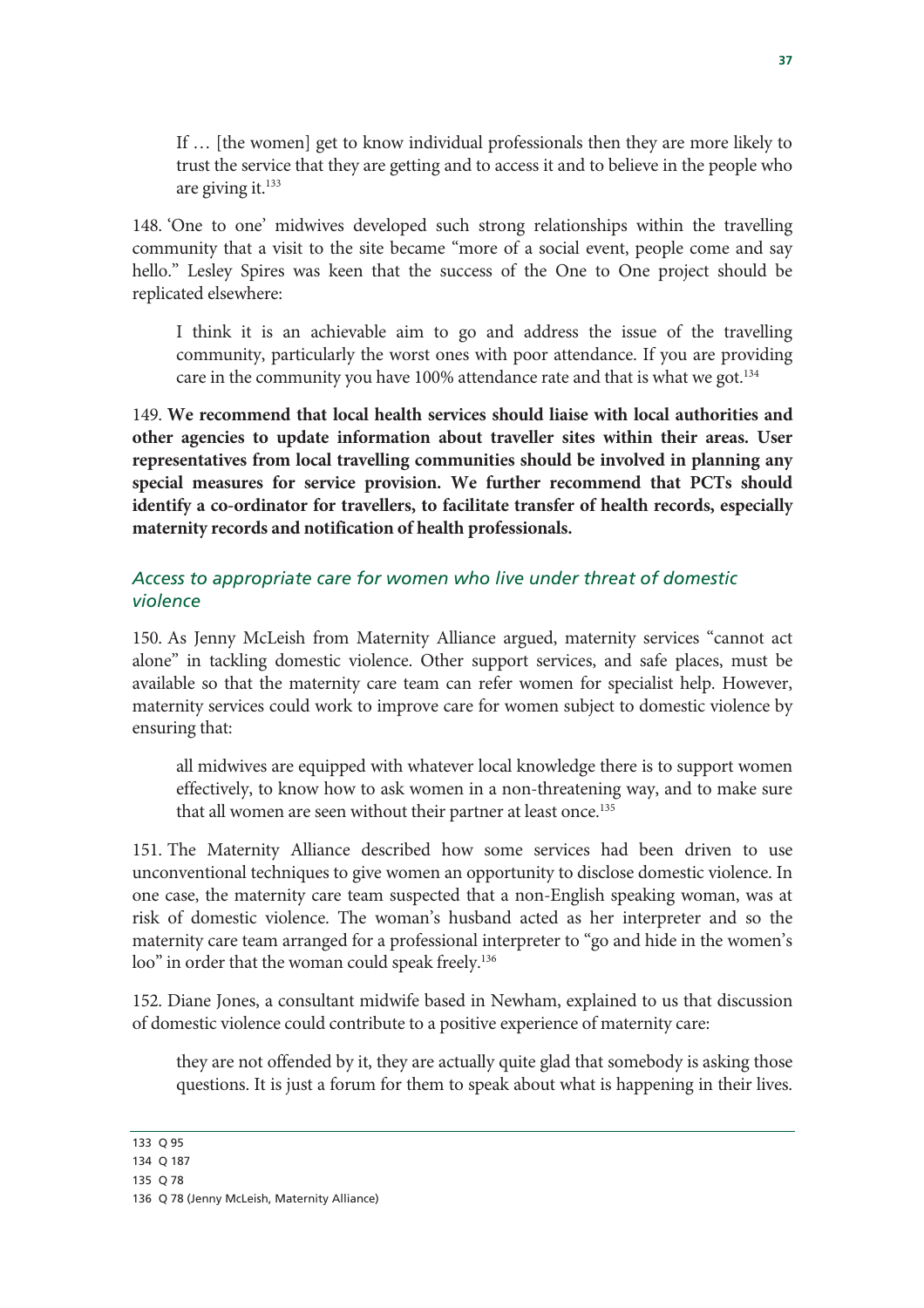They may not want to do anything about it but the fact that somebody has listened to them in a non-judgemental way shows women, the few I have had contact with, it is beneficial.137

153. **As part of its work on domestic violence the Government should ensure that the Department of Health addresses the issue in the context of maternity services across the country. For women who have been abused and raped, there may be particular issues which need to be addressed in maternity services. We recommend that the Department should take steps to ensure that special training programmes are made available to all maternity staff across the country so that women subject to rape and domestic violence receive appropriate care.**

#### *Advocacy and interpreting services*

154. Specialist interpreting and advocacy services, which enable women from disadvantaged groups to understand what is available to them, to participate in planning their own maternity care, and to gain access to health and social services, provide a model for maternity services. The principles of advocacy work can be used in meeting the needs of women who are disadvantaged for all kinds of reasons, not just those from minority ethnic or cultural groups, or those who do not speak English. Interpreting and advocacy services extend beyond "making medical procedures understandable to women" into "establishing a forum or a vehicle for women to express their own needs."138

155. My Diep, a community worker, interpreter and advocate for women from some of the Asian communities in East London, confirmed that her work involved more than an interpreting service for women but that she was also engaged in "explaining the health care system in the country to them and encouraging them to use the services, and how to use the services."139

156. We heard from the Maternity Alliance that according to findings of recent research, the services of advocates, helped women to make fuller use of the maternity services:

They felt more confident and reassured, able to ask questions and make choices and reported positive experiences of maternity care when supported in this way.<sup>140</sup>

157. However, we also heard concern that such positive outcomes were difficult to achieve, and that service providers themselves encountered barriers to access in relation to maternity services. Diane Jones, a consultant midwife from Newham noted that in an area where approximately 60 core languages were spoken it could be difficult to provide access to health advocates. She reported that the trust was undertaking work to recruit healthcare assistants from different communities, and to train them to provide advocacy support.<sup>141</sup>

<sup>137</sup> Q 191

<sup>138</sup> Q 106 (Carolyn Roth) 139 Q 169

<sup>140</sup> Ev 6

<sup>141</sup> Q 113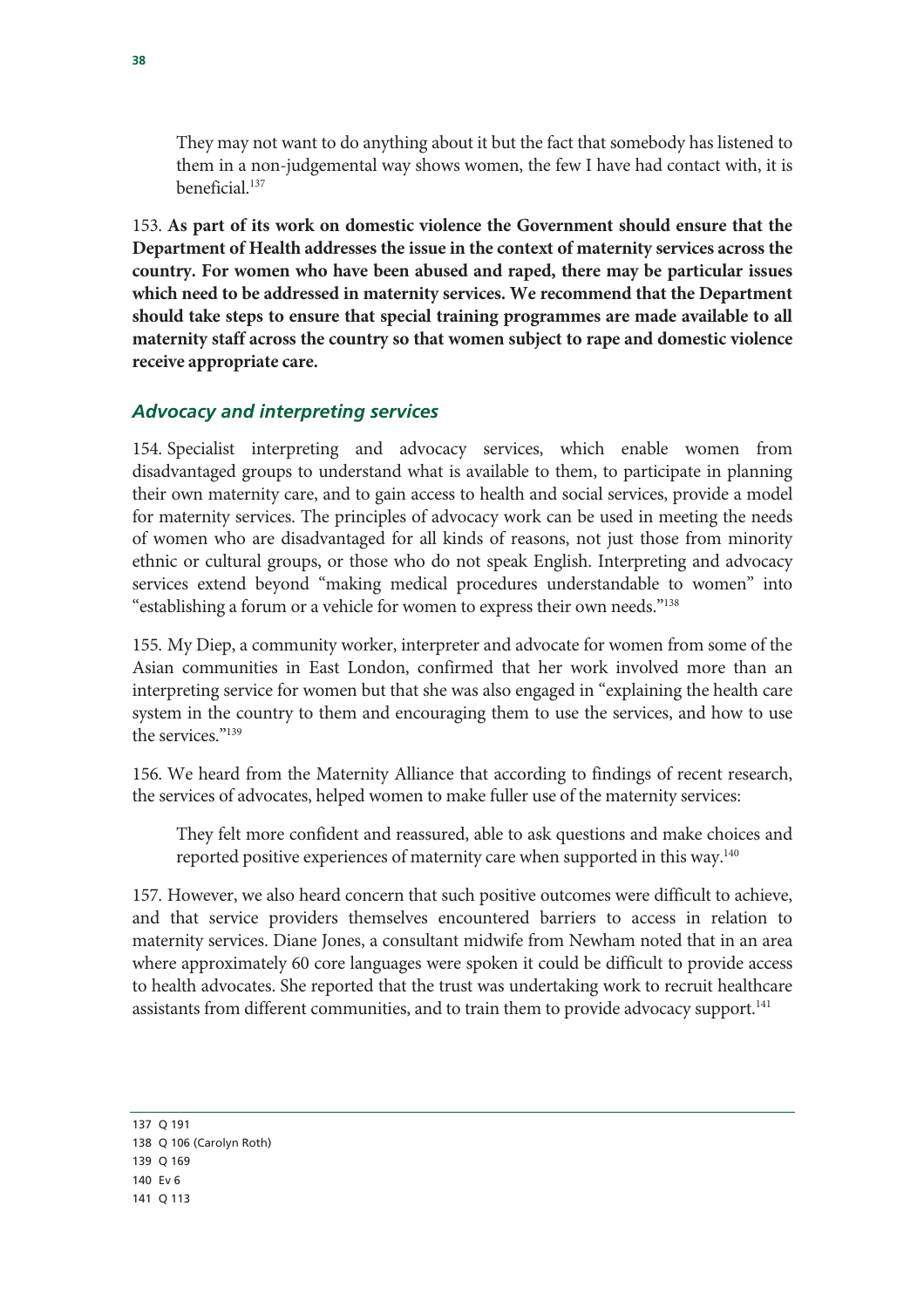158. Advocates may be impeded in their work by the extension to them of negative attitudes towards disadvantaged women and families. Carolyn Roth from Women's Health and Family Services told us that:

Advocates have had experience of being treated rather disrespectfully themselves by health professionals, so there are even attitudes that are projected onto the group of workers that are actually negotiating services on behalf of women. I think there is a need for awareness on the part of health professionals about the needs and backgrounds and the lives of the people that they are serving … somehow it has to be valued as an essential part of the care that the women are getting rather than an optional extra which can be dispensed with if it does not suit the professional.142

159. **We recommend that all maternity services should consider recruiting healthcare assistants from minority ethnic communities, and developing training programmes so that these assistants can provide advocacy support for women and families.** 

#### **Working with the voluntary sector**

160. We heard throughout our inquiry that a great many health professionals did not have expertise in providing maternity services for those from disadvantaged groups, and that they lacked specialist cultural or, in the case of women with disabilities, physiological and medical, knowledge. Simone Baker from the DPN told us that health professionals such as GPs could not be expected to be able to provide immediate advice in all cases but she pointed to peer support groups and voluntary sector organisations as valuable sources of the information required by prospective and new parents.<sup>143</sup>

161. The RCOG highlighted the importance of the work undertaken by organisations outside the NHS:

Many of the patients have contact with voluntary sector organisations and self-help groups who can advise and anticipate the problems that may be encountered and it is important that the doctors and midwives take advantage of the help that is available.144

162. Perhaps the most important role of these organisations is to provide a direct service to women and families. Simone Baker underlined the value of a direct specialist service to those who have urgent need of advice and support. She argued that while peer support and voluntary organisations should not replace statutory service provision:

Volunteers, grass roots organisations … can react much quicker than statutory service providers. In the case of somebody who is pregnant or who has just had a baby and might have a disability, and, on top of that, might just have become a single parent, they are not really going to want to sit around and wait three weeks for an appointment, they are going to need some help immediately.<sup>145</sup>

142 Q 168

143 Q 56

144 Ev 59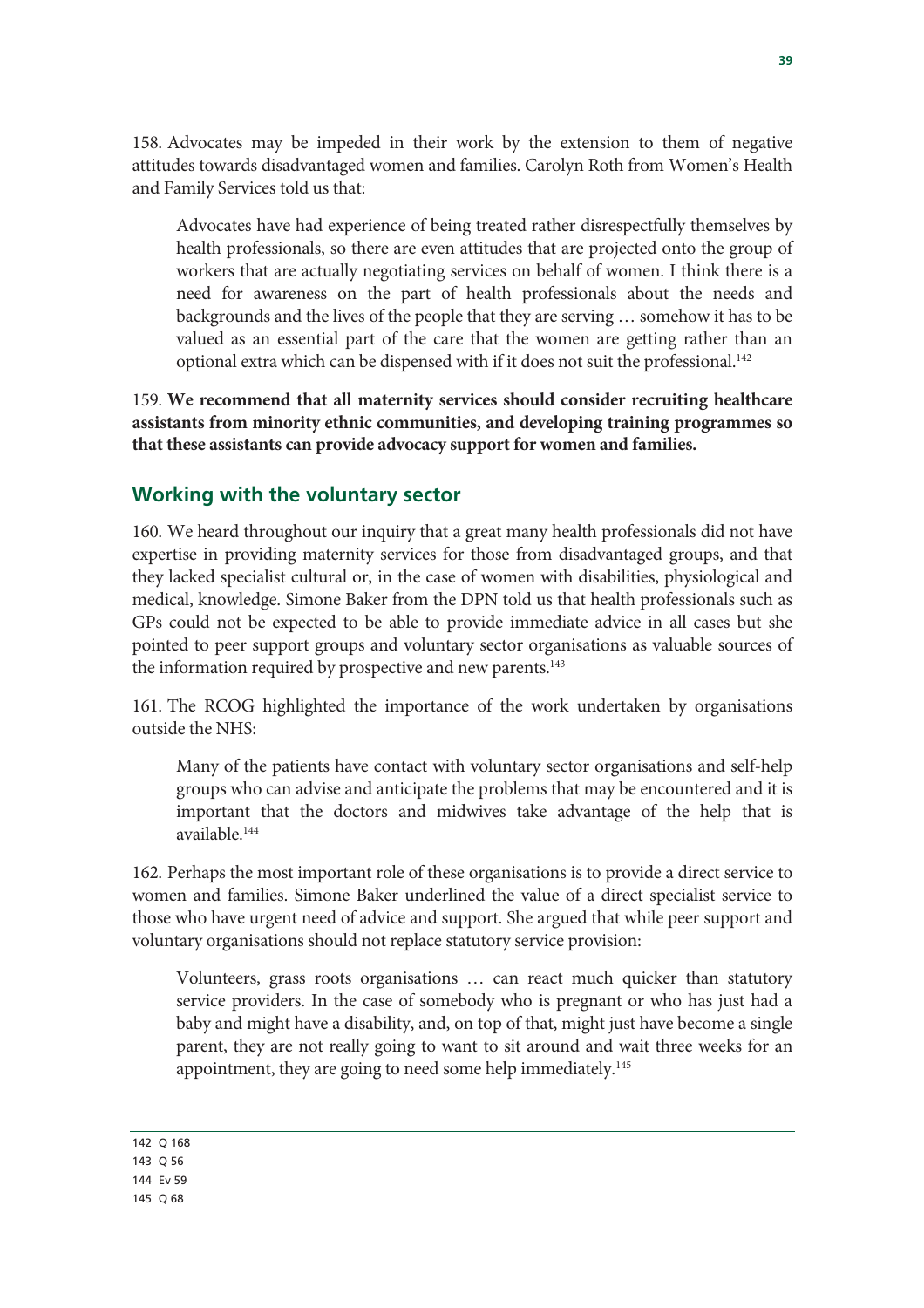163. **All health professionals, including PALS officers, who become involved with a disabled mother who is either planning to become pregnant, receiving fertility treatment or who is already pregnant, should know how and where to obtain specialised information about the problems with pregnancy, delivery and baby care associated with particular impairments.** 

164. **In order to provide an appropriate level of care for disadvantaged women and families, health professionals should have ready access to expert information, and to sources of further support. We recommend that the Health Development Agency should collate available research and evidence on work with disadvantaged groups, and create a central database of voluntary organisations working at local and national level.**

### **Working with other health and social services**

165. In examining the barriers which prevent disadvantaged women and their families from gaining full access to maternity care, we heard that for a great many disadvantaged groups, care can be fragmented if health and social services professionals do not collaborate in providing care during pregnancy, childbirth and the postnatal period.

166. In a great many cases, care for pregnant women with severe mental health problems forms a vivid illustration of the fragmented and incoherent approach to provision of maternity services which can prevent women from receiving the care and support that they need. Jenny McLeish from Maternity Alliance described this problem and went on to suggest one step towards a solution:

You have one group of people who know a lot about mental illness and nothing about maternity and another group who know a lot about maternity and nothing about mental illness. Actually, what you have to do is get them round a table once a month and then they can provide really good care … it is about liaison between the different agencies involved in someone's life.<sup>146</sup>

167. Lesley Spires described as "fortunate" the way in which the maternity care team at Queen Charlotte's was able to communicate with the mental health team in the trust. Diane Jones reported that at Newham, the maternity service was "trying to come to some agreement" with the mental health team on issues related to postnatal depression.<sup>147</sup>

168. The RCOG felt that the problems of mental health provided another example of the case for effective co-ordination of inter-agency care<sup>148</sup> and outlined how the 'inter-agency' approach to provision of maternity care could be used to help women from other disadvantaged groups:

The [minority ethnic] groups provide examples of the requirement for multiprofessional education of carers and identification of specific health and social carers

146 Q 64 147 Qq 194–96 148 Ev 58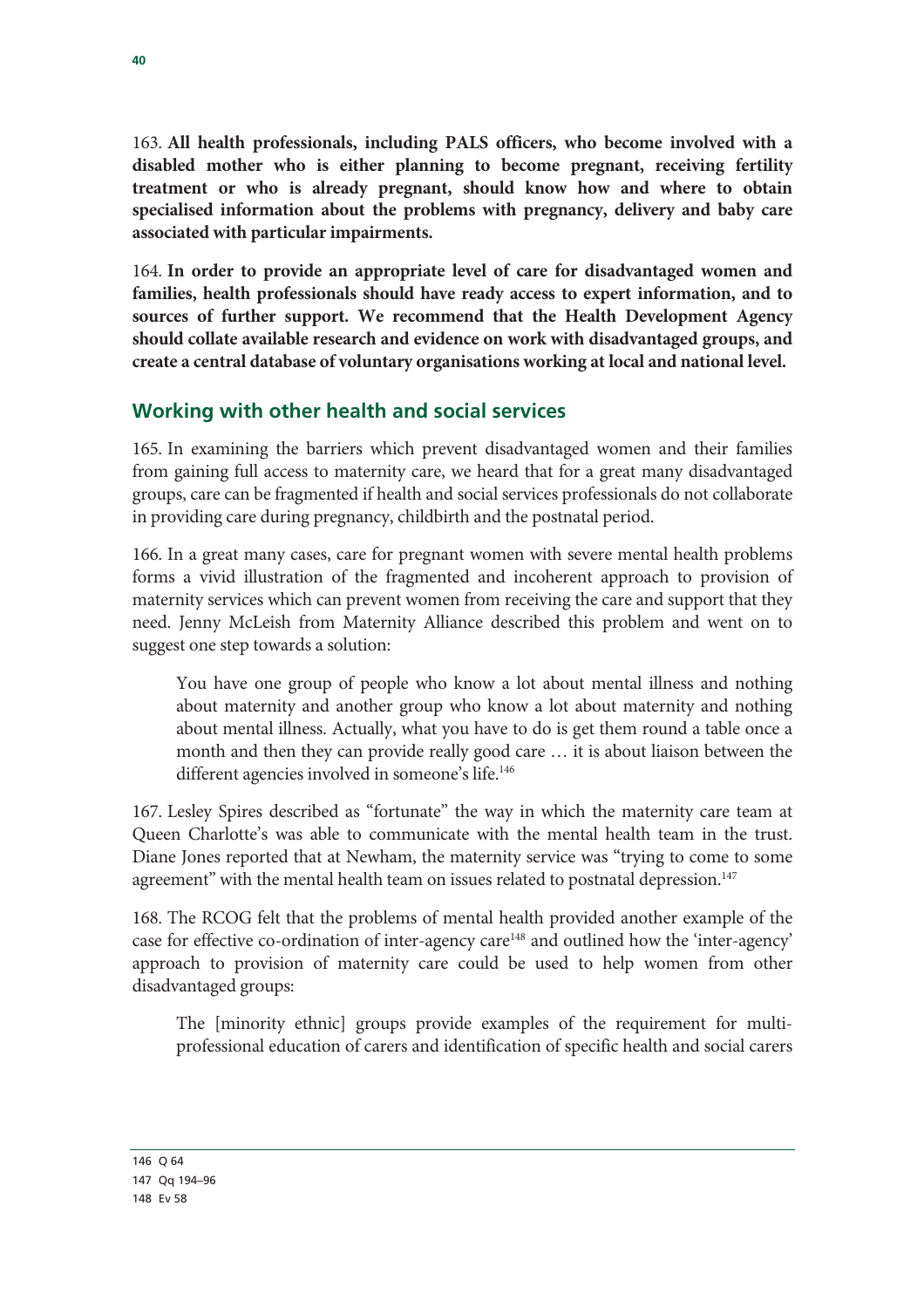to be lead professionals and to use their added knowledge to act as a resource for the whole team.149

169. Southampton University Hospitals Trust told us that they had addressed the issue of poverty and homelessness "as part of the maternity services strategy". Midwifery group practices were established in areas of socio-economic deprivation and these practices worked in partnership with Sure Start projects. According to the Trust, this partnership promoted inter-agency work to tackle issues such as housing, benefits, domestic abuse, mental health, smoking cessation and other aspects of culture or lifestyle which might prevent a woman from gaining full access to maternity services.150

170. Simone Baker confirmed that, like women from other disadvantaged groups, "what most disabled parents would love" in terms of access to maternity services would be an integrated approach to care:

Some kind of cohesive joined-up service provided to them that involved everybody in their maternity care, so GP, health visitors, midwives and ... social services.<sup>151</sup>

This approach to care, which would involve the social services at an early stage might help to alleviate the anxiety felt by some disabled parents and parents-to-be about intervention by social services.

171. An identified 'lead' professional, appointed to oversee care for women with disabilities would be able to provide practical and logistical support, allowing a pregnant woman to focus on her health and on that of her own baby. Simone Baker described the role of this professional as:

Somebody working with you right from that very early stage and actually saying "don't worry about the cot, I'll sort that" or "don't worry about your husband coming to stay with you."152

172. The RCOG identified the appointment of a Disability Advisor at Liverpool Women's Hospital NHS Trust as an example of good practice and recommended that:

it may be appropriate for each tertiary centre to appoint a midwife co-ordinator for women with disabilities in the region, to act as a consultant and a resource for advice.153

173. **We recommend that local maternity services should appoint a lead health professional to ensure that women and families who have needs specific to physical or mental health, or social circumstances are provided with appropriate services. The role should involve liaison within a multi-disciplinary health and social care team, provision of care for individual women, advice on plans and policies within units, co-ordination** 

149 Ev 58

150 Ev 62–3

151 Q 55

152 Q 57

153 Ev 59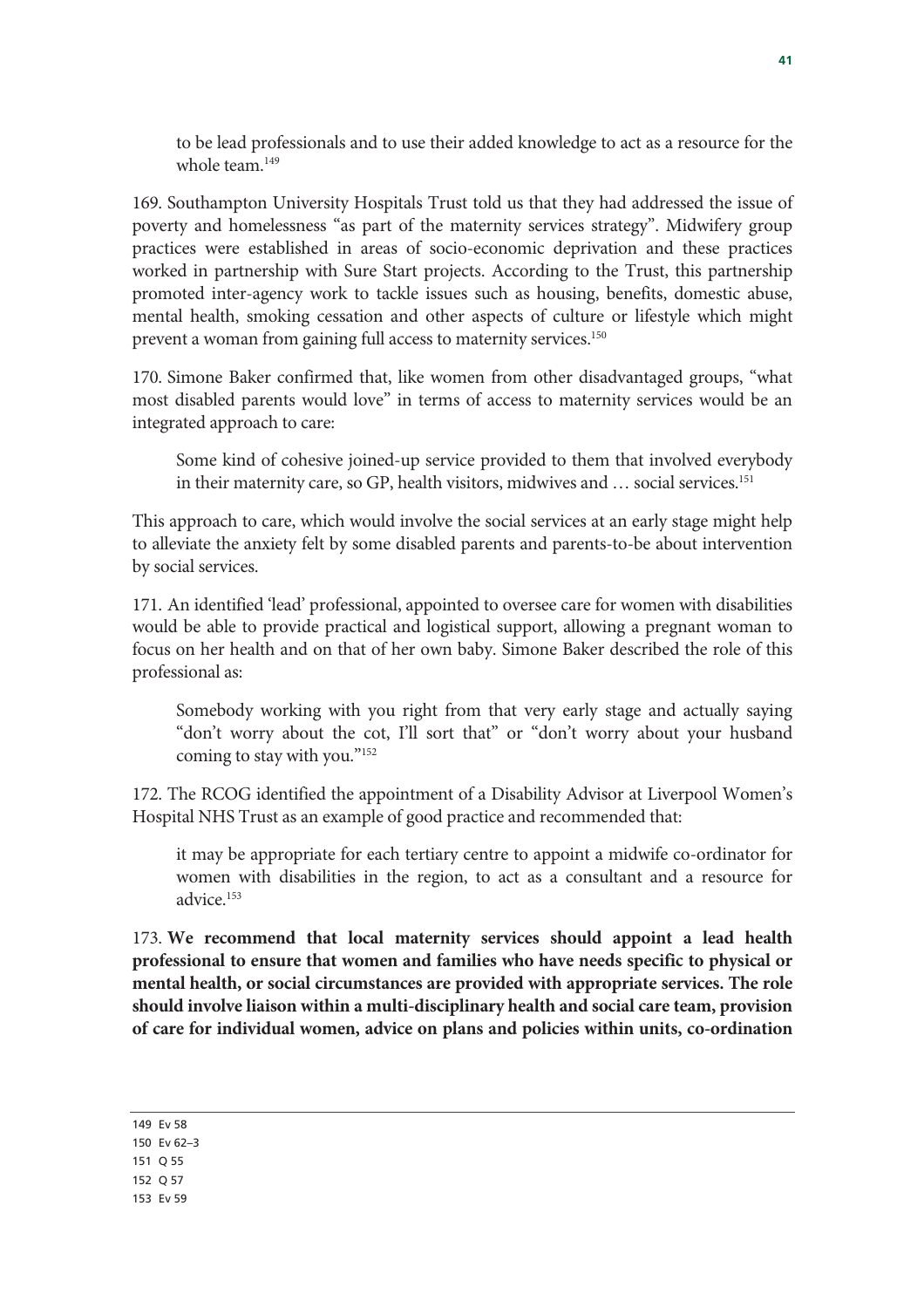**of advocacy and interpreting services, including British Sign Language, and training and support for colleagues.** 

### **Providing continuity of care**

#### *Continuity of carer*

174. There is evidence that one-to-one support during pregnancy can improve physical and mental health by helping disadvantaged women to cope with their difficult circumstances. Our attention was drawn to one study which reported that women who were supported in this way were less likely to feel unhappy during pregnancy and six weeks after birth they were more likely to be breastfeeding, less likely to have introduced solid food too early, less likely to be feeling physically unwell, and their babies were less likely to have had worrying health problems.<sup>154</sup> A follow-up study found that the benefits of these health outcomes could still be perceived in the children seven years later.<sup>155</sup>

175. During our inquiry witnesses identified as models of good practice in supporting pregnant women and mothers with mental health problems, those which provided continuity of carer, one-to-one midwifery, or midwifery provided by a small group of midwives. Jenny McLeish from Maternity Alliance told us that this kind of service, where the same midwife or midwives would "see the woman right from the beginning, see her at home, deliver her baby and then follow her up at home", would enable maternity services to monitor the woman's mental health throughout the pregnancy and to detect and respond to any problems.156

176. Lesley Spires, Head of the One to One midwifery group based at Queen Charlotte's and Chelsea Hospital confirmed that:

If women in these groups do have a named midwife they can identify with there is going to be a more trusting relationship between them and more disclosure in these kinds of situations and also better co-ordination of the other services they require.<sup>157</sup>

177. Maggie Elliot, Director of Midwifery and General Manager at Queen Charlotte's emphasised that the One to One scheme was a community-based service, with "one midwife providing total care". For the women served by the scheme (young mothers-to-be, and women from the travelling community amongst others), access to continuity of carer was "not just a concept [but] … a reality."158 However, Mrs Elliot also reminded us of the impact of midwifery shortages on community midwifery care, as described to us by witnesses to our first inquiry:

What currently happens is that at times of high workload because of the safety issues the staff from the community tend to go to labour wards, so there is a shift of

<sup>154 &</sup>quot;Social and psychological support during pregnancy", Elbourne et al, in *Effective Care in Pregnancy and Childbirth*, ed Chalmers et al, OUP, 1989

<sup>155 &</sup>quot;Social support in pregnancy: does it have long term effects?", A. Oakley, *Journal of Reproductive and Infant Psychology*, vol 14, pp 7–22

<sup>156</sup> Q 64

<sup>157</sup> Q 94

<sup>158</sup> Q 101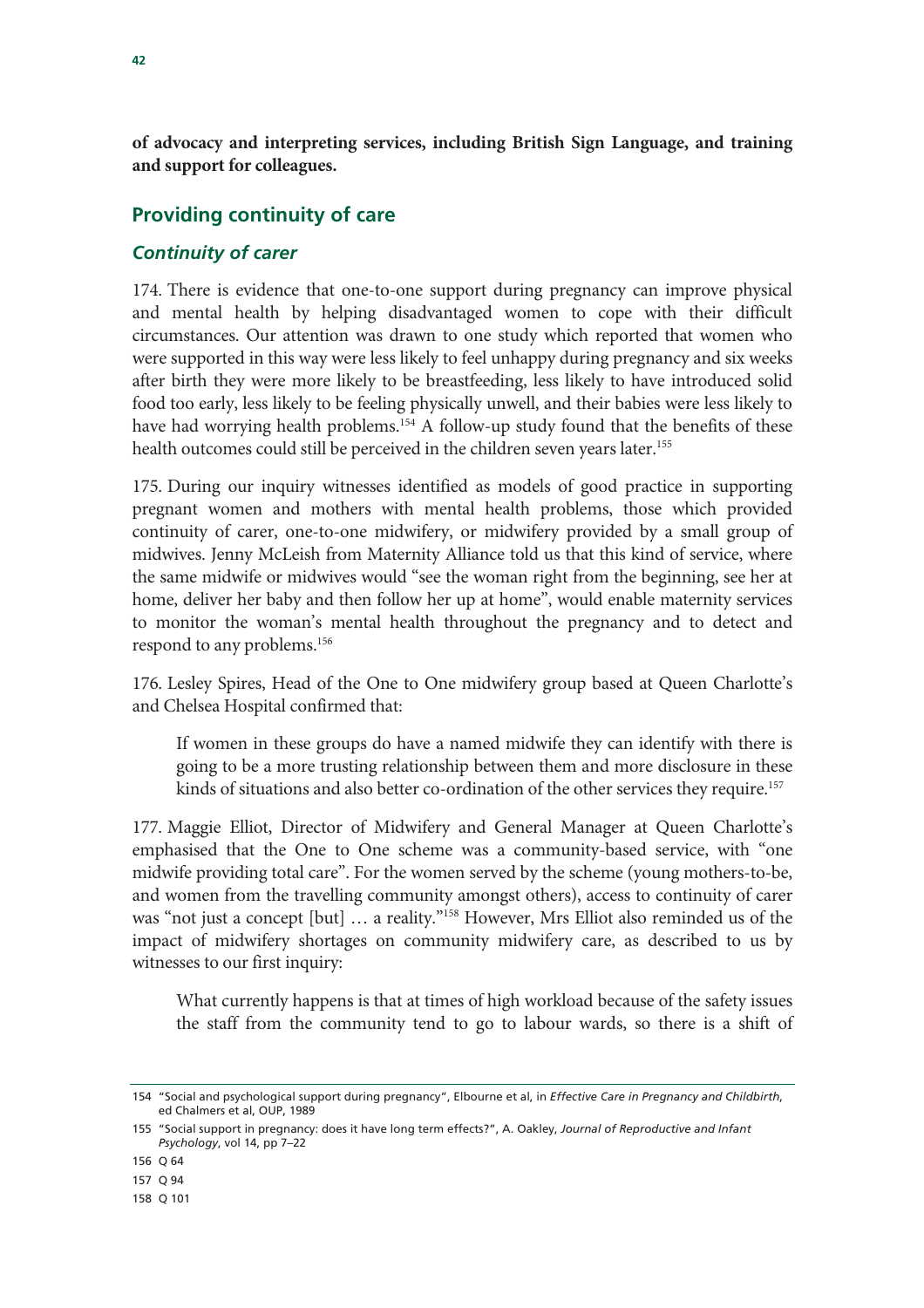resources from the community to the labour wards. Where we are, our community service is probably one of the least resourced parts of the service. Yes, we need more midwives, we absolutely do. If we had more midwives we could provide more caseload practice to individual groups which would vastly improve outcomes.159

178. **Maternity teams which have developed community-based continuity of carer schemes for women from disadvantaged groups, have been successful in improving access to maternity care and in achieving positive health outcomes for mothers and babies. We recommend that providing continuity of carer schemes for women from disadvantaged backgrounds should be a particular priority for maternity services.** 

#### *Woman-held notes*

179. Where it is impossible to provide continuity of *carer*, some degree of continuity of *care* may be preserved by the use of woman-held notes which would allow health professionals access to a woman's medical history, to information about any pre-existing conditions which might affect her pregnancy, and about the maternity care (or lack thereof) that she had received. The RCM argued that beyond the vital function of passing on medical and health information to maternity care staff, woman-held notes could also help a pregnant woman to become involved in discussing and making decisions about her own care:

all pregnant women … should be invited to carry their own notes and take a full and active role in decisions about the nature of their care. Women should be asked what they want included in notes about their condition so that this information does not have to be continually repeated to new carers.<sup>160</sup>

180. Diane Jones told us that use of woman-held notes was effective in helping to sustain care for women from transient populations because women were "more than likely" to bring their notes with them when they made contact with maternity services in a new area.<sup>161</sup> Women themselves may be less likely to lose their maternity records than hospitals.

181. However, we are aware that maternity services in some areas do not provide womanheld notes and a written submission to our inquiry from the Centre for Nursing and Midwifery Research identified further problems with the current system. According to the Centre, the value of woman-held notes in encouraging women to become actively involved in their maternity care was diminished because they were "rarely adapted to meet the literacy and comprehension needs of women with learning difficulties and those for whom English is not their first language." The Centre raised the concern that this problem could be exacerbated by the introduction of the Electronic Patient Record (EPR), which could lead in turn to the development of a "digital health divide." 162

182. **Although the use of woman-held notes does not address the problem of identifying and reaching those women who do not make any contact with maternity services, they** 

159 Q 140

<sup>160</sup> Ev 68

<sup>161</sup> Q 181

<sup>162</sup> Ev 61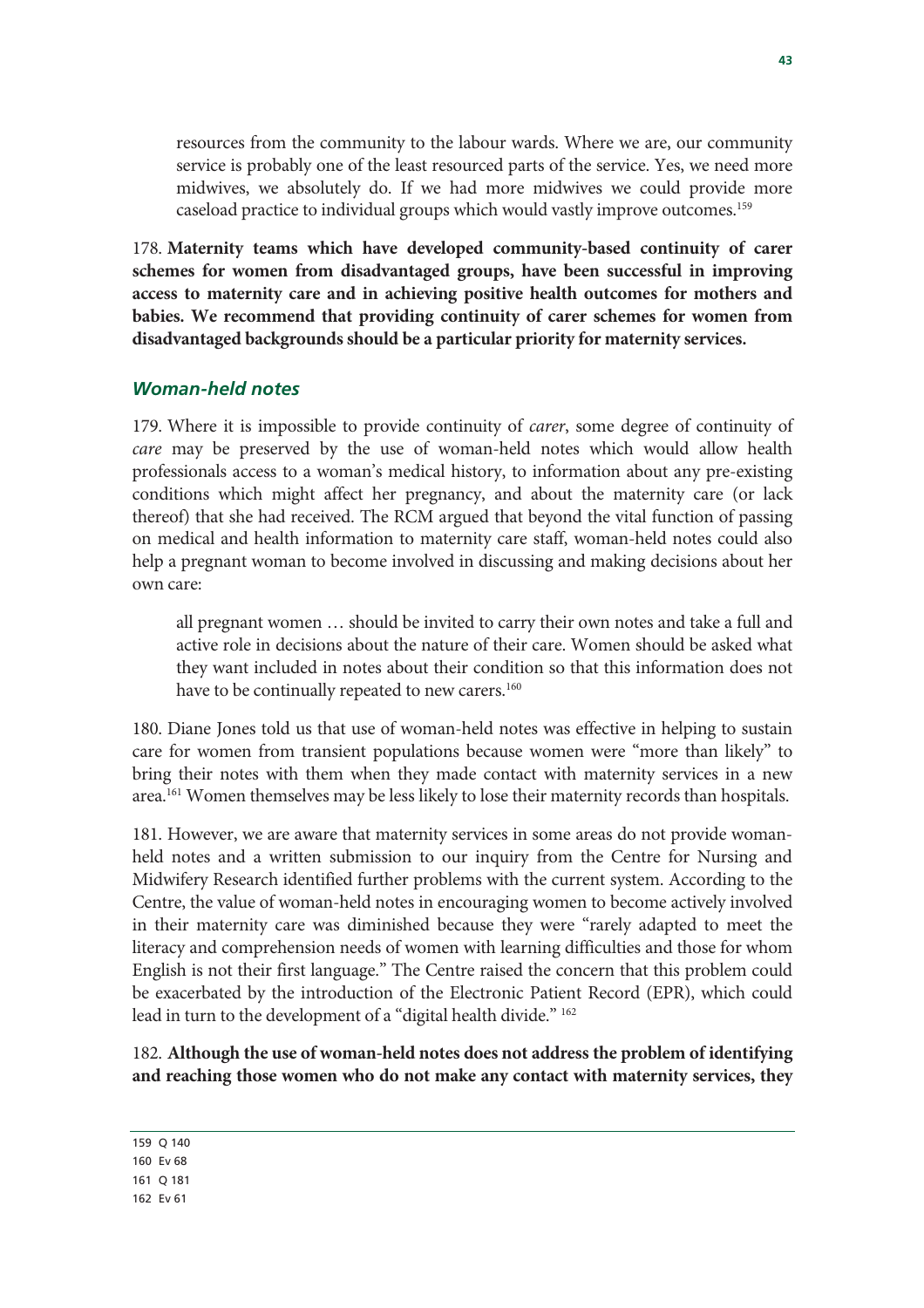**are a valuable way of passing on information which may be crucial to the provision of appropriate care for women from transient populations and for women who see a variety of health professionals during their maternity care. Given the concerns expressed by witnesses during our first inquiry in relation to maternity care records, and to the Electronic Patient Record (EPR) in particular, we recommend that the Department should clarify whether the EPR will affect the use of woman-held notes and how it will be adapted to facilitate provision of appropriate services for disadvantaged women and their babies.**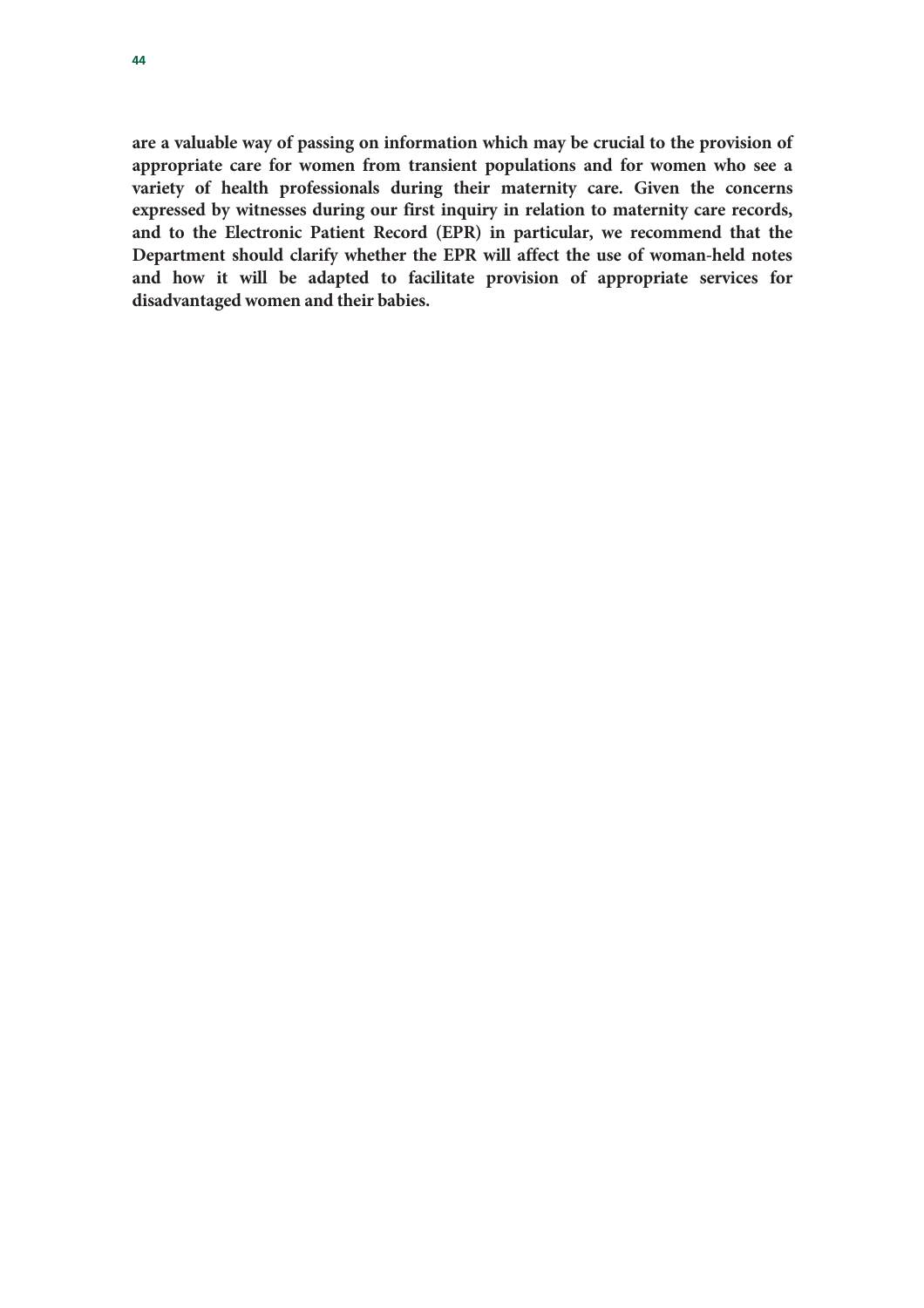# 5 How can maternity services help to reduce health inequalities?

183. Health inequalities can be reinforced during pregnancy and the early life of a child and it is during this period in particular that the 'intergenerational cycle' of inequality is perpetuated. However, the provision of appropriate maternity care may help to break this cycle by promoting the health of mother and baby, and by helping disadvantaged women and families to gain awareness of, and access to, available services.

184. We heard a great deal of evidence which emphasised the key importance health during the very early stages of life has on long term health outcomes. The Department told us that children born to women from disadvantaged groups are more likely to be affected by pre-term labour, intrauterine growth restriction, low birth weight, low levels of breastfeeding and higher levels of neonatal complications.<sup>163</sup> The Maternity Alliance asserted that exposure to poor material conditions in early life, including *in utero*, is detrimental to health not only in the short term, but also in adult life, regardless of adult socio-economic status.<sup>164</sup> The NCT told us that there was growing evidence of the effect of poor mental health during pregnancy and in the postnatal period on the relationship between mother and baby, and on the baby's future mental health and wellbeing.<sup>165</sup>

185. In terms of promoting the general health and wellbeing of women and babies, Jenny McLeish from the Maternity Alliance told us that "some of the most helpful things that the maternity services can do or try to do are not related to obstetric outcomes."<sup>166</sup>

### **Smoking cessation**

186. In particular, Ms McLeish identified support for smoking cessation as an intervention which would promote health and wellbeing beyond pregnancy and the postnatal period. Although disadvantaged women are more likely to smoke, and less likely to stop smoking in pregnancy, Ms McLeish argued that "people do seem to be more motivated when they are pregnant than at other times and it is seen as this great opportunity."<sup>167</sup>

187. Diane Jones, a consultant midwife from Newham Healthcare, reported on the outcome of a smoking cessation project at Newham. In the first year of the project, 39 women were referred. Of those 39, 30 stopped smoking, and all 30 were still non-smokers four weeks after the birth of their babies. This success rate was the result of "intensive … one-to-one support" for women who wanted "the support to quit."168

| $\sim$<br>×<br>۰. | $\sim$ |
|-------------------|--------|
|-------------------|--------|

- 164 Ev 4
- 165 Ev 76
- 166 Q 15
- 167 *Ibid.*
- 168 Q 151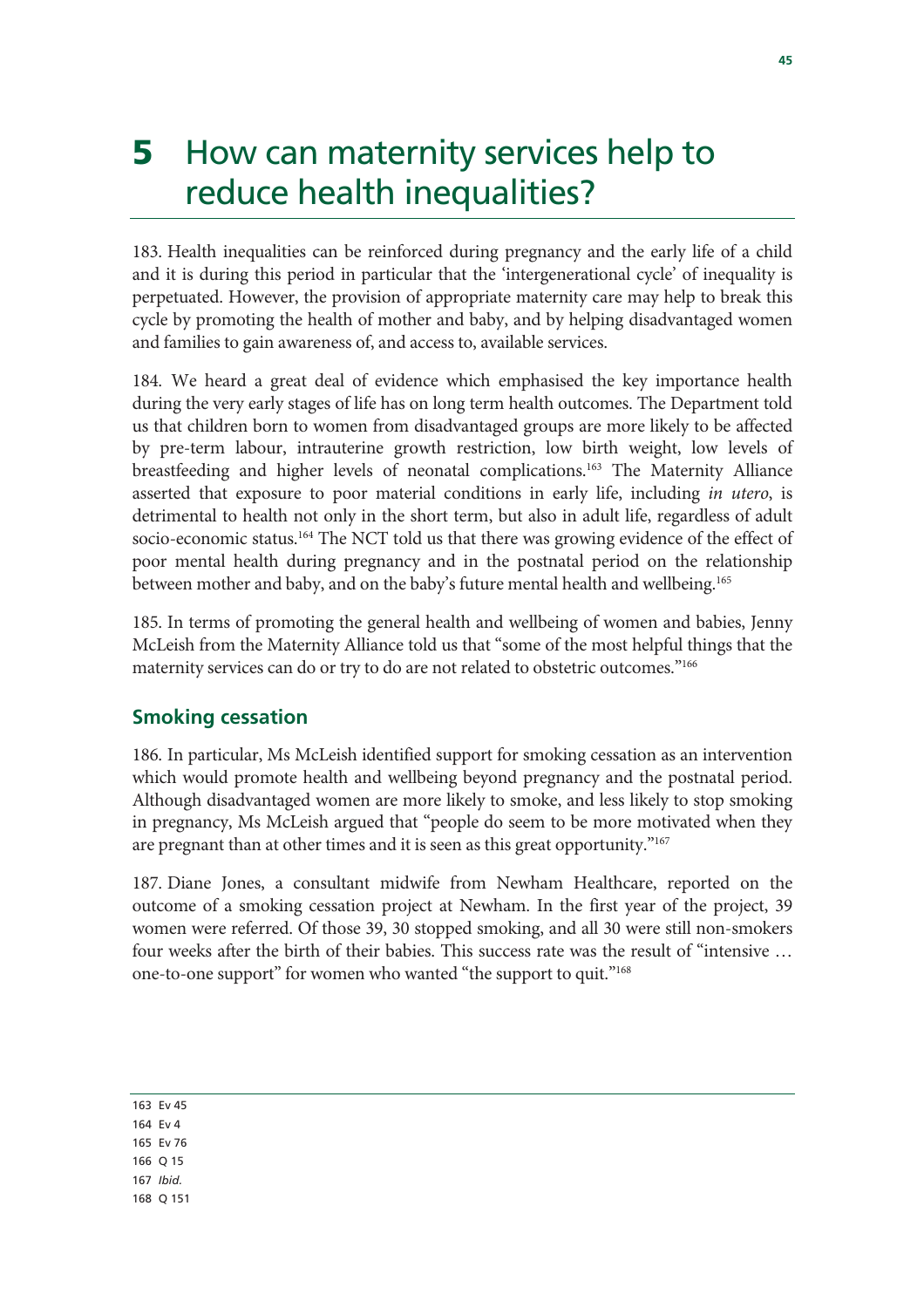#### **Breastfeeding**

188. Babies fed on formula milk are five times more likely to be admitted to hospital with gastro-enteritis in their first year,<sup>169</sup> twice as likely to develop atopic eczema, wheezing and ear infections, and five times more likely to have urinary tract infection than babies who are breastfed for at least four months. For premature babies, there is evidence that breast milk reduces the risk of the serious bowel disease, necrotising enterocolitis. The NCT argued that breastfeeding "saves lives as well as reducing hospital costs" and that it was "one of the simplest and most effective ways of improving the health of our children." $170$ 

189. The NCT reported that the decision to breastfeed was related to age, social class and mother's education, meaning that children most at risk of poor health (owing to poor housing, overcrowding, parental smoking and other social factors) are least likely to be breastfed. According to the *Infant Feeding Survey 2000*, breastfeeding rates in England are amongst the lowest in Europe, with only 28% of babies receiving any breastmilk at four months of age.<sup>171</sup>

190. The NCT told us that many women felt that their access to support "vanished" at the end of their care from a midwife, and called for "a better way of making the transition to health visitor care" which would involve "more integration, more overt support for breastfeeding from health visitors (many of whom may need further training in this regard) and emotional support for women themselves."172 Jenny McLeish told us that work to provide this kind of service was under way:

a lot of money, energy and time is now going into trying to assist disadvantaged women to start sustained breastfeeding even in a culture which is quite opposed to it because that would then give their child some sort of improvement on the chances that they would otherwise have had in terms of health.<sup>173</sup>

191. **Provision of support for smoking cessation and for breastfeeding represent two interventions which can improve a woman's experience of maternity care, and the longterm health outcomes for women and babies. Women from disadvantaged groups may need specialist support in these areas. We recommend that health visitors and midwives undertake training, and that they work closely with peer groups and volunteers, to provide this support. We further recommend that the Health Development Agency issue guidance to PCTs on best practice in smoking cessation and breast feeding support for women from disadvantaged groups. There should be a flexible approach to the transition to care provided by health visitors, to allow mothers to work with whichever health professional they feel is best placed to support them.**

- 171 *Ibid.*
- 172 *Ibid.*
- 173 Q 15

<sup>169 &</sup>quot;Protective effect of breastfeeding against infection", P W Howie et al, *British Medical Journal* 300 (1990), pp 11–16

<sup>170</sup> Ev 73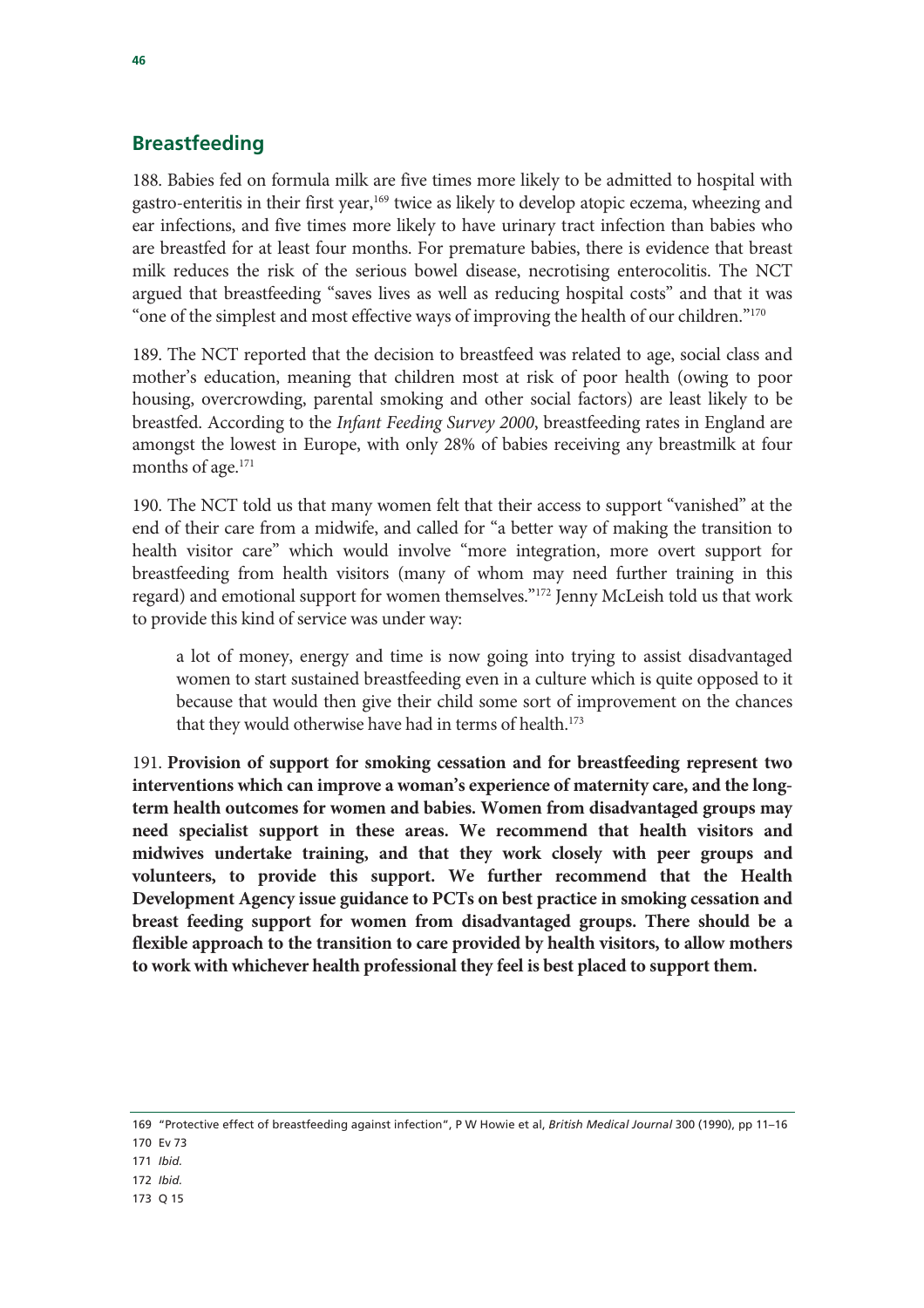### **A wider public health role for the maternity services?**

192. In April 1999 the Prime Minister launched *Making a Difference: the nursing, midwifery and health contribution*, which outlined the Department's proposals to expand the role of the midwife to include more involvement with women's health and with public health in general. This expanded public health role would accommodate support for breast feeding and smoking cessation, and also early identification of women affected by domestic violence or by postnatal depression.

193. Given the success of maternity services in some areas, in terms of helping women to stop smoking and to initiate and sustain breast feeding, proposals for a wider public health role for midwifery staff constitute a recognition that maternity services can act as a gateway to other services. The Centre for Nursing and Midwifery Research at the University of Brighton argued that midwives were crucial to the success of wider schemes to tackle health inequalities:

The role of the midwife puts her in a unique position since she often enjoys a greater level of acceptance by clients than do other professionals such as health visitors and social workers. Because of this, teams working directly, and holistically, with disadvantaged clients have much to gain from incorporating midwives.<sup>174</sup>

194. Jo Garcia from the NPEU explained how Maternity services provided "a fantastic opportunity to reach women", particularly those who might not otherwise use the health service or who might have difficulty in gaining access to it:

if you are thinking about encouraging … [a woman] to use child services, it may be … that if she has a good experience with maternity care and feels she can trust the midwives and the health visitors, then maybe for her, using child services, knowing who to ask would be made easier.<sup>175</sup>

195. In fulfilling the wider public health role envisaged for them, midwives need training to overcome negative attitudes and prejudice, and support as they take on the challenge of caring for women and families who are difficult to reach. The Maternity Alliance suggested that training to improve access to services for disadvantaged women and to promote their general health and wellbeing, was not yet sufficient. Jenny McLeish told us that for midwives:

The public health agenda is getting there, but it has not really penetrated; it has not permeated their [the midwives'] culture. They do not have any time for reflective practice once they are on the busy wards doing their work.176

196. Carolyn Roth from City University argued that the proposed expansion in the public health role of maternity services had not been recognised by service planners:

The demands on the midwifery service have increased. It has absorbed an enormous amount of new things that we have recognised that we need to do to respond

174 Ev 61

175 Q 15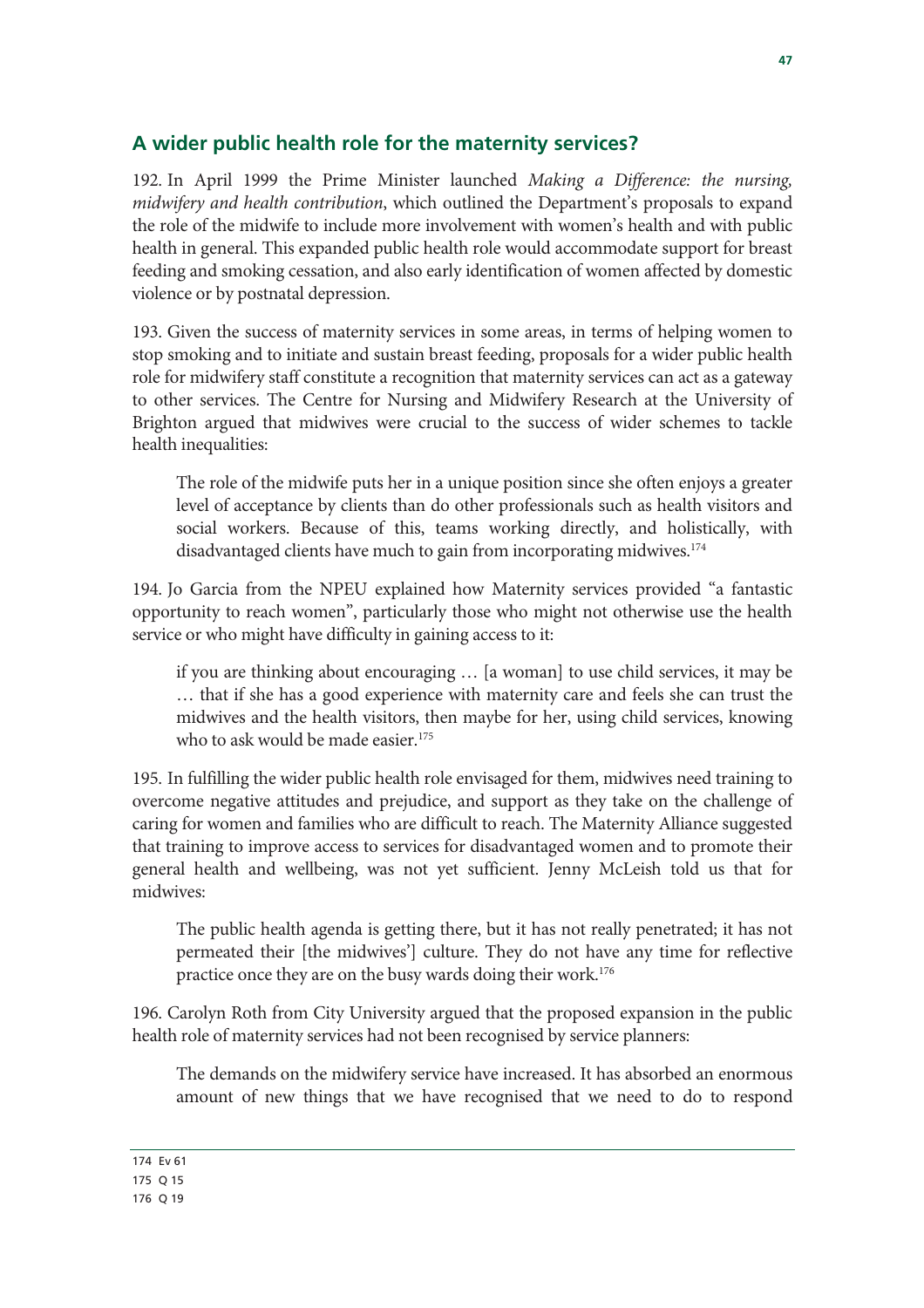appropriately to women's needs and yet the service has not expanded to the same extent and there is invariably more demand than the ability to respond to it and women do suffer because of that.177

197. **We recognise the potential of midwives, and of maternity services, to play an expanded role in promoting public health. However, maternity care staff must have access to appropriate levels of training and support if they are to be effective in this role. We recommend that the Department should facilitate the implementation of the proposals in** *Making a Difference* **by making a detailed assessment of the training and support needs of staff who provide maternity care.**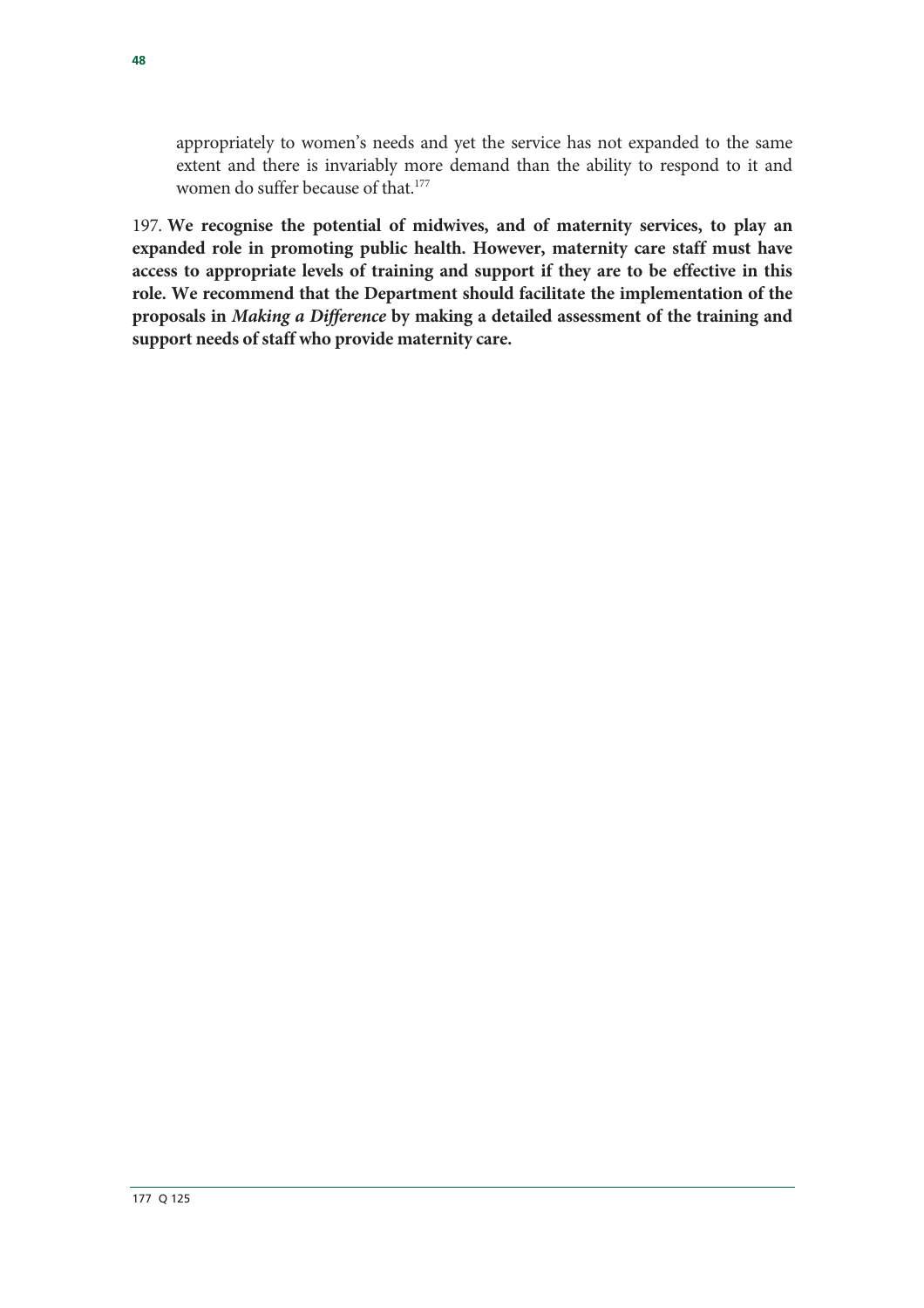# **6** Conclusion

198. While the work of the *Confidential Enquiries into Maternal Deaths* has drawn attention to the vulnerability of women from disadvantaged groups to the severest complications in pregnancy and childbirth, the extent to which women and families from these groups suffer through lack of access to appropriate maternity care, has not fully been assessed.

199. A great many of those who contributed to our inquiry pointed out that an attempt to tackle this very issue was made 10 years ago. The RCOG reiterated the recommendation by *Changing Childbirth* that regular monitoring of uptake of maternity care should be carried out to identify those women not seeking care or taking advantage of the services available so that a strategy for improving access could be developed. In relation to the work undertaken by *Changing Childbirth* on access to maternity services, the RCOG asserted that "had these recommendations been implemented then it may not have been necessary to re-visit the issues of access to care again now."178

200. We are aware that maternity services in some areas have striven to make contact with women from groups and communities for whom access to maternity care is problematic, and to cater to their needs. Lesley Spires from Queen Charlotte's and Chelsea Hospital summed up the strategy deployed by maternity services to tackle inequalities in access to care by means of identifying needs and forming connections with communities and their existing support structures:

It is important to understand the groups that we are providing the service for. That is about networking with organisations that serve those groups … and to network with the leaders of that particular society so that you understand their needs and you are not making assumptions about what you think they need, because that can be hugely different from what we presume. Each group has different priorities and different needs.179

201. Service providers such as those at Queen Charlotte's and Chelsea Hospital have found that the best way to make and maintain contact with women from disadvantaged groups is to reach out to them in their own communities, and to develop trust and understanding by providing continuity of care and carer throughout pregnancy and the postnatal period.

202. There is strong evidence, however, that such good practice in providing services which are sensitive and responsive to the particular needs of different groups, is not widespread. In the context of maternity services for women with disabilities, the NCT told us that there is often a tendency in a medicalised system for women with additional needs to be treated as 'high-risk'. This is true for women from all disadvantaged groups, particularly if they first make contact with maternity services at a late stage in their pregnancies and/or they are unable to understand information given by maternity care staff, or to make themselves understood. These women are more likely to undergo monitoring and even medical

<sup>178</sup> Ev 57; Department of Health, *Changing Childbirth: report of the Expert Maternity Group*, 1993 179 Q 102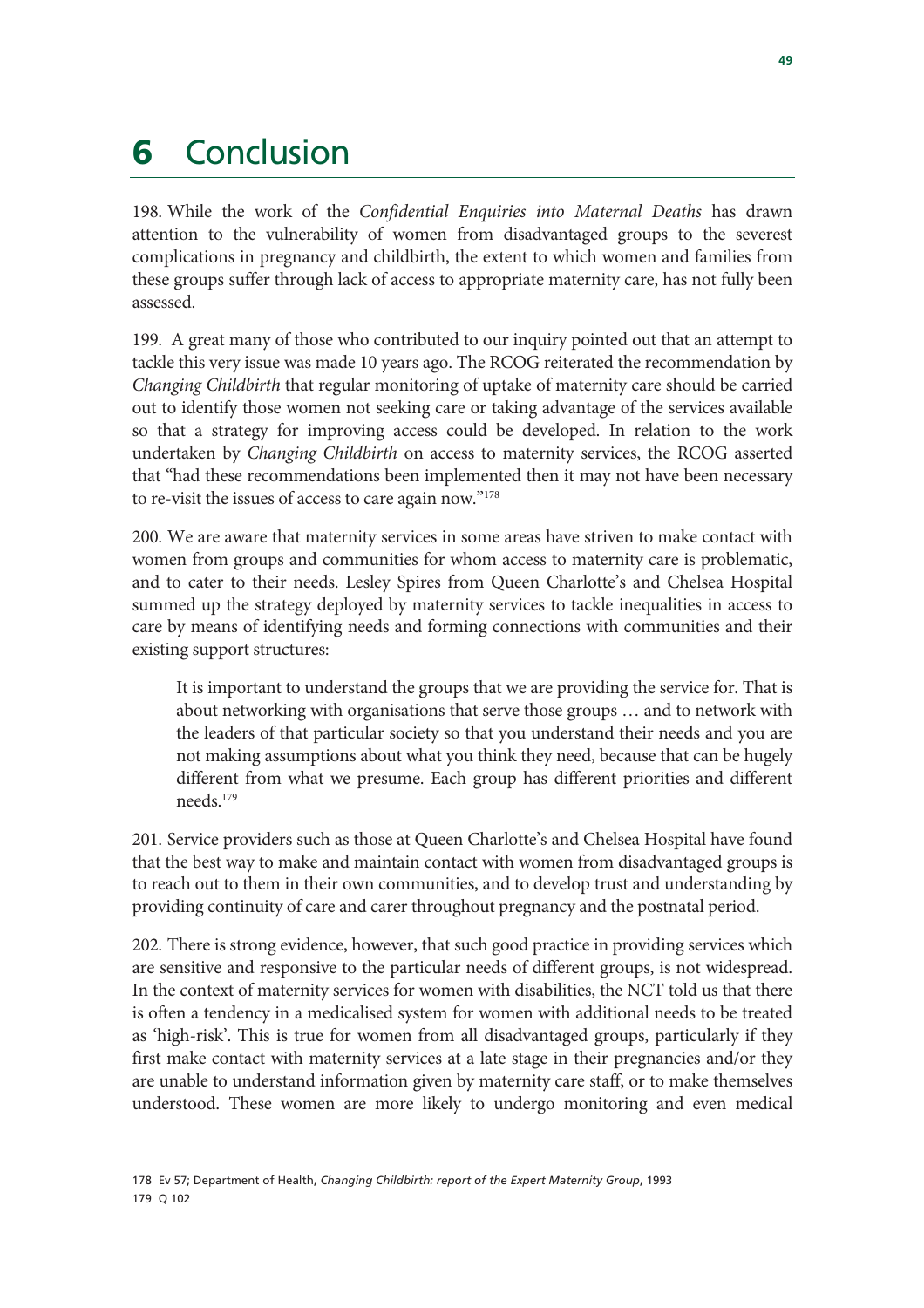interventions, which may not be wanted or needed. We endorse the view of the NCT that women should feel that they are in control of their own bodies and of decisions about their care, or able to choose when and to whom to delegate some of that responsibility.180

203. The evidence we have heard during this inquiry suggests that many disadvantaged women do not have this sense of control. In some cases disadvantaged women feel that owing to their particular circumstances or status, maternity and social services focus exclusively on the health of their babies, to the detriment of their experience of pregnancy and birth. Women may feel that they are given access to support for smoking cessation or breastfeeding, that they are given attention, purely for the benefit of their babies. Women with disabilities may feel that services pay attention to them, because they see their unborn babies or new infants as children at risk. In fulfilling a wider public health role maternity services must retain the goal of providing women-centred care.

204. It may be that for disadvantaged women a lack of control over the care that they receive, and a lack of awareness about their choices, constitute a barrier to access to appropriate maternity care. The DPN told us that :

Women with disabilities are not always given the same choices as other parents, for example, decisions about the type of birth or anaesthesia and mode of delivery are taken by professionals without adequate discussion with the woman or her partner. Informed choice is often not an option for women with disabilities due to assumptions and decisions made by professionals.<sup>181</sup>

205. All that we have heard about the relationship between the ability (or lack thereof) to make choices and decisions about aspects of maternity care, and access to appropriate care, will inform our work as we go on to examine choice in maternity services.

206. We have seen excellent examples of good practice in maternity services across the country. The biggest frustration for the Committee has been in hearing reports that this best practice is not shared across the NHS. The Department must find ways of saving maternity services the wasted effort of 'reinventing the wheel' on each of these issues. Methods must be found to ensure that best practice can be shared across the country.

<sup>181</sup> www.disabledparentsnetwork.org.uk/latest.htm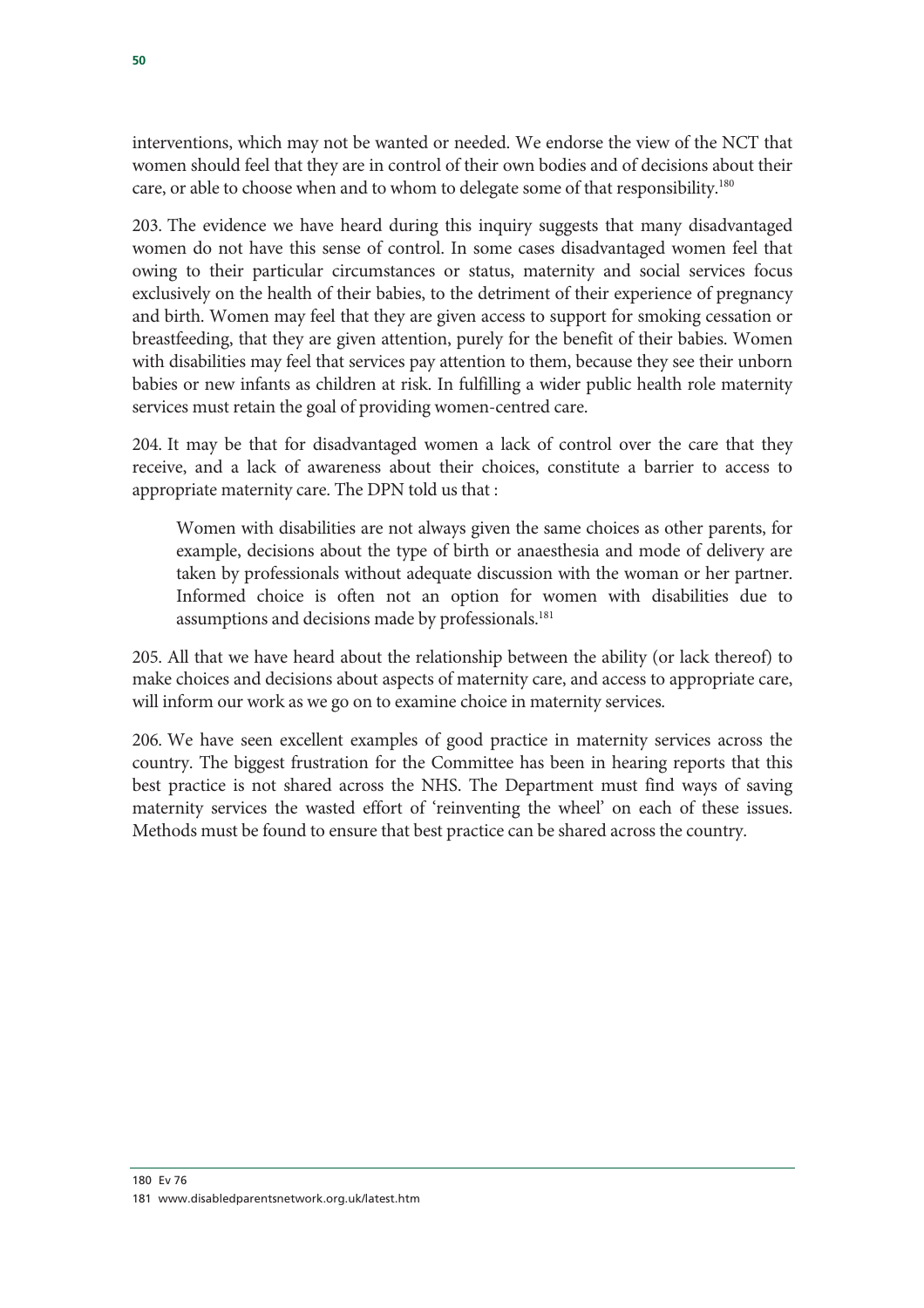### Conclusions and recommendations

- **1.** We recommend that detailed socio-economic and ethnic data should be recorded in a standardised way in all national datasets and that analyses of these data should be routinely published as well as being made available to researchers for more detailed analyses. (Paragraph 14)
- **2.** If maternity services are to meet the needs of disadvantaged women, babies and families, the evidence base on which policy decisions and service developments are made must be expanded. We recommend that the Department commission programmes of quantitative and qualitative research so that an accurate assessment of the extent to which women who do not gain full access to maternity care can be made, the reasons for inequalities and inequities established and further action taken to address these inequalities. (Paragraph 22)
- **3.** We recommend that the Department provide PCTs and acute trusts with relevant and timely information to enable maternity care teams to use the opportunities and resources offered by the Government through projects and initiatives such as Sure Start, to recruit more staff and provide specialised services for disadvantaged women and their families. We further recommend that the Department should ensure that best practice be shared in relation to these centrally-funded projects. We further recommend that the Department should ensure that best practice be shared in relation to sustaining the work of a project after the allocated funds have been used. (Paragraph 40)
- **4.** We welcome the interim findings of the Maternity External Working Group, and look forward to seeing the work of the sub-group appointed to examine inequalities and access. The difference for women and families will depend on the identification of effective strategies and the Government ensuring that the implementation of these strategies is achieved. (Paragraph 46)
- **5.** We recommend that the Government investigate the RCM's concerns relating to the recruitment of midwives from minority ethnic communities. Action to promote the recruitment of midwives from ethnic minority communities could include the identification of 'champions' from minority ethnic communities which may help to inspire some younger people from these communities to pursue careers in maternity services. (Paragraph 56)
- **6.** Any support system for asylum seekers should provide specifically for the needs of pregnant asylum seekers, new mothers and their babies. We recommend that the Government take steps to ensure that pregnant women and new mothers should not be detained for any prolonged period, and that accommodation centres should provide a gateway to maternity services for pregnant asylum seekers. (Paragraph 65)
- **7.** Better communication between maternity and child health services and accommodation providers during dispersal is needed to ensure that members of maternity care teams are forewarned of the arrival of asylum seekers who will need their services and that their test results and notes are forwarded. (Paragraph 66)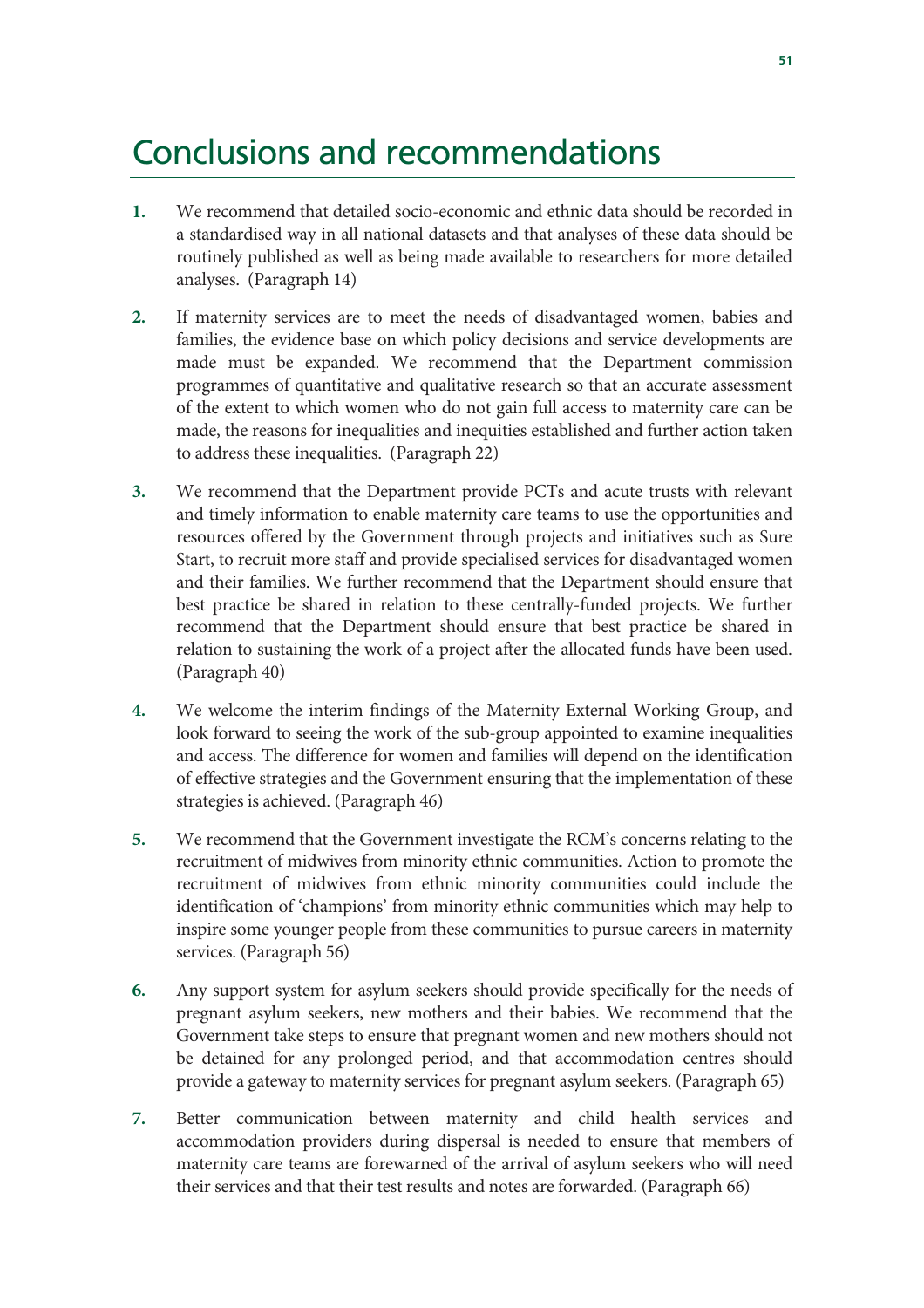- **8.** In considering asylum seekers for dispersal special attention should be paid to the support needs of pregnant women and new mothers since separating them from any support network at this time could be especially detrimental to families. (Paragraph 67)
- **9.** Given the high incidence of domestic violence in pregnancy, relying on relatives to interpret for women can be extremely dangerous. All maternity services should ensure that the use of relatives as interpreters does not deny women the opportunity that maternity care provides to report domestic violence or to discuss other concerns such as mental health. (Paragraph 77)
- **10.** Interpreting and advocacy services are a vital component of appropriate maternity care for women who do not speak English as their first language. However, we are concerned that local service planners do not recognise this in their budgets, and in particular that there is so little provision for need in the community and out-ofhours in hospital-based units. We recommend that local maternity services take steps to ensure the development of on-site out-of-hours interpreting and advocacy services and that better use is made of telephone interpreting services. We further recommend that staff running antenatal classes and undertaking postnatal visits should have access to advocacy and interpreting services. (Paragraph 78)
- **11.** Ideally, interpreting services should be provided, in the community and in the hospital, by specialist interpreters and advocates, rather than by family members, friends, or by other staff. However, we endorse the attempts made by maternity care staff to find interpreters when specialist services are not available. Bilingual and multilingual staff working in PCTs and acute trusts should have the opportunity to develop their interpreting skills. We recommend that the Department commission work to develop appropriate training courses and qualifications in interpreting for non-specialist staff. (Paragraph 79)
- **12.** We were also concerned to hear of individual social workers giving mothers the general impression that it would be easier to take a baby away and care for him or her, rather than work with the family to keep them together. We recognise that in extreme cases social workers do have to recommend that babies are taken away from parents but this experience suggests that more needs to be done to ensure that social workers are trained to understand and respect the sensitivities of homeless and disadvantaged families so that it is clear that families will be kept together where this is possible. (Paragraph 90)
- **13.** Those responsible for rehousing pregnant women and women with young babies should be able to pass information on to maternity and health visitor services where women wish for these services to be provided. Currently methods of passing on information are inadequate and the situation needs to be improved. We recommend that the Department should assess the difficulties faced by low-income families who have to spend long periods visiting their babies in Special Care Baby Units and that the Department should then take steps to ensure that sufficient financial support is provided so that these families can meet travel and other costs. (Paragraph 92)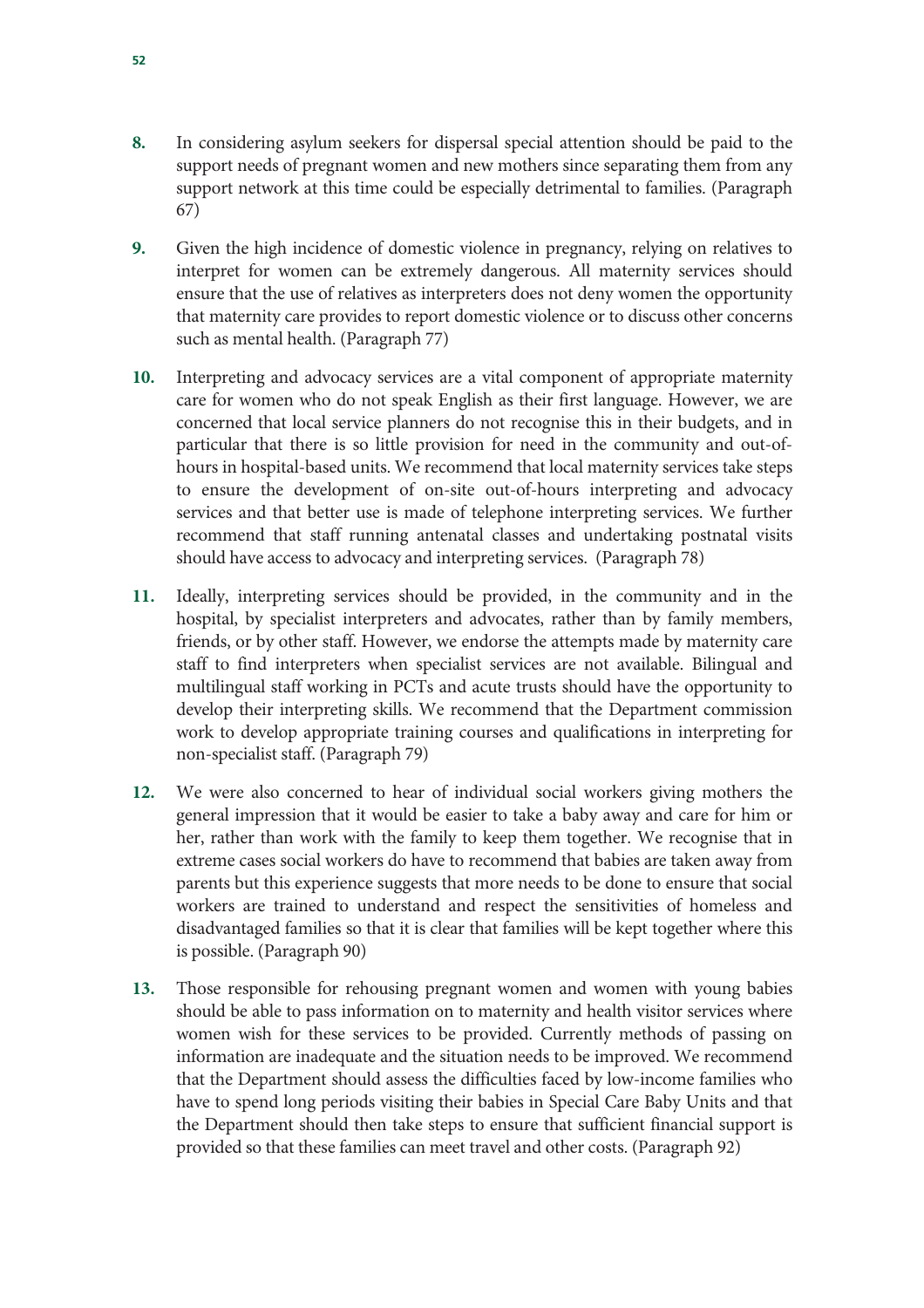- **14.** We believe that domestic violence is substantially under-reported and that the true scale of the problem remains unknown. We endorse the RCOG's call for further research into the prevalence of domestic violence, and into effective models of intervention. All maternity services need to have access to support services, to which they can refer those who are suffering from domestic violence. All women should have ready access women's refuges so that maternity services can protect women who disclose domestic violence from further abuse. (Paragraph 99)
- **15.** All trusts should ensure that maternity and mental health services work together to provide proper support for women during pregnancy and the postnatal period. We believe that the Department should give high priority to addressing the problem of inadequate provision of mother and baby units in some parts of the country. Mental health trusts should appoint lead practitioners to ensure that care for these women is properly co-ordinated. (Paragraph 105)
- **16.** Information that is provided to expectant parents should be made fully accessible to all groups of people with disabilities, including those with physical or sensory impairments, people with learning difficulties or long-term illnesses and people with mental health problems. (Paragraph 116)
- **17.** Maternity units and services should be made accessible to all groups of people with disabilities. We recommend that the Department set up systems for best practice to be shared so that people with disabilities do not have to struggle to make their views known in every area before improvements are made. For example, the obvious success of height-variable cots in one area should automatically be picked up by other units. We have little confidence that this happens now. (Paragraph 117)
- **18.** User involvement is vital to the effective planning of services and monitoring of access to care. We recommend that the Department should ensure the continuation of MSLCs in the context of NHS reforms. The role of MSLCs in relation to the Patient Advice and Liaison Service (PALS) and in relation to new patient forums and other mechanisms to involve the public in health service provision needs to be clarified. The expertise of the Commission for Public and Patient Involvement in Health should also be used to support MSLCs. (Paragraph 128)
- **19.** MSLCs can be a powerful way of involving users in planning and developing maternity services but it is important that MSLC membership reflects the ethnic and social diversity of the local population as far as possible so that the needs of disadvantaged groups are accommodated. Lay members of MSLCs should at least be reimbursed for the child care and travel costs incurred when they attend meetings. (Paragraph 133)
- **20.** We were encouraged by the work of service providers who actively sought the views of women and families from disadvantaged groups by becoming involved in forums established by minority communities, and we are keen to ascertain whether this work could be replicated in other areas. We recommend that the Health Development Agency should gather and disseminate evidence of best practice in this area. (Paragraph 134)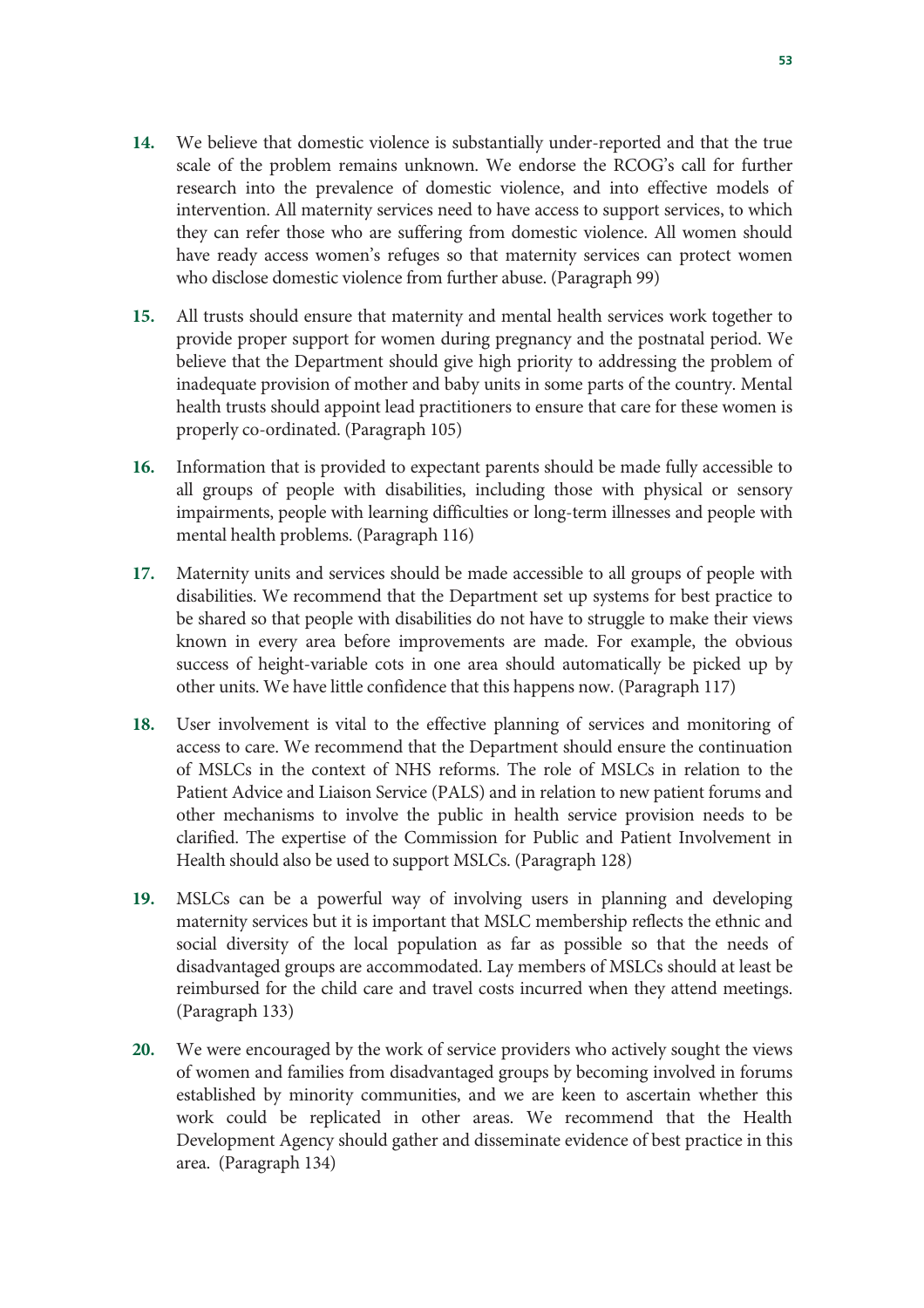- **21.** Because of the particular sensitivity and importance of maternity services we recommend that trusts should ensure that maternity care staff and PALS officers have access to sufficient opportunities for training with particular reference to the problems of mothers with disabilities or mental health problems, those from minority ethnic communities, those who live in poverty, and those from other disadvantaged groups. If there were to be a 'specialist' in maternity units to help such mothers, service users might not suffer from the ignorance and prejudices of some staff that were reported to the Committee. (Paragraph 141)
- **22.** We recommend that local health services should liaise with local authorities and other agencies to update information about traveller sites within their areas. User representatives from local travelling communities should be involved in planning any special measures for service provision. We further recommend that PCTs should identify a co-ordinator for travellers, to facilitate transfer of health records, especially maternity records and notification of health professionals. (Paragraph 149)
- **23.** As part of its work on domestic violence the Government should ensure that the Department of Health addresses the issue in the context of maternity services across the country. For women who have been abused and raped, there may be particular issues which need to be addressed in maternity services. We recommend that the Department should take steps to ensure that special training programmes are made available to all maternity staff across the country so that women subject to rape and domestic violence receive appropriate care. (Paragraph 153)
- **24.** We recommend that all maternity services should consider recruiting healthcare assistants from minority ethnic communities, and developing training programmes so that these assistants can provide advocacy support for women and families. (Paragraph 159)
- **25.** All health professionals, including PALS officers, who become involved with a disabled mother who is either planning to become pregnant, receiving fertility treatment or who is already pregnant, should know how and where to obtain specialised information about the problems with pregnancy, delivery and baby care associated with particular impairments. (Paragraph 163)
- **26.** In order to provide an appropriate level of care for disadvantaged women and families, health professionals should have ready access to expert information, and to sources of further support. We recommend that the Health Development Agency should collate available research and evidence on work with disadvantaged groups, and create a central database of voluntary organisations working at local and national level. (Paragraph 164)
- **27.** We recommend that local maternity services should appoint a lead health professional to ensure that women and families who have needs specific to physical or mental health, or social circumstances are provided with appropriate services. The role should involve liaison within a multi-disciplinary health and social care team, provision of care for individual women, advice on plans and policies within units, co-ordination of advocacy and interpreting services, including British Sign Language, and training and support for colleagues. (Paragraph 173)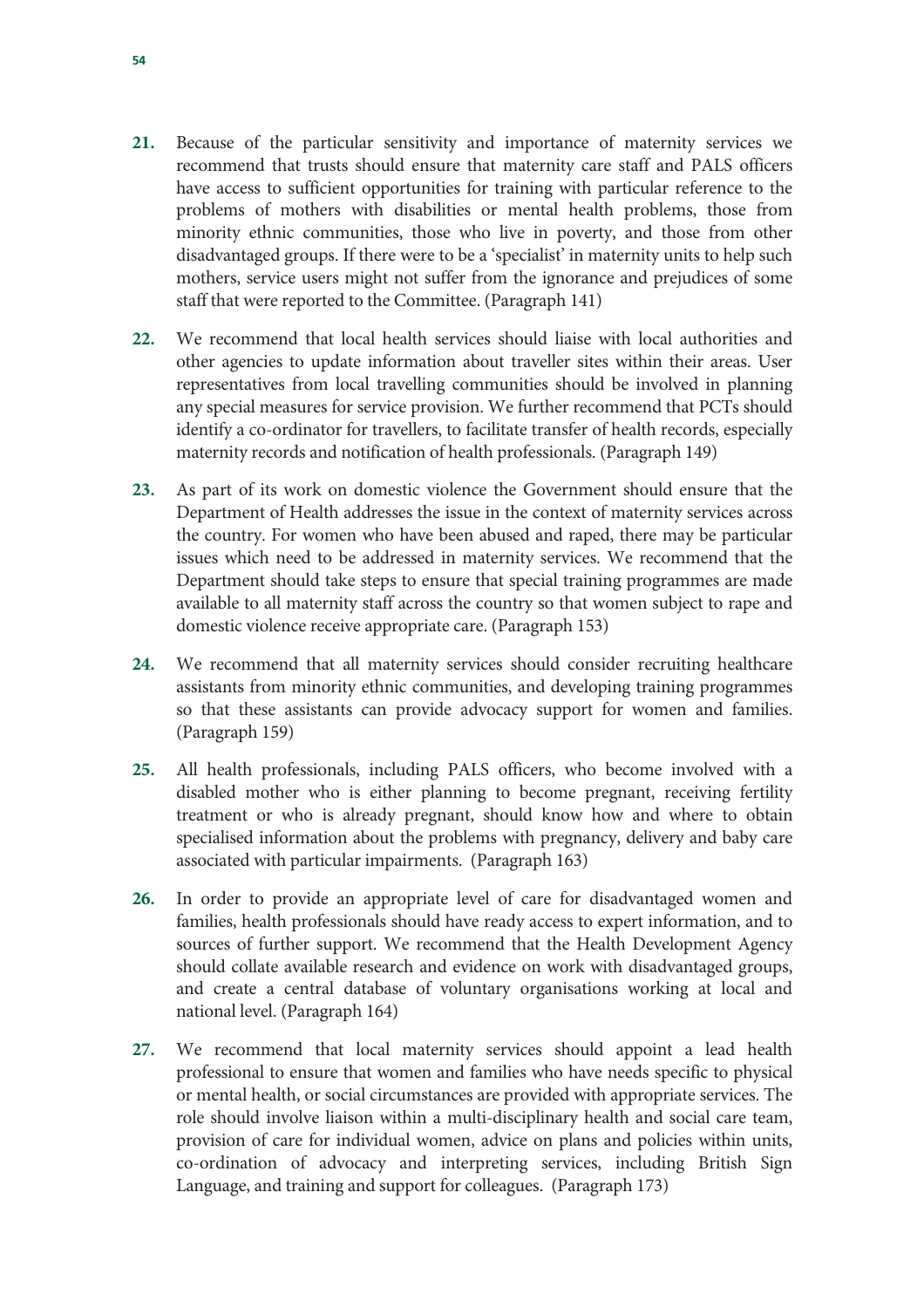- **28.** Maternity teams which have developed community-based continuity of carer schemes for women from disadvantaged groups, have been successful in improving access to maternity care and in achieving positive health outcomes for mothers and babies. We recommend that providing continuity of carer schemes for women from disadvantaged backgrounds should be a particular priority for maternity services. (Paragraph 178)
- **29.** Although the use of woman-held notes does not address the problem of identifying and reaching those women who do not make any contact with maternity services, they are a valuable way of passing on information which may be crucial to the provision of appropriate care for women from transient populations and for women who see a variety of health professionals during their maternity care. Given the concerns expressed by witnesses during our first inquiry in relation to maternity care records, and to the Electronic Patient Record (EPR) in particular, we recommend that the Department should clarify whether the EPR will affect the use of womanheld notes and how it will be adapted to facilitate provision of appropriate services for disadvantaged women and their babies. (Paragraph 182)
- **30.** Provision of support for smoking cessation and for breastfeeding represent two interventions which can improve a woman's experience of maternity care, and the long-term health outcomes for women and babies. Women from disadvantaged groups may need specialist support in these areas. We recommend that health visitors and midwives undertake training, and that they work closely with peer groups and volunteers, to provide this support. We further recommend that the Health Development Agency issue guidance to PCTs on best practice in smoking cessation and breast feeding support for women from disadvantaged groups. There should be a flexible approach to the transition to care provided by health visitors, to allow mothers to work with whichever health professional they feel is best placed to support them. (Paragraph 191)
- **31.** We recognise the potential of midwives, and of maternity services, to play an expanded role in promoting public health. However, maternity care staff must have access to appropriate levels of training and support if they are to be effective in this role. We recommend that the Department should facilitate the implementation of the proposals in Making a Difference by making a detailed assessment of the training and support needs of staff who provide maternity care. (Paragraph 197)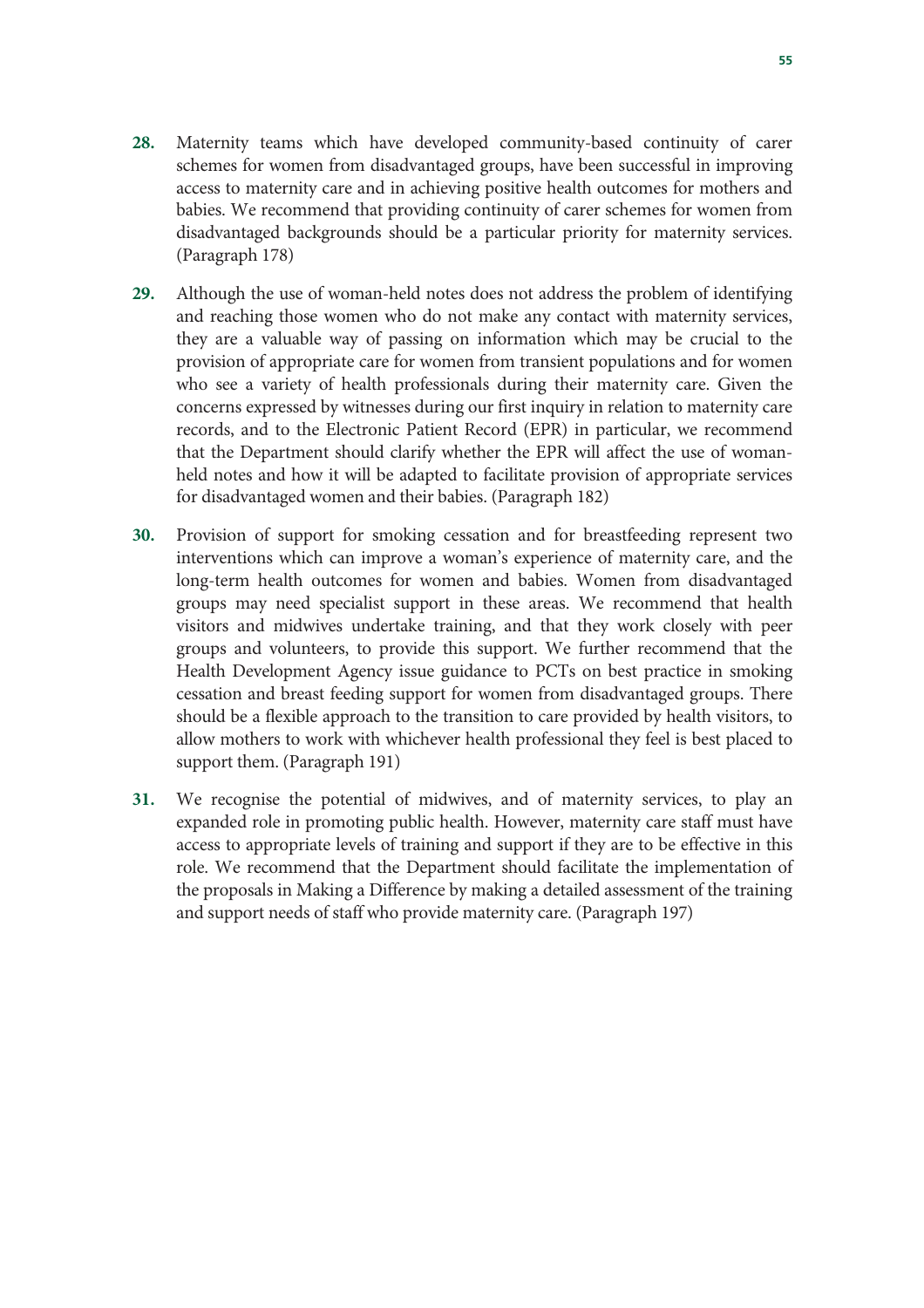## Formal minutes

#### **Thursday 10 July 2003**

Members present:

Mr David Hinchliffe, in the Chair

Mr John Austin Mr Paul Burstow  Dr Doug Naysmith Dr Richard Taylor

The Committee deliberated.

Draft Report (Inequalities in Access to Maternity Services), proposed by the Chairman, brought up and read.

*Ordered*, That the Chairman's draft Report be read a second time, paragraph by paragraph.

Paragraphs 1 to 206 read and agreed to.

Summary agreed to.

*Resolved*, That the Report be the Eighth Report of the Committee to the House.

Several papers were ordered to be appended to the Minutes of Evidence.—(*The Chairman*.)

*Ordered*, That the Appendices to the Minutes of Evidence taken before the Committee be reported to the House.—(*The Chairman*.)

\* \* \* \* \*

[Adjourned till Thursday 17 July at 10 am.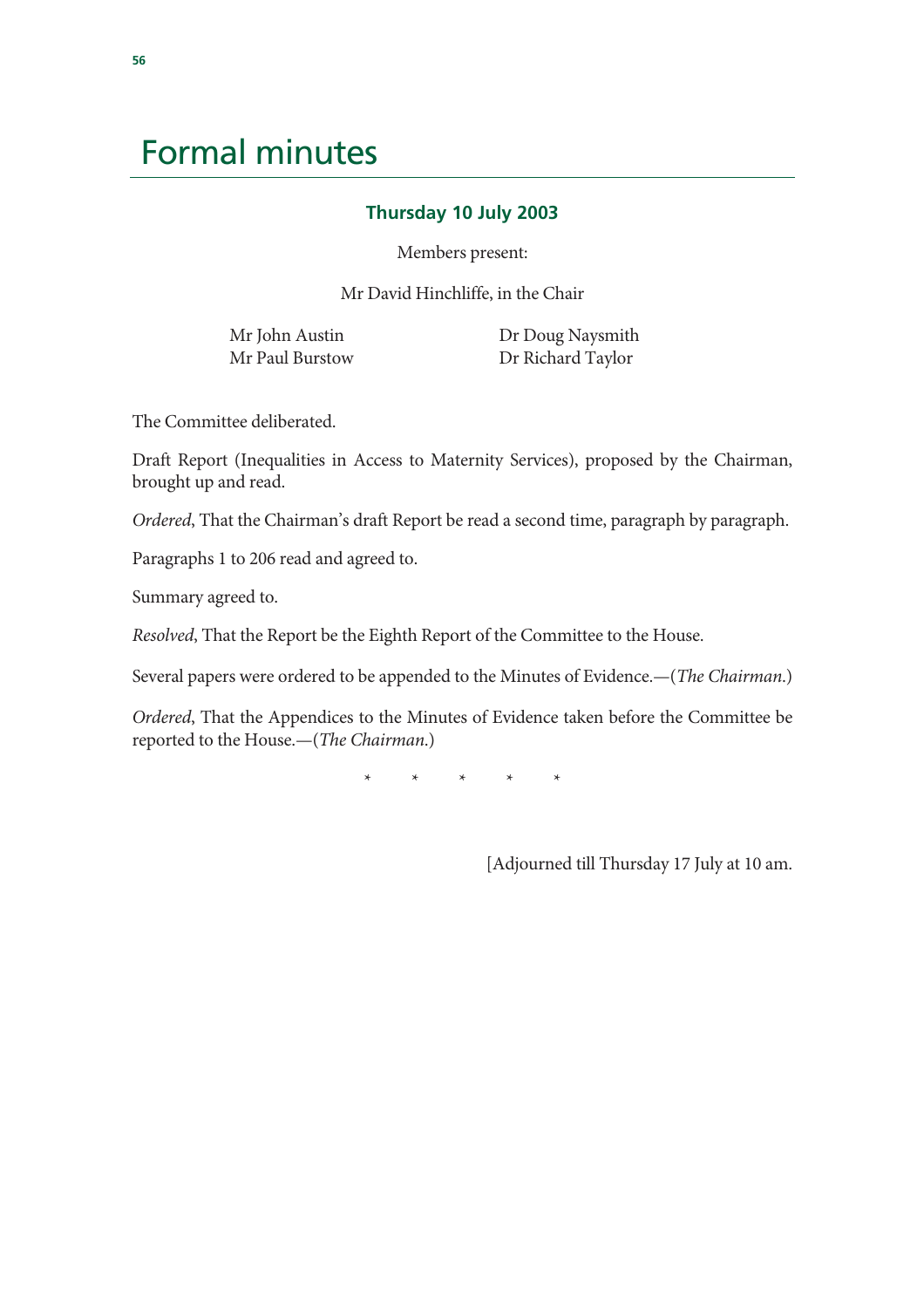### **Witnesses**

| Tuesday 13 May 2003                                                                                                                                                                                                                                                                                                                                                          | Page            |
|------------------------------------------------------------------------------------------------------------------------------------------------------------------------------------------------------------------------------------------------------------------------------------------------------------------------------------------------------------------------------|-----------------|
| Jo Garcia, Institute of Education, University of London (formerly of the<br>National Perinatal Epidemiology Unit), Simone Baker, Vice-chair, Disabled<br>Parents Network; and Christine Gowdridge, Director, and Jenny McLeish,<br>Social Policy Officer, Maternity Alliance.                                                                                                | Ev <sub>7</sub> |
| Tuesday 20 May 2003                                                                                                                                                                                                                                                                                                                                                          |                 |
| Lesley Spires, Head Midwife, One to One Community Midwifery and Birth Centre<br>Manager and <b>Maggie Elliott</b> , Director of Midwifery and General Manager,<br>Queen Charlotte's and Chelsea Hospital, Diane Jones, Consultant Midwife,<br>Newham General Hospital, Plaistow; and Carolyn Roth, Management<br>Committee Member, Women's Health and Family Services Group. | Ev 27           |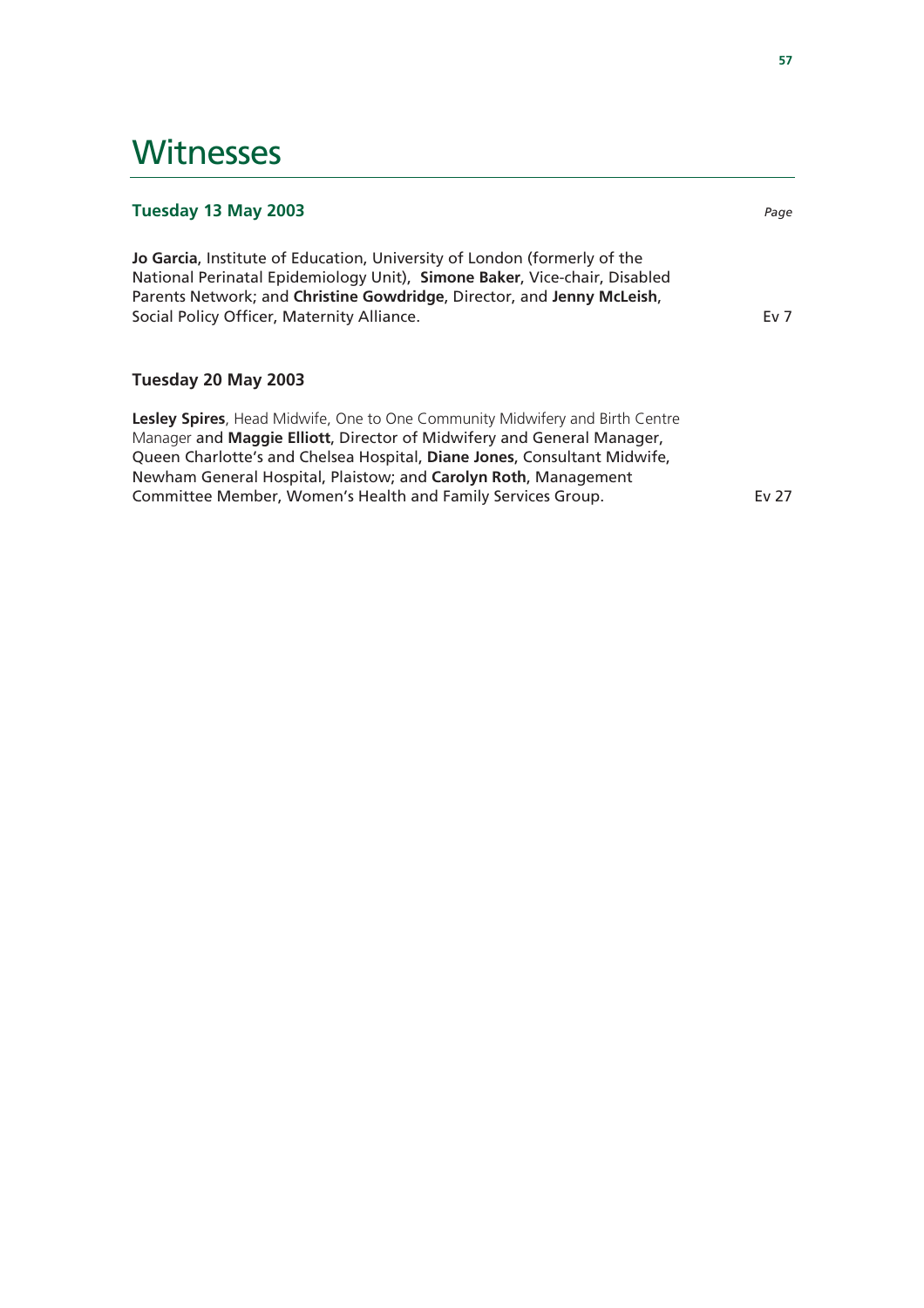# List of written evidence

| 1  | <b>Disabled Parents Network</b>                                      | Ev <sub>1</sub> |
|----|----------------------------------------------------------------------|-----------------|
| 2  | National Perinatal Epidemiology Unit                                 | Ev <sub>2</sub> |
| 3  | <b>Maternity Alliance</b>                                            | Ev $3$          |
| 4  | Queen Charlotte's and Chelsea Hospital                               | Ev 24           |
| 5  | Diane Jones, Newham Healthcare NHS Trust                             | Ev 25           |
| 6  | Department of Health                                                 | Ev 42           |
| 7  | Language Line Ltd                                                    | Ev 53           |
| 8  | Royal College of Obstetricians and Gynaecologists                    | Ev 56           |
| 9  | Centre for Nursing and Midwifery Research, University<br>of Brighton | Ev60            |
| 10 | Southampton University Hospitals NHS Trust                           | Ev 62           |
| 11 | Royal College of Midwives                                            | Ev 63           |
| 12 | Department of Midwifery, City University                             | Ev 69           |
| 13 | <b>National Childbirth Trust</b>                                     | Ev 72           |